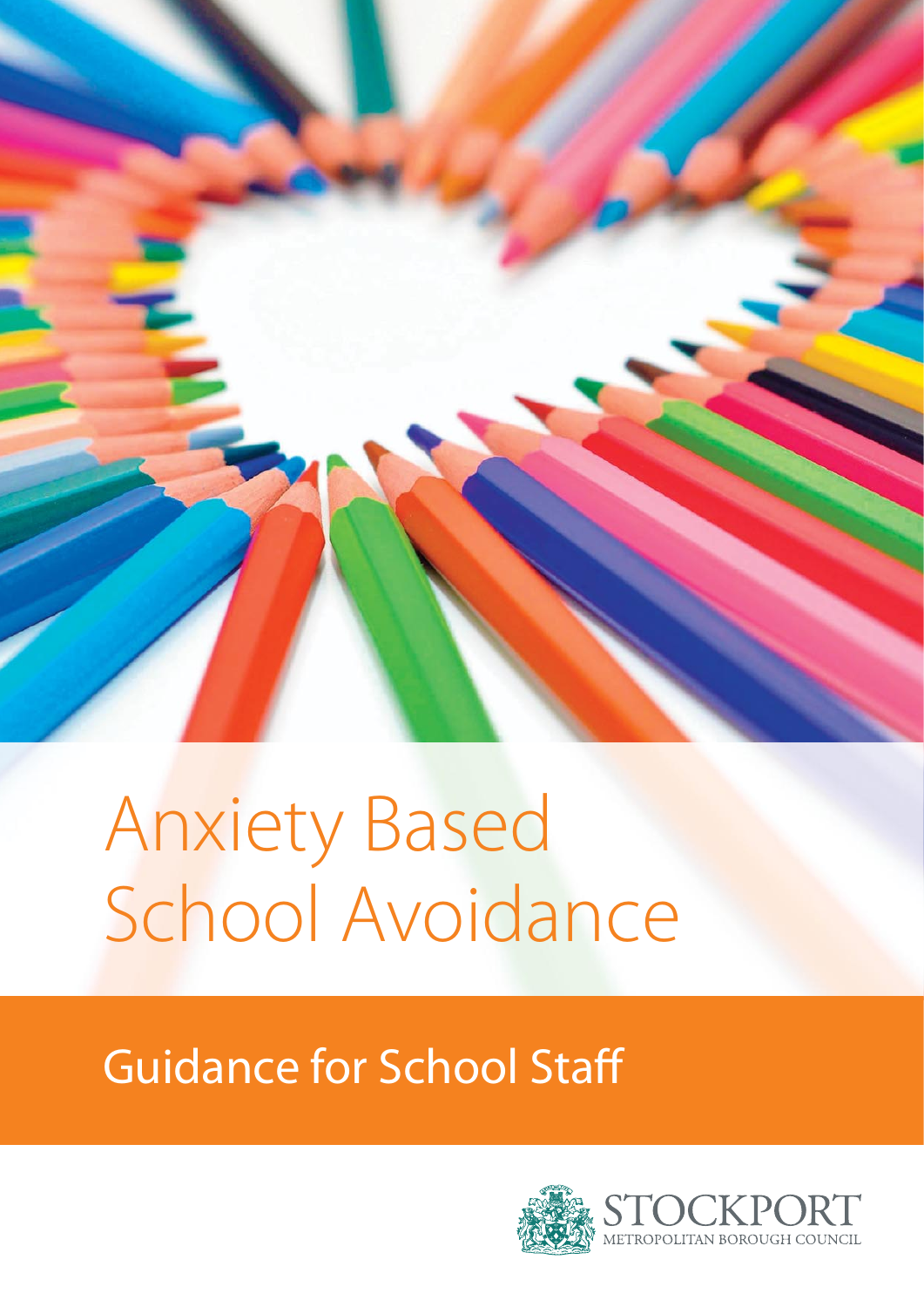# Contents

#### **Section One: Setting the scene – understanding and identifying anxiety based school avoidance**

| • Introduction                                                                                      | 3              |
|-----------------------------------------------------------------------------------------------------|----------------|
| • Anxiety and School Avoidance                                                                      | 4              |
| • The impact of risk and resilience on school avoidance                                             | 5              |
| • Potential indicators of anxiety related school avoidance                                          | $\overline{ }$ |
| Section Two: Procedures for schools – how to respond when anxiety is identified                     |                |
| • Responding to the issue – steps for schools to take                                               | 8              |
| • Step One – Understanding the child's view                                                         | 9              |
| • Step Two – Understanding the parents' or carers' views                                            | 10             |
| • Step Three – Gathering additional information from other professionals                            | 12             |
| • Step Four - Interpreting the information and planning a way forward                               | 13             |
| • Step Five - Action Planning using the Improving Attendance Plan<br>documents                      | 15             |
| • Strategies schools can use to respond to anxiety based school avoidance                           | 17             |
| <b>Section Three: Specific issues to consider</b>                                                   |                |
| • Anxiety, School Avoidance and Transition                                                          | 20             |
| • Anxiety, School Avoidance and Autism Spectrum Disorders                                           | 22             |
| • Anxiety Based School Avoidance, school attendance and the law                                     | 24             |
| • Anxiety Based School Avoidance and Requests for Education Health<br><b>Care Needs Assessments</b> | 26             |
| <b>Resources</b>                                                                                    | 27             |
| <b>Appendix 1</b> Possible Contributory Factors for Anxiety Based School Avoidance                  | 31             |
| <b>Appendix 2 Gathering Information from School Staff</b>                                           | 32             |
| <b>Appendix 3 Summary from Information Gathering Process</b>                                        | 34             |
| <b>Appendix 4</b> "Improving Attendance Plan" Documentation                                         | 35             |
| <b>Appendix 5</b> Template pupil support plan                                                       | 45             |
| <b>Appendix 6</b> Strategies for Supporting Young People with ASD                                   | 47             |

This booklet has been adapted for Stockport from resources developed by the West Sussex Education Psychology Service. Stockport Family and Stockport Education Psychology Service are grateful to the West Sussex team for allowing us to use their resources.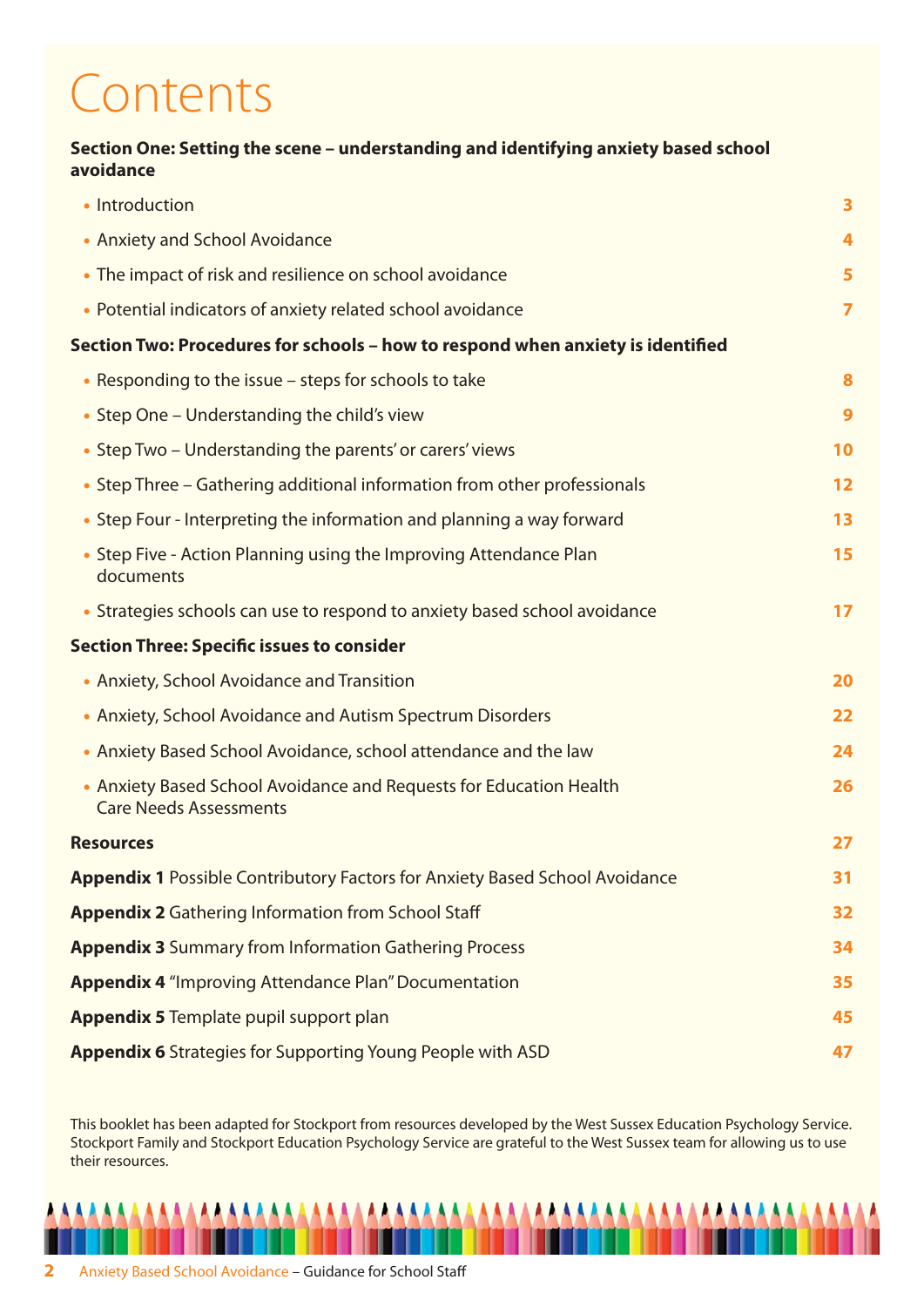# Introduction

This guidance sets out procedures for schools to use when responding to children and young people who experience high levels of anxiety and have severe difficulty in attending school due to emotional factors, often resulting in prolonged absences from school.

Whilst there are many different emotional factors which may contribute to school avoidance and absence, this document refers to this broad range of factors as "Anxiety Based School Avoidance."

Recent research shows that 1 in 8 children and young people aged 5-19 are likely to be experiencing a diagnosable mental health condition at any one time. This increases in frequency as young people get older (from 6% of pre-school aged children to 17% of 17-19 year olds). Emotional disorders – which include anxiety – are the most common group of mental health disorders experienced by children and young people.

In primary school aged children, we see similar levels of both behavioural and emotional disorders. Whilst behavioural disorders are more common in boys, emotional disorders affect boys and girls equally.

Amongst high school age pupils, emotional disorders are the most common type of mental health disorder – and girls are more likely to be affected than boys.

Anxiety disorders that begin in childhood and adolescence frequently persist into later life and can negatively impact quality of life. Similarly, childhood depression can threaten growth and development, school and social functioning, and has been shown to reoccur in adulthood. Depression has also been identified as the third largest contributor to the global burden of disease (WHO, 2008).

1.5% of all 5-19 year olds have a diagnosis of generalised anxiety disorder and research suggests that between 1% and 2% of the school population are affected by anxiety based school avoidance. This is much higher amongst certain groups of young people. For example, 18% of young people with special educational needs have a diagnosed anxiety disorder. The impact of this school avoidance is far reaching – it can impact academic attainment, social opportunities, employment opportunities and can be linked to poor mental health in adulthood.

This guidance is based on the current evidence base of the factors which are associated with positive outcomes. These include:

- **•** intervening early.
- **•** working with parents and school staff as well as the young person.
- **•** working in a flexible manner paying attention to the individual case and function served by nonattendance.
- **•** emphasising the need for rapid return to school alongside good support and adaptations within the school environment.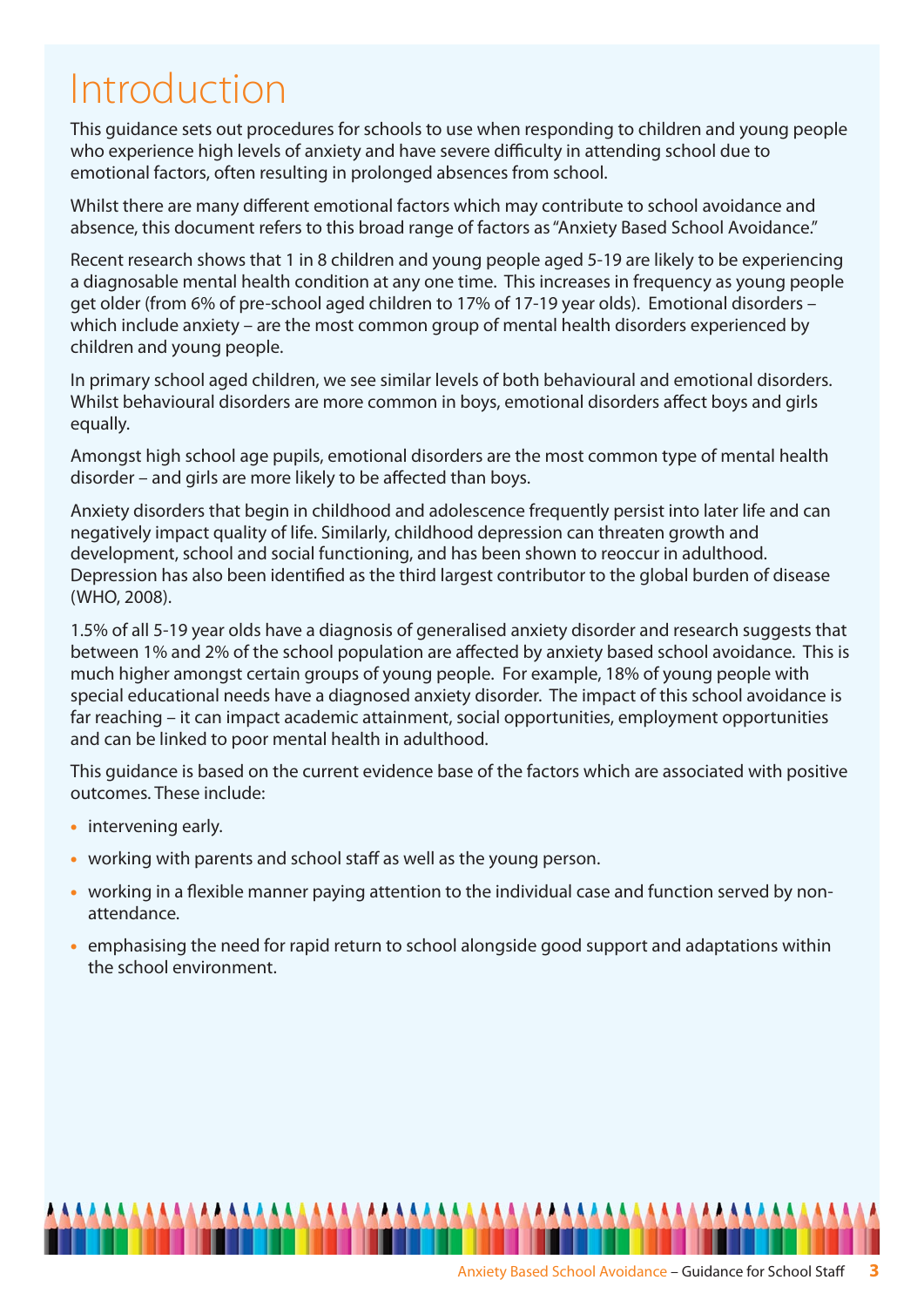# Anxiety and School Avoidance

Anxiety has been identified as a key feature of school avoidance. Although a certain level of anxiety is a normal and natural part of growing up, some young people may experience heightened levels of anxiety which impacts on their functioning and school experiences.

When the anxiety is linked to school avoidance, the young person may experience anxious and fearful thoughts around attending school and their ability to cope with school. These feelings may also be accompanied by physiological symptoms of anxiety such as nausea, vomiting, shaking, sweating etc, and may start the night before, or even a few days before school.

In order to avoid these overwhelming emotions and the fear associated with school attendance the young person may withdraw from the situation, refusing to get ready for school or to leave the house or enter the school. The young person may also turn to hostile behaviours as a means to avoid the threatening situation and to try to control what feels like a very 'out-of-control' situation.

These behaviours, and the avoidance of school, may then contribute to the maintenance of school avoidance over time. It is crucial to consider the child's perceptions of their ability to cope, including perceived social and academic competence, as negative thoughts about one's ability to cope can lead to further feelings of worry and if left unaddressed, may undermine attempts to improve attendance.

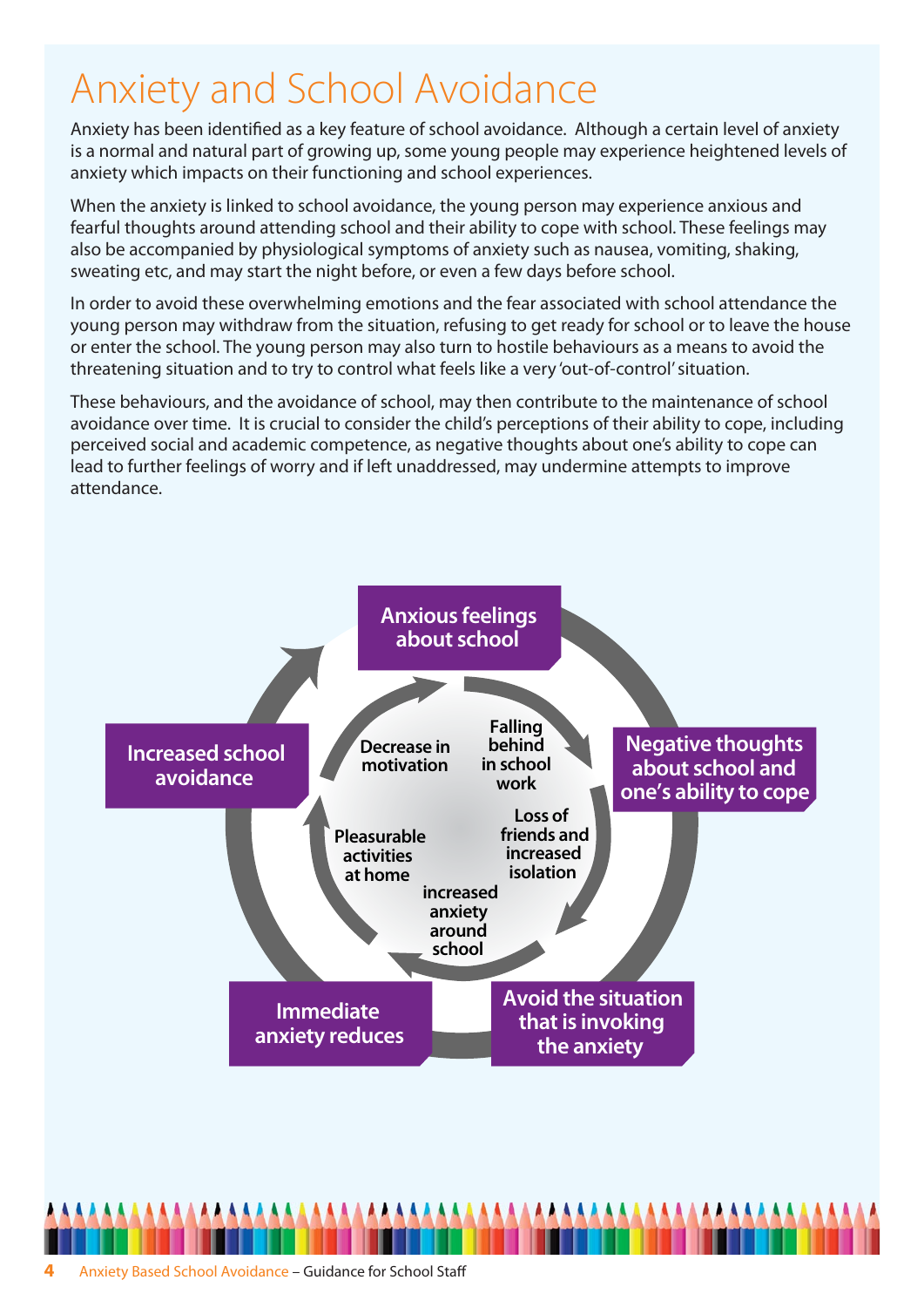# The impact of risk and resilience on school avoidance

School avoidance can be caused by many different factors. Different children will be hesitant to attend school for different reasons and it is usually caused by a combination of various factors and their interaction rather than one single factor.

#### **Risk**

Just as with general mental health, there are certain factors that place children at greater risk of anxiety and resulting school avoidance. Usually, there is a combination of predisposing factors, which interact with a change in circumstances, leading to school avoidant behaviour. The predisposing factors may be present in the nature of the school, the child's family or the child themselves.

The exact nature of these vulnerabilities and events will vary from child to child. However, we can identify factors and potential triggers that may lead to school anxiety and avoidance. Being aware of these factors in relation to a child's absence from school can act as an early warning system, enabling the school and family to take preventative action.

#### **Risk factors linked to school anxiety and avoidance**

| Bullying (the most<br>Separation and<br>Temperament<br>common school factor)<br>divorce or change in<br>Reluctance to interact<br>family dynamic<br>and withdrawal from<br>Difficulties in specific<br>subjects<br>Parental physical and /<br>unfamiliar settings,<br>$\bullet$<br>or mental health<br>people or objects<br>Transition to secondary<br>problems<br>school, key stage or<br>• Fear of failure and poor<br>self confidence<br>change of school<br>Overprotective<br>$\bullet$<br>parenting style<br>Structure of the school<br><b>Physical illness</b><br><b>Dysfunctional family</b><br>day<br>$\bullet$<br>Age<br>interactions<br>Academic demands /<br>Learning Difficulties,<br>high levels of pressure<br>Being the youngest<br>developmental<br>and performance<br>child in the family<br>problems or Autism<br>orientated classrooms<br><b>Loss and Bereavement</b><br>Spectrum Condition if<br>unidentified or<br>Transport or journey to<br>High levels of family<br>school<br>unsupported<br>stress and / or family<br>history of school<br>Separation Anxiety from<br>Exams | <b>School Factors</b> | <b>Family Factors</b> | <b>Child Factors</b> |
|------------------------------------------------------------------------------------------------------------------------------------------------------------------------------------------------------------------------------------------------------------------------------------------------------------------------------------------------------------------------------------------------------------------------------------------------------------------------------------------------------------------------------------------------------------------------------------------------------------------------------------------------------------------------------------------------------------------------------------------------------------------------------------------------------------------------------------------------------------------------------------------------------------------------------------------------------------------------------------------------------------------------------------------------------------------------------------------------------|-----------------------|-----------------------|----------------------|
| relationship difficulties<br><b>Traumatic events</b><br>Young carer                                                                                                                                                                                                                                                                                                                                                                                                                                                                                                                                                                                                                                                                                                                                                                                                                                                                                                                                                                                                                                  | • Peer or staff       | anxiety and avoidance | parent               |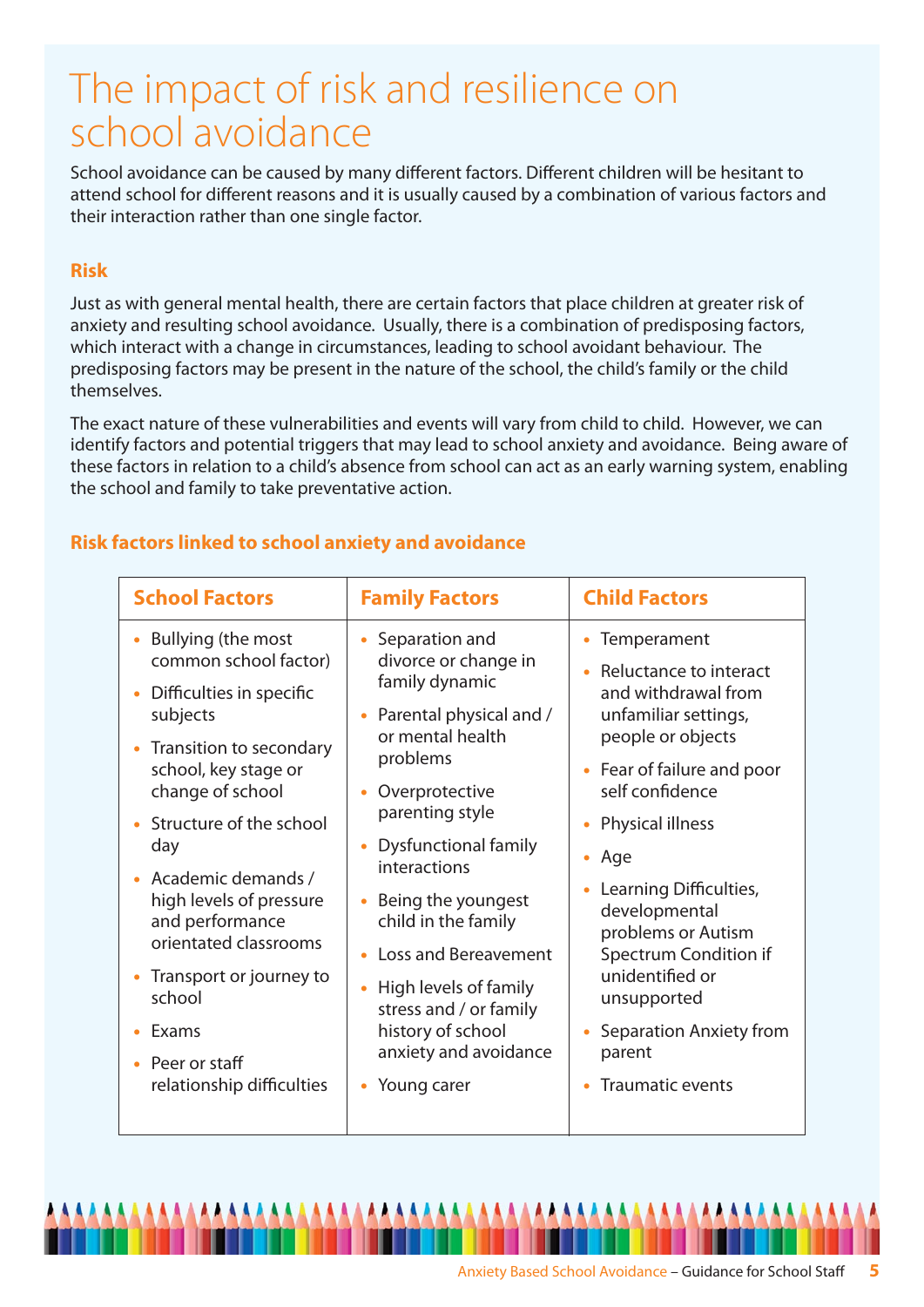# Protective Factors / Areas of Resilience

It is important to identify and build areas of strength or resilience of the child, family and in the school that may help to protect the child and promote school attendance.

This may include:

- **•** Developing ambition, aspiration and motivation.
- **•** Increasing confidence, self-esteem, self-efficacy, value in themselves.
- **•** Developing feelings of safety, security and a sense of belonging.
- **•** Having positive experiences where they can succeed.
- **•** Holding positive relationships with peers or staff.
- **•** Feeling listened to and understood.
- **•** Understanding the relationship between thoughts, feelings and behaviour.
- **•** Willingness to work in partnership between school, family and external professionals.
- **•** Developing parenting skills and understanding.
- **•** Flexibility of approaches within school.
- **•** Person-centred listening to the voice of the child.

Not all children exposed to risks develop mental health difficulties. Resilience is the ability to cope and thrive despite facing setbacks in life. Some children are naturally more resilient than others, but it is a skill that can be taught. For example, having the ability to stay calm can be particularly 'protective' when children are faced with difficulties.

Children are not on a level playing field when it comes to exposure to risk, and resilience is not infinitely elastic. It can be tested when children face multiple 'snowballing' stresses and risks in their lives.

For this reason, the ability to cope and thrive is not just about children learning skills, but is also about how the adults in children's lives - in their schools and communities - take action to offset the family and environmental factors and barriers that can undermine children's ability to flourish.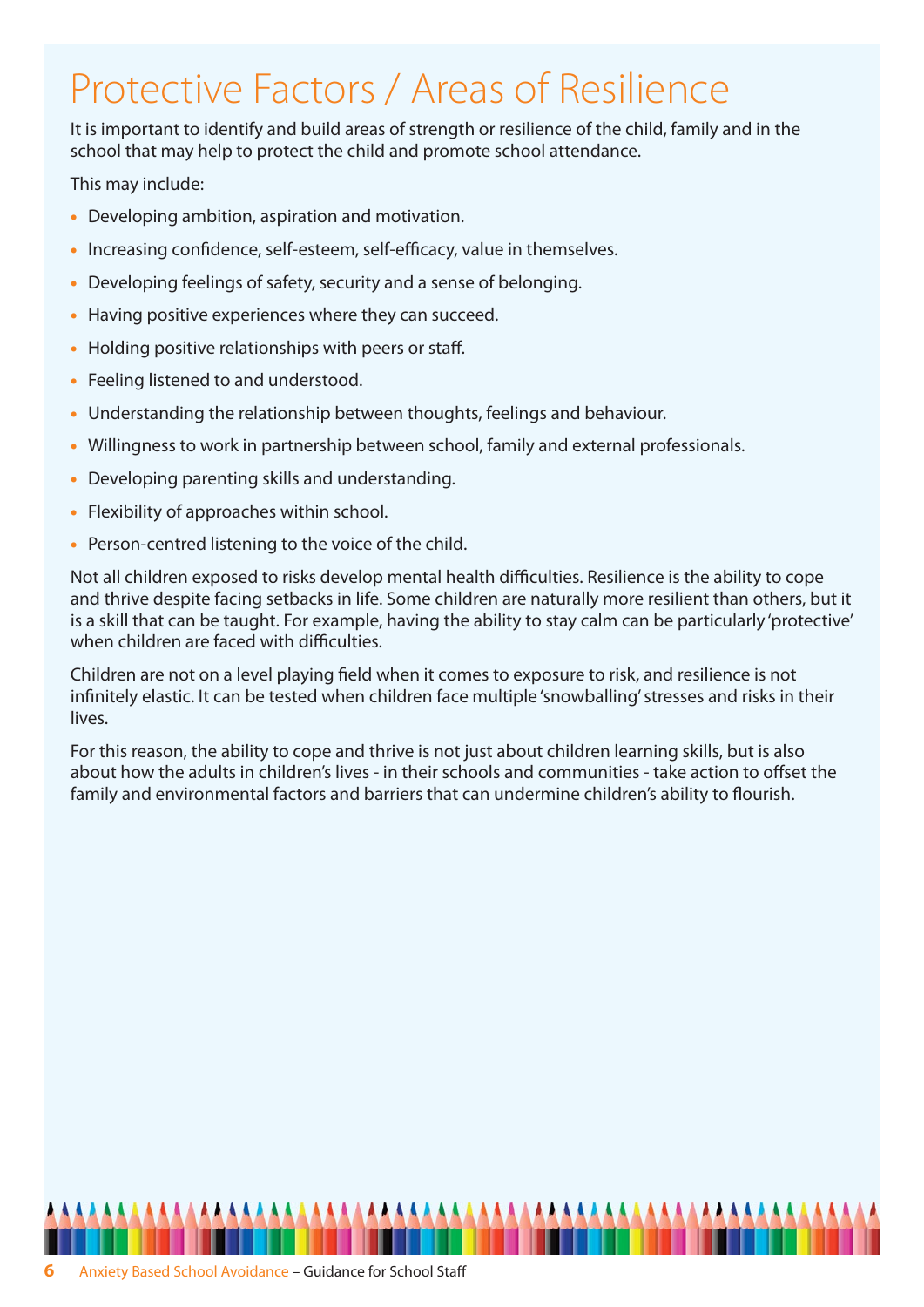# Potential indicators of anxiety related school avoidance

It is important to be proactive with anxiety related school avoidance. The longer the problems remain unaddressed the poorer the outcome, as the difficulties and behaviours become entrenched. Schools need to be vigilant in monitoring attendance of young people noticing any patterns in nonattendance or changes to behaviours.

#### **Possible indicators include:**

- **•** Difficulty attending school with frequent short and sporadic or prolonged absences.
- **•** Child reluctant to leave home and stays away from school with the knowledge of the parent / carer.
- **•** For younger children, reluctance to leave parents or get out of the car.
- **•** Regular absence without indication of anti-social behaviours.
- **•** Frequent absences for minor illnesses.
- **•** Patterns in absences, for example, particular days and / or subjects, after weekends and holidays.
- **•** Reluctance to attend school trips.
- **•** The young person expresses a desire to attend classes but is unable to do so.
- **•** Anxiety on separation and inappropriate dependence on family members e.g. worry expressed about the safety of those at home.
- **•** Evidence of under-achievement of learning potential.
- **•** Social isolation and avoidance of class mates or peer group.
- **•** Challenging behaviours, particularly in relation to specific situations at school.
- **•** Severe emotional upset with excessive fearfulness, outbursts of temper and complaints of feeling ill on school days.
- **•** Depression and sense of isolation resulting in, low self-esteem and lack of confidence.
- **•** Physical changes i.e. sweating, sickness, aching limbs, headaches, panic attacks, abdominal pain, rapid weight loss or gain.

Where significant risks are identified, the school should gather further information from the young person, parent and school staff involved with the young person and put into place strategies to support the young person as soon as possible.

Swift action can prevent school anxiety and avoidance from becoming entrenched and result in much better outcomes. School should use the Improving Attendance Plan documentation (see Appendix 4), placing the young person at the heart of the planning and interventions.

A list of contributory factors to anxiety related school avoidance can be found in Appendix 1. This can help practitioners identify key areas of risk. This checklist is for use alongside the usual attendance monitoring systems in school, to screen for possible school anxiety in relation to non-attendance.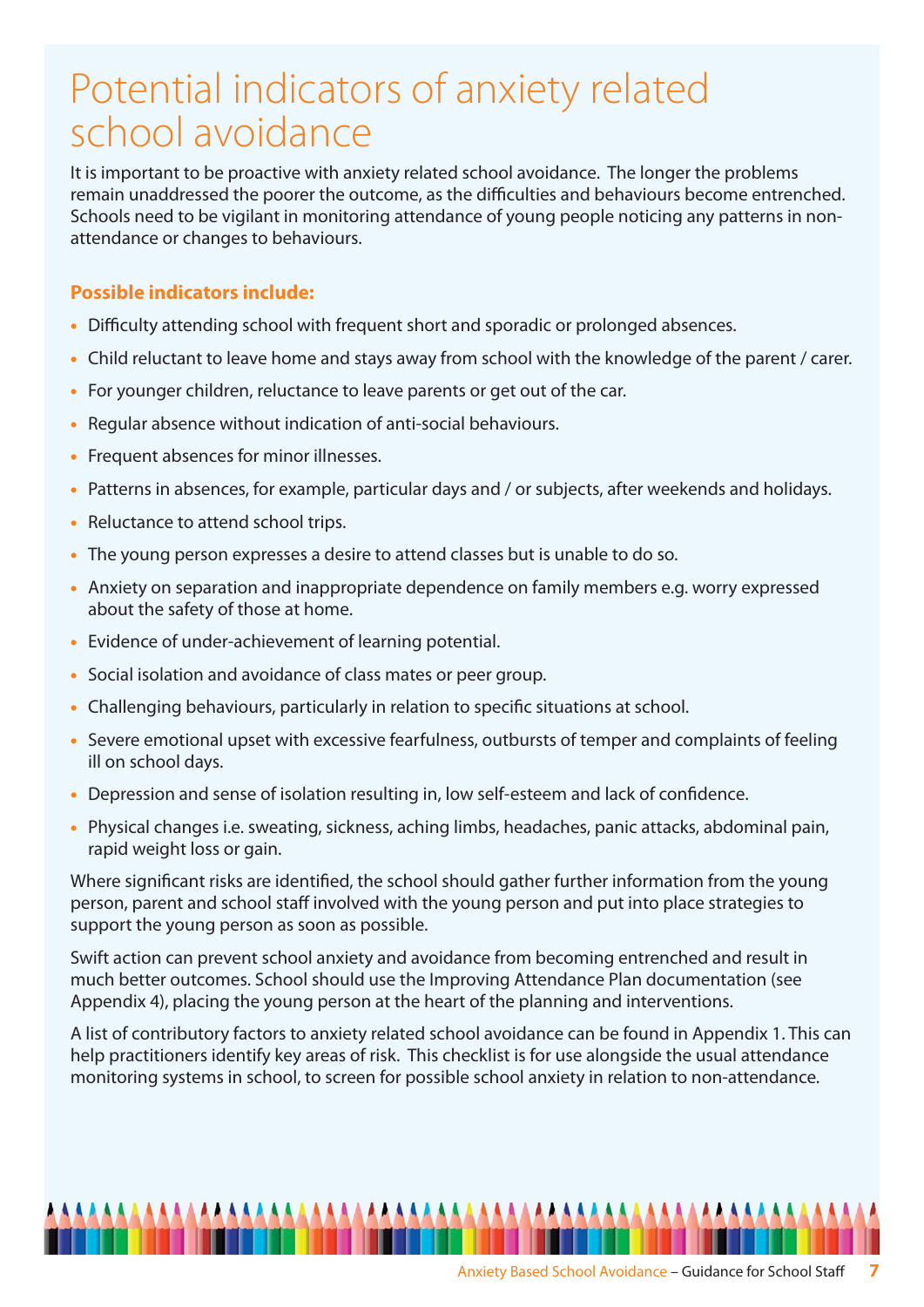# Responding to the issue – steps for schools to take

Once a difficulty has been identified there should be a prompt investigation into the reasons for the difficulties. In order for any intervention to be successful it is essential to understand the various aspects causing and maintaining the school avoidant behaviours.

The main aims of this process are to:

- **•** Confirm that the child is displaying anxiety related school avoidance as opposed to truancy or parentally condoned absence.
- **•** Assess the extent and severity of (a) school absence, (b) anxiety and (c) ascertain the types of anxiety.
- **•** Gather information regarding the various child, family and school factors that may be contributing to the school anxiety and avoidance in a given child.
- **•** Integrate the available information so that the school can plan and implement effective solutions.

It is often tempting to try to locate a simple reason and simple solution for the behaviour.

School staff may feel that a referral to Healthy Young Minds, or a tougher parental attitude is all that is needed.

A parent may feel that the school needs to provide more support.

A young person may feel that changing class or school will be the solution.

However, school anxiety and avoidance is often caused by a number of factors interacting together and may require a variety of measures to improve the situation. Trying to find a simple cause often encourages blaming, which can then make individuals become anxious and defensive. Parents may feel blamed for the absences, feel that their parenting skills are being criticised and they may be fearful that they will get into trouble or even prosecuted for nonattendance. Children may feel guilty, or feel scared that they will be forced to attend school.



Each person involved may have a different perspective and have a different story to tell. It is essential that people's views are respected and differences in views are acknowledged. When there is a difference of views it is often more helpful to focus on how the behaviour is occurring rather than why.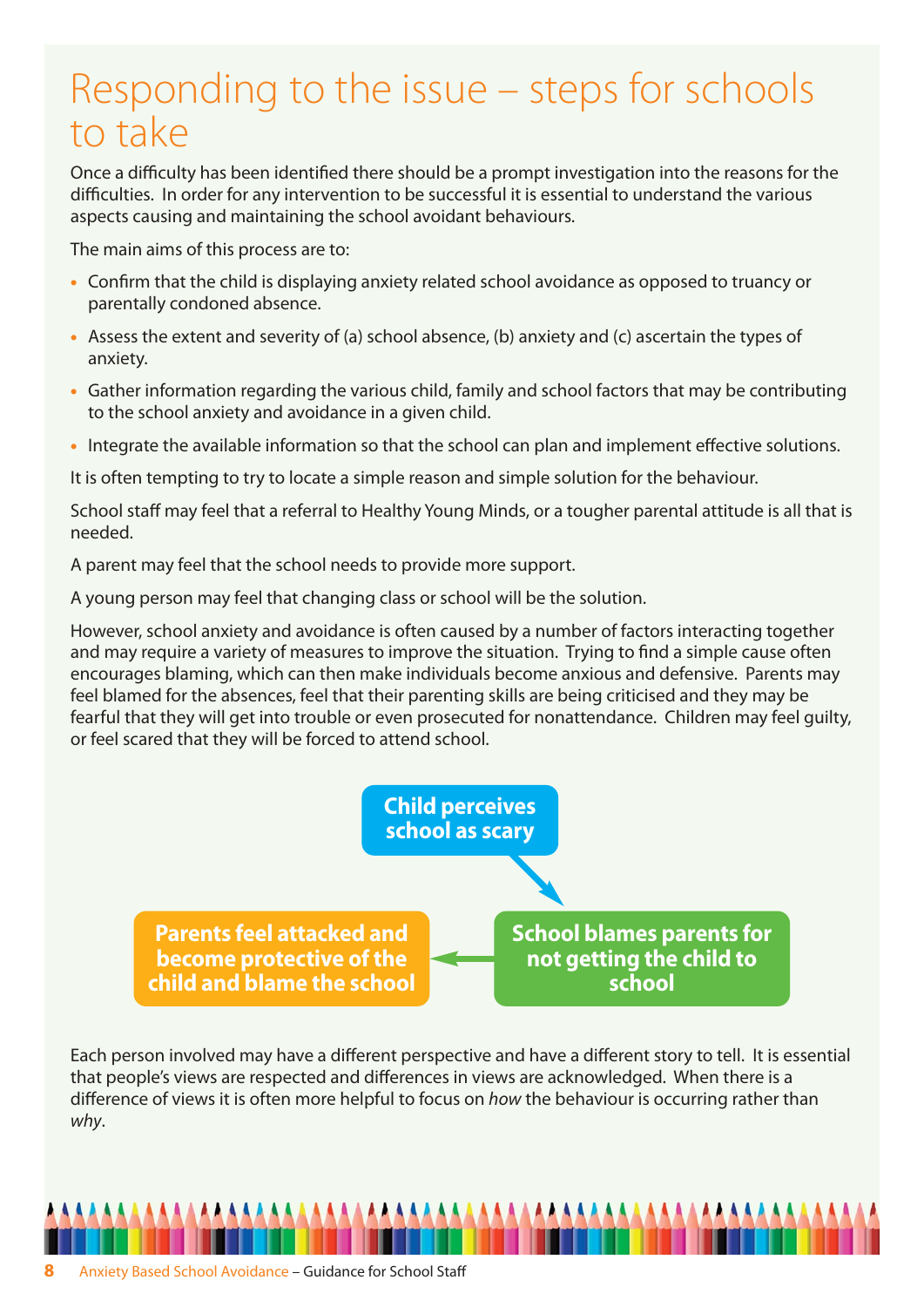# Step One – Understanding the child's view

Any child currently avoiding school will become anxious when asked to discuss returning. They currently manage feelings of anxiety by employing the avoidant behaviour of not going to school, so any talk about going back to school is going to raise their anxiety as you are proposing to take away their way of coping with their fears.

A good place to start any assessment with a young person is to acknowledge it may be difficult but you would like to know what they think and feel. It is important that the adult does not dismiss anxieties or worries the child has. Empathise with the young person but do not collude or promote school avoidance.

The approaches taken will depend on the child's age, level of understanding and language.

Even if they are able, often children find it difficult to verbalise what they are thinking and feeling and they may prefer to draw what they are feeling or have visual prompts.

#### **Some example activities or questions could include:**

Think about your thoughts and feelings about school and what these would look like if they could be drawn?

It also helps to externalise the anxiety:

- **•** What name would you give the feeling that you experience when you think about going to school?
- **•** If it was a thing, what would it look like? What would it say?
- **•** How does the …… get in the way of you attending school? When is ……….. in charge and when are you in charge?

Ask them to draw how their body feels when they are worried.

Use an anxiety thermometer or a scale to ask the child what aspects of school they find difficult.

Some areas to consider include:

- **•** The physical environment e.g. toilets, corridors, assembly hall.
- **•** Times of the day or social interactions e.g. arriving at school, play and break-times, lining up to go into school or classroom, lunchtimes, going home, changing for PE.
- **•** Particular lessons or activities within lessons e.g. writing, working as part of a group, reading aloud, verbally answering a question.

This guidance is accompanied by booklets for young people and for parents / carers which may help prompt discussion on these issues.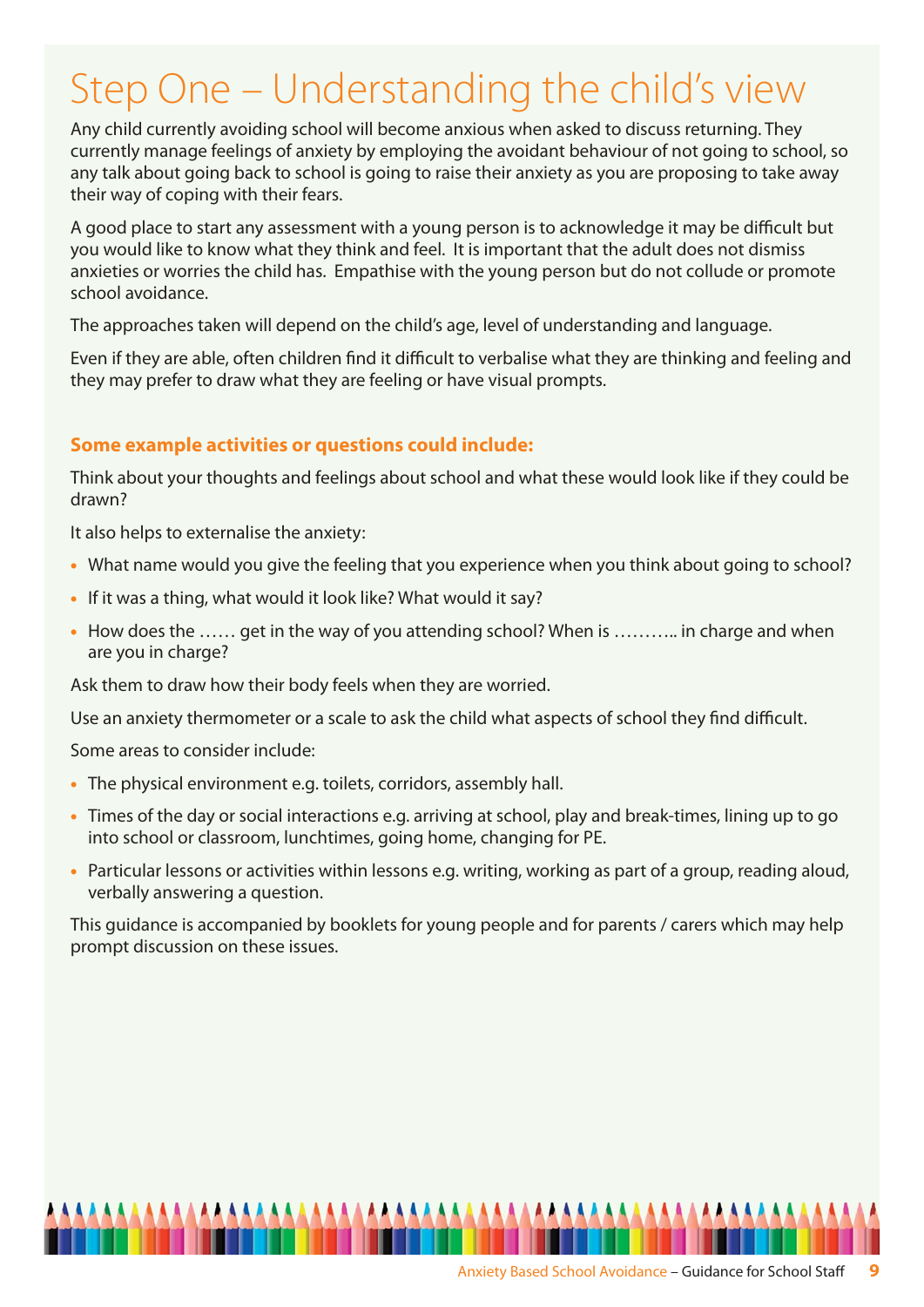# Step Two – Understanding the parents' or carers' views

Parents may find it difficult to talk about the concerns they have and the difficulties they experience in trying to get their child into school. It is important that the school takes time to build a collaborative partnership working together in the best interest of the child. Sometimes parents may have had similar experiences to their child and may experience their own anxiety, making it especially difficult for them.

During the initial stages, it is important to gather background information, establish the current situation and the parents' or carers' views. Questions should be sensitive and the person asking should employ active listening skills and use a restorative approach. The school should keep in regular contact with the parent / carer and should identify a key member of school staff who will do this.

Working with parents is essential to successful outcomes. While the focus is on the child, it is also important to remember that parents may need their own support. It may be advisable to discuss the family at your regular Team Around the School meeting if you think that the family may benefit from additional support. More information about local support and services can be found in the Resources section of this document.

#### **Areas to cover**

| Developmental and<br>educational history                                | What was s/he like as a young child? Can you tell me about their early<br>experiences at school? The primary school, at the start of secondary<br>school?                                                                                                         |
|-------------------------------------------------------------------------|-------------------------------------------------------------------------------------------------------------------------------------------------------------------------------------------------------------------------------------------------------------------|
| Strengths, interests and<br>aspirations                                 | What is s/he good at? What do they like doing? Do they have any<br>hopes for the future? Do they know what they want their life to be like<br>when they are an adult?                                                                                             |
| Any potential changes or<br>losses within the family or<br>child's life | Can you tell me about your family? Who is in it, who is like whom?<br>Who is s/he closest to? Have there been any changes within the family<br>recently? (You could ask them to draw a family tree / genogram).                                                   |
| Relationships                                                           | Does s/he talk about any other children? What does s/he say? Does<br>s/he talk about any adults within school? What does s/he say? Who<br>does s/he get on withwho doesn't s/he get on with?                                                                      |
| Academic progress                                                       | School should be aware if the young person has identified SEN needs<br>and should ask about these needs and the support in place. If there is<br>no identified SEN school should ask if they have any concerns, or if the<br>child has spoken about difficulties. |
| The child's view: what are<br>their specific fears /<br>worries         | Has s/he spoken to you about what s/he finds difficult about school?<br>What do they say?                                                                                                                                                                         |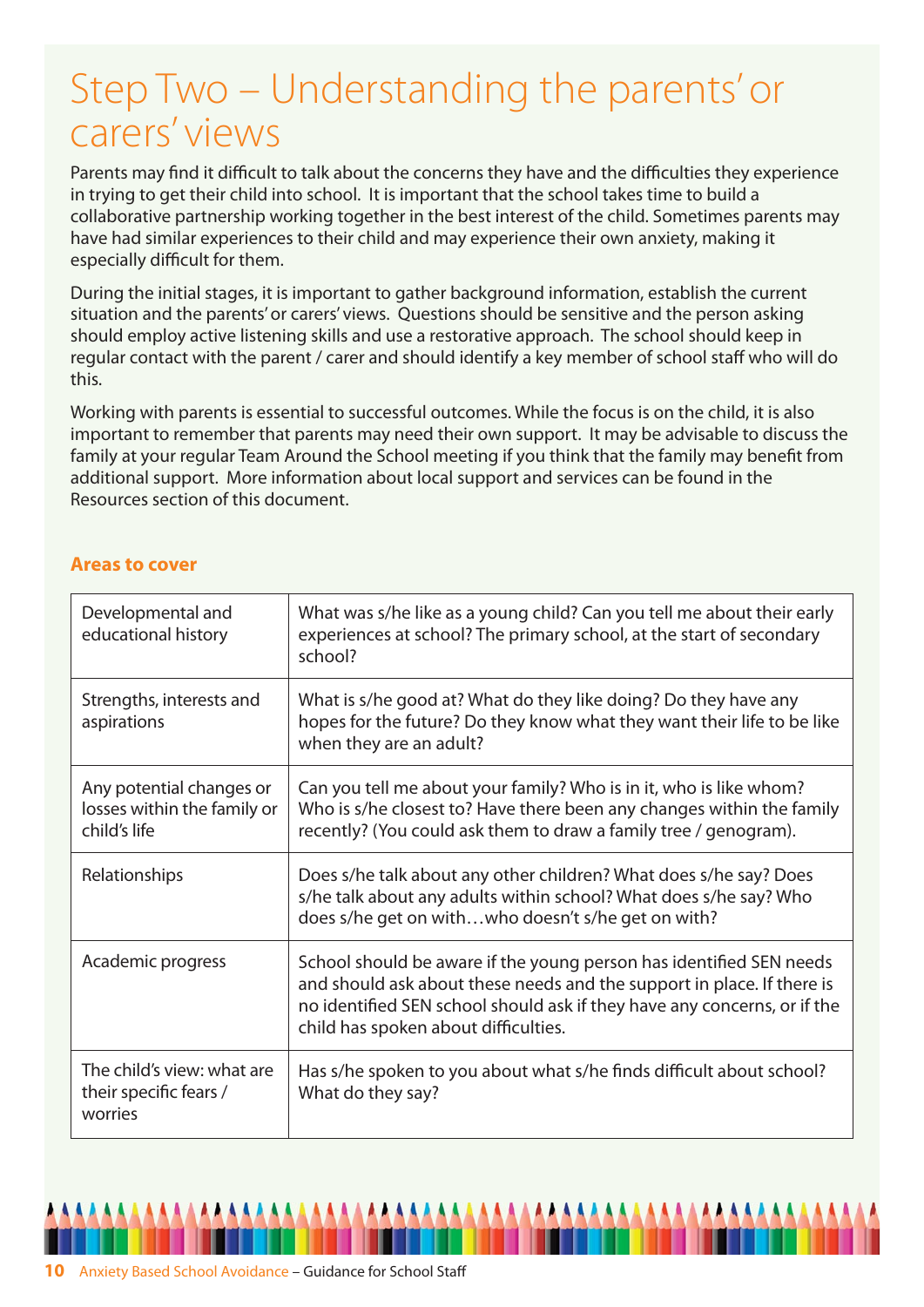| The child's views: what is                                               | Has s/he mentioned anything that is going well in school? (e.g.                                                                                                                                                                                                          |
|--------------------------------------------------------------------------|--------------------------------------------------------------------------------------------------------------------------------------------------------------------------------------------------------------------------------------------------------------------------|
| going well in school?                                                    | teachers, lessons, friends)                                                                                                                                                                                                                                              |
| Behaviour and symptoms                                                   | When s/he is worried what does it look like? What do they say they are                                                                                                                                                                                                   |
| of anxiety                                                               | feeling?                                                                                                                                                                                                                                                                 |
| Typical day – when they                                                  | Please describe a typical day from getting up in the morning until                                                                                                                                                                                                       |
| go to school and when                                                    | going to bed – on a school day and on a day when the child does not                                                                                                                                                                                                      |
| they don't go to school                                                  | go to school. What do other family members do?                                                                                                                                                                                                                           |
| Impact on various                                                        | How does their non-attendance impact on you? And on other family                                                                                                                                                                                                         |
| members of the family                                                    | members? Who is better at dealing with the situation? Why?                                                                                                                                                                                                               |
| Parental views on the<br>reasons for the school<br>anxiety and avoidance | Why do you think s/he has difficulty attending school? (ask each<br>parent separately)<br>If (other parent / sibling / grandparent) were here what would they<br>say? Are there any differences of views about the reasons and what<br>should be done within the family? |
| Exceptions to the problem                                                | Have there been times when s/he managed to get into school? What<br>was different about those times?                                                                                                                                                                     |
| Previous attempts to<br>address the problem                              | What has been the most helpful thing that someone else has done in<br>dealing with the problem so far?<br>What has helped in the past when things have been difficult?<br>What strategies have been most helpful so far in managing their<br>anxiety?                    |

A

**A** 

**AAA** 

A A

**AA** 

۸

**AAA** 

A A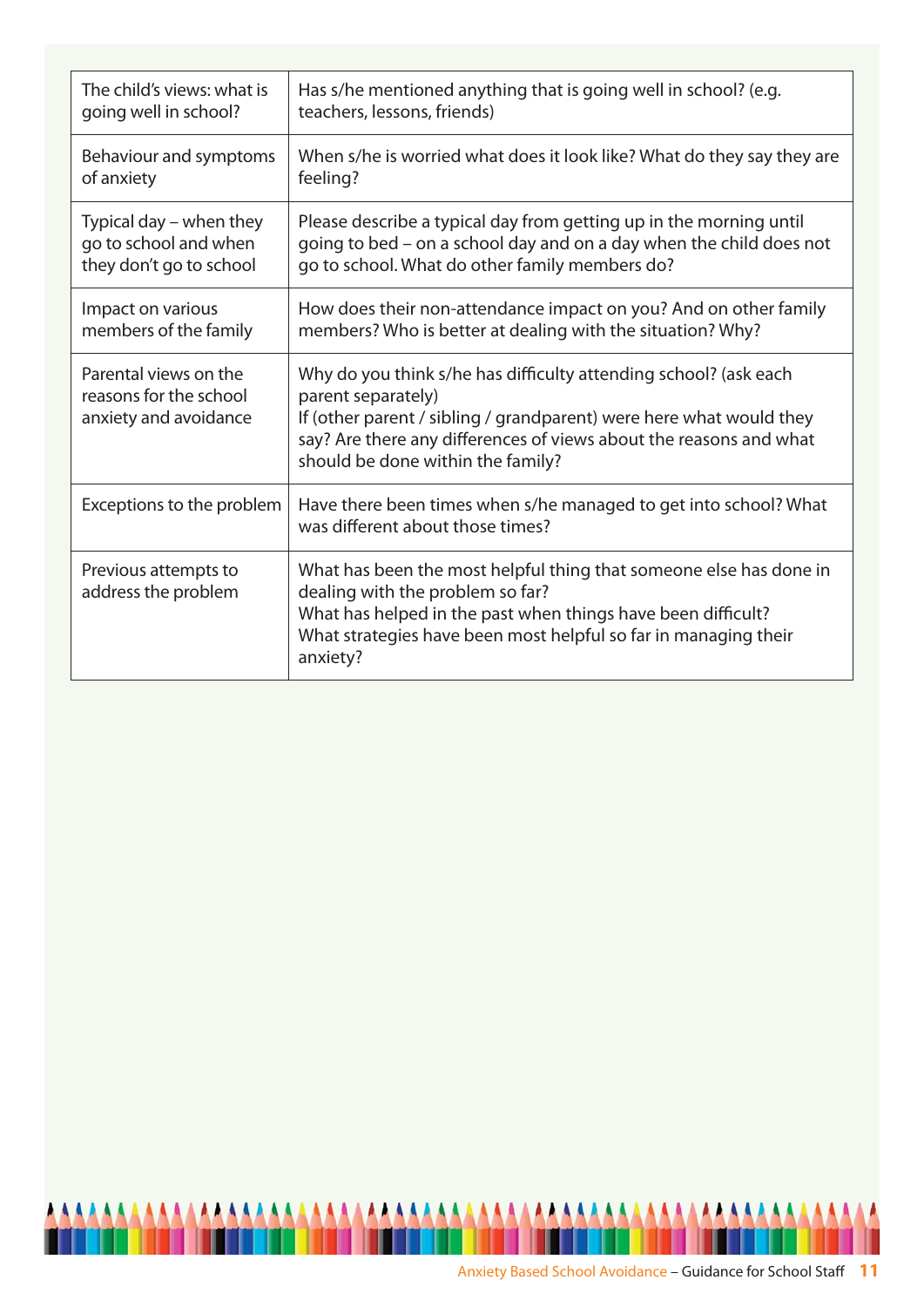# Step Three – Gathering additional information from other professionals

It is essential that representatives from schools seek information from members of staff who work most closely with the child or young person. We all respond differently according to the environment, situations or task and with different people. Each member of staff may have valuable information to help identify triggers for anxiety and strategies the young person responds positively to.

In particular it is important to seek out the views of any members of staff the young person speaks positively about and any member of staff where relationships may be more difficult.

If other professionals are working with the young person (such as school nurses, Jigsaw or Behaviour Support staff), the member of school staff leading on this process should liaise with them to gather relevant information.

Key information to gather includes:

- **•** The young person's strengths.
- **•** What is going well.
- **•** Any difficulties they have noticed.
- **•** Peer relationships.
- **•** Relationships with adults.
- **•** Response to academic tasks.
- **•** If they have witnessed emotional distress, what did this look like and what caused it?
- What support or differentiation is put in place and how the young person responds to this.
- **•** Any ideas for further support.

It is also essential to consider whether the child has unidentified special educational needs, medical needs or a disability. If they are not already involved, school staff should consult with the school's special educational needs co-ordinator (SENCO) and School Nurse.

Appendix 2 provides a template form for use in gathering relevant information from other relevant professionals.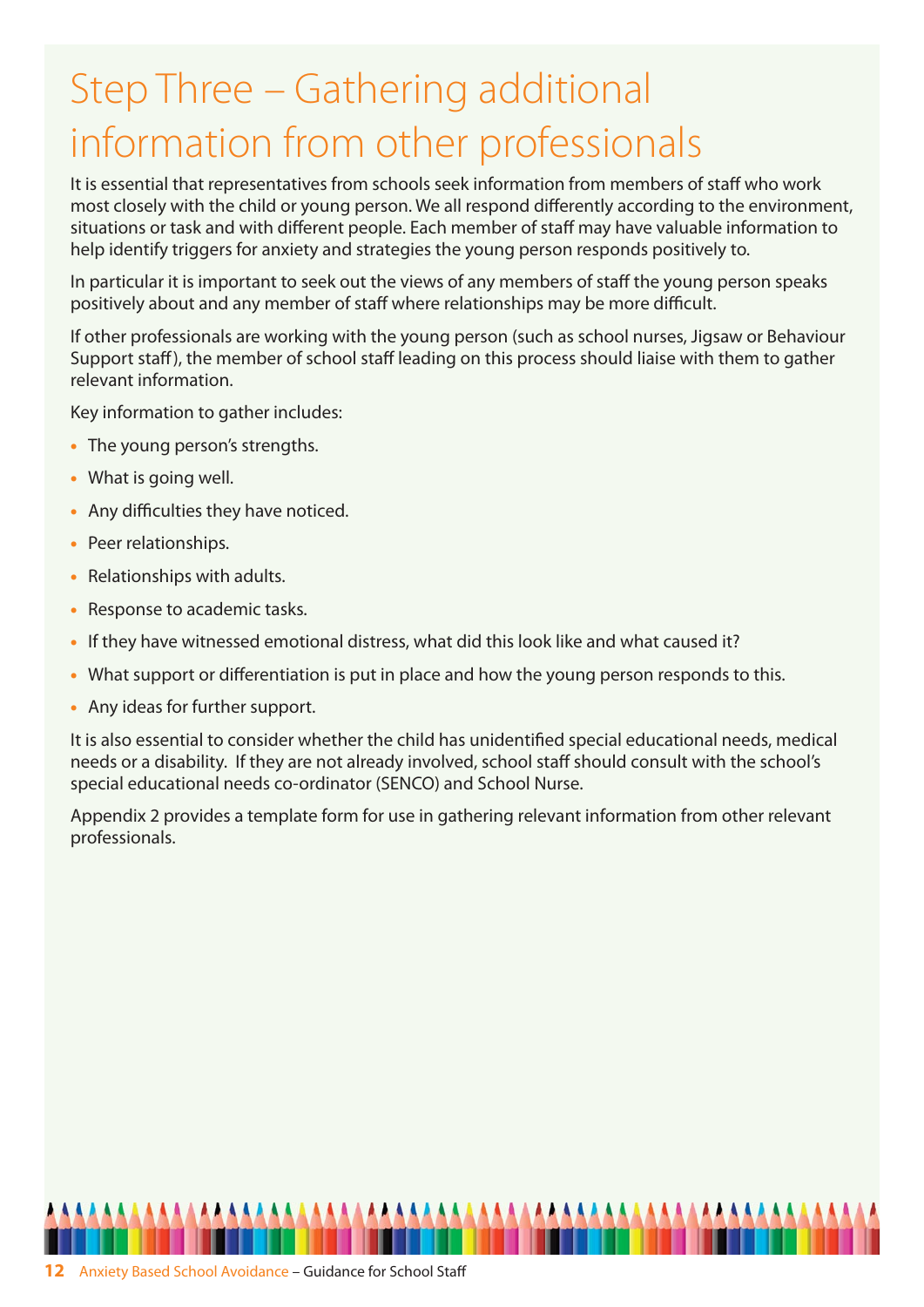# Step Four - Interpreting the information and planning a way forward

Once the school has gathered together information from the child, family, school and any other relevant professional, the school needs to interpret the information gained. This will give an overview of the situation, show which factors are involved and should suggest a way forward. This information will then inform the development of the Improving Attendance Plan.

The form below is designed to help you integrate the information gathered from the young person, school and family. It is not a questionnaire but a tool to be completed after the information gathering to help you collate, integrate and analyse the information gathered form a variety of sources.

Where required, schools may find it helpful to discuss the way forward with their Educational Psychologist.

#### **Description of behaviour**

- **•** What is the current rate of attendance?
- **•** Are there any patterns to non-attendance? Particular days or lessons?
- **•** History of behaviour: when did it first occur, have there been similar difficulties?
- **•** Behaviour and symptoms of anxiety what does it look like?
- **•** What does the child say about any specific fears and difficulties?

#### **Risk factors – school, child and family**

- **•** Developmental and educational history (health, medical, sensory or social factors)
- **•** Any changes in family dynamic? (Separation, loss, birth of a sibling, health issues of other family members)
- **•** Any other needs within the family?

#### **Strengths and protective factors**

- **•** What strengths do they have?
- **•** Do they have any aspirations or ambitions?
- **•** What positive relationships do they have at home and at school (peers and staff)?
- **•** What positive experiences have they had at school?
- **•** What was different about the times when the young person was able to get into school?
- **•** What has been helpful in the past?

#### **Formulation and integration of factors**

- **•** What is people's understanding of why the young person is demonstrating these behaviours?
- **•** Are there any differences of views?
- **•** What risk factors have been identified (child, school and family)?
- **•** What strengths have been identified that can be built upon?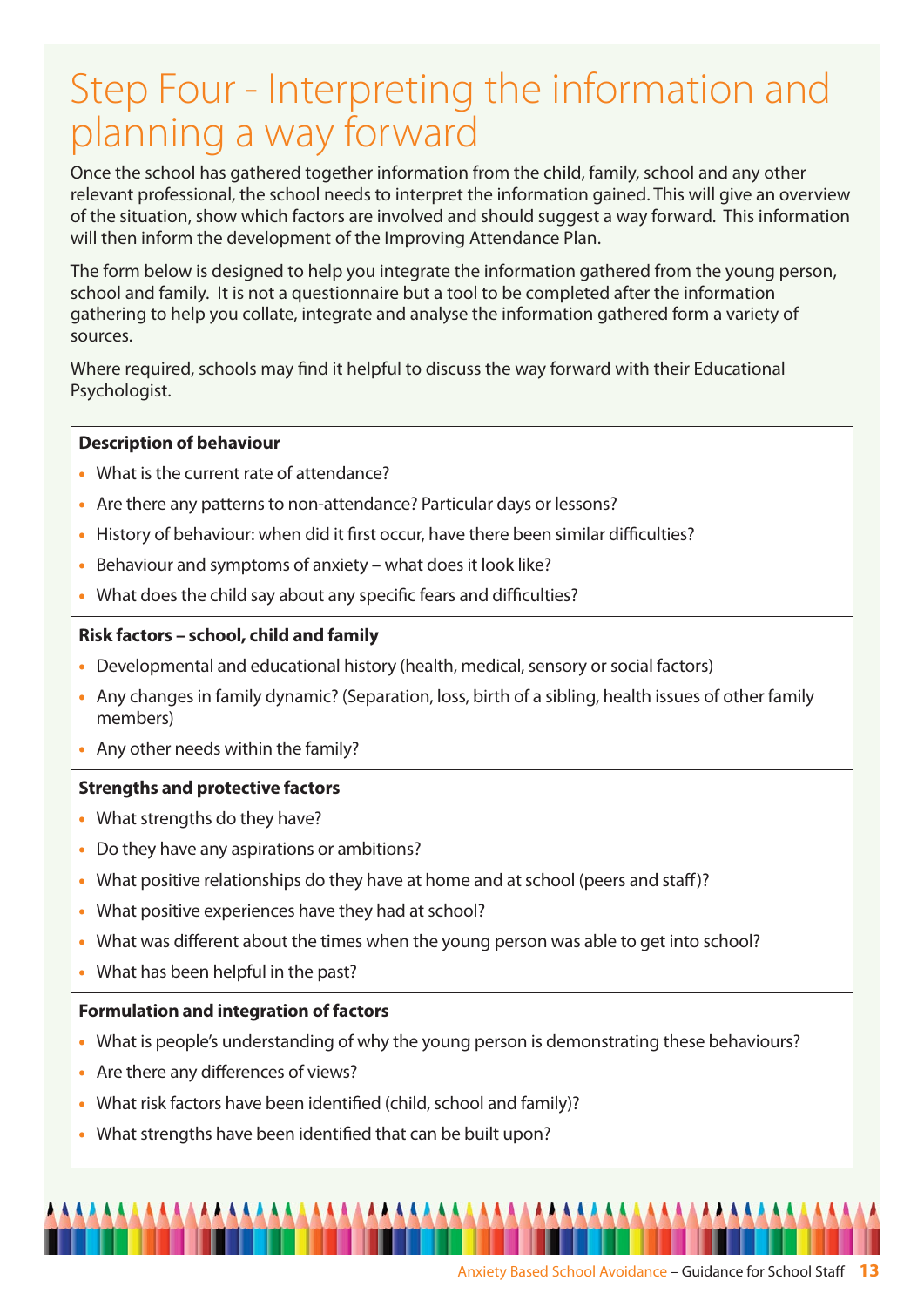#### **What is the function of the behaviour – is it:**

- **•** To avoid something or situations that elicit negative feelings or high levels of stress (e.g. fear of the toilets; the noise in the playground; lots of people moving all together in the corridors between classes, tests / exams).
- **•** To escape difficult social situations (e.g. feeling left out at playtime; reading out loud in class or other public speaking / group task; working as part of a group).
- **•** To get attention from or spend more time with significant others (e.g. change in family dynamic, concerned about the wellbeing of parent).
- **•** To spend more time out of school as it is more fun or stimulating (go shopping, play computer games, hang out with friends).
- **•** Are there any maintaining factors?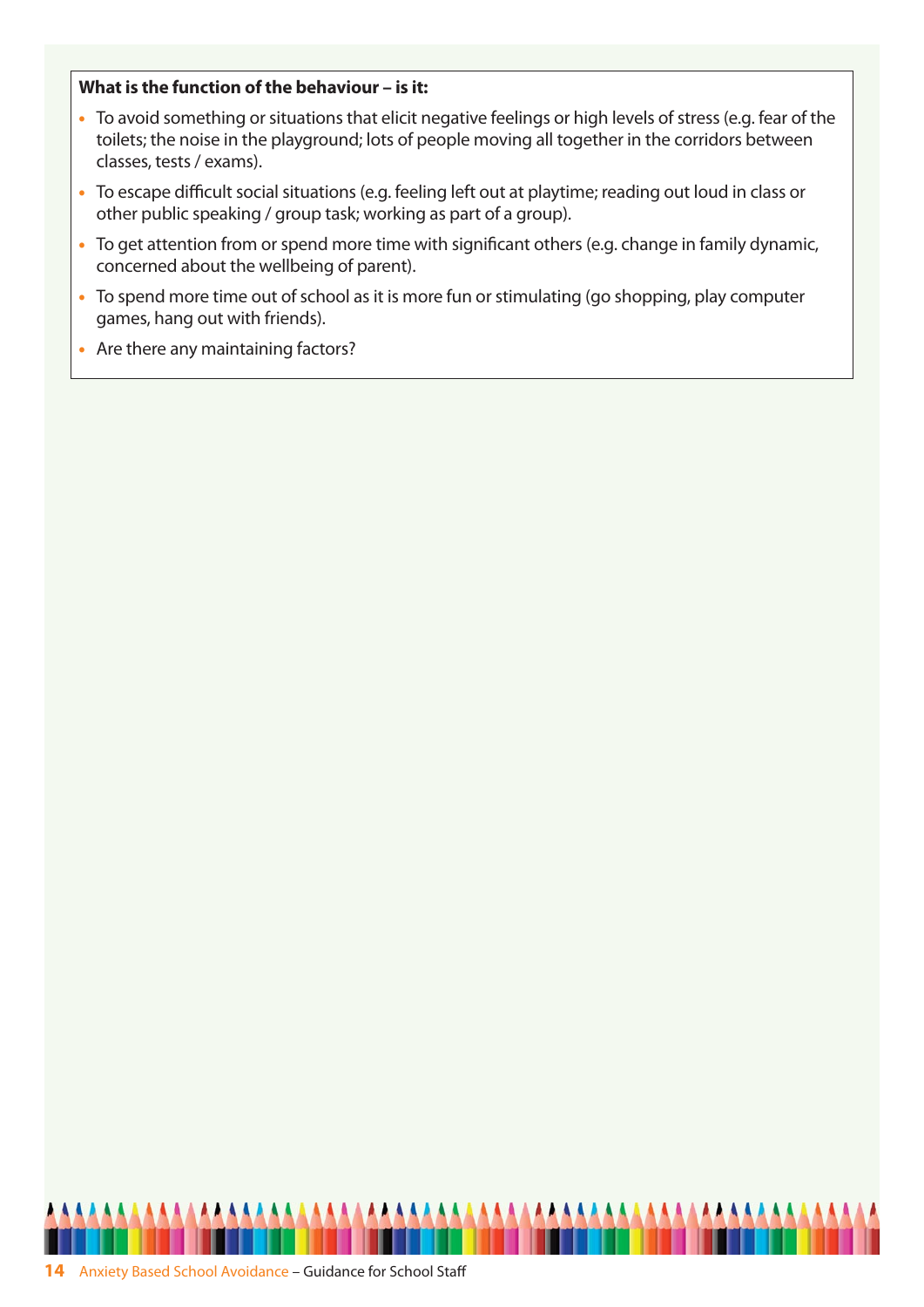# Step Five - Action Planning using the Improving Attendance Plan documents

After the information gathering and analysis has taken place, an Improving Attendance Plan and a Pupil Support Plan should be made. See Appendix 4 and 5 for sample versions of these plans.

All plans need to be co-produced with parents, the child and any other appropriate agencies.

Each plan will be different according to the actions indicated by the assessment. What worked with one child will not necessarily work with another.

The plans should always be realistic and achievable with the aim of reintegrating the young person. An overly ambitious plan is likely to fail. The return should be gradual and graded and needs recognition by all that a 'quick fix' is not always possible.

A part time timetable may be necessary as part of this process but this should always be temporary and not seen as a long-term option as all children are entitled to a full time education. All part time timetables should be completed in partnership with the parent / carer(s) and pupil, have a clear review date and be reported to the Local Authority via the Education Welfare Team.

Everyone involved should be aware that there may be difficulties implementing the plan and these should be anticipated and solutions found. An optimistic approach should be taken. If the child fails to attend school on one day, start again the next day. Parents and school should anticipate that there is likely to be more difficulty after a school holiday, period of illness or after the weekend.

At the start of the plan the child is likely to show more distress and all should be aware of this. School staff and parents need to work together to agree a firm and consistent approach. Any concerns about the process should not be shared with the child and a 'united front' is recommended. Any concerns should be communicated away from the child.

Schools should take an individual and flexible approach to the young person's needs. All school staff who will come into contact with the young person should be aware of the return to school plan and any adaptations to normal routines or expectations that are in place to support the child.

Once actions on a support plan are agreed with a young person, e.g. returning to school in very finely graded steps, stick to what has been agreed for that week, even if things seem to be going really well, as pushing things further than agreed can heighten anxiety, reduce trust and backfire overall.

There are key elements of support that should be in place in order for the Improving Attendance Plan to be successful. These are:

- **•** Direct telephone contact between parent / carers and key workers in school. Agree expectations regarding frequency of contact and set realistic response times.
- **•** Early home visits, if appropriate, to discuss the young person's reluctance to attend school.
- **•** All parties to agree to actions and keep to them until the next review period.
- **•** A personalised programme for each young person. (E.g. flexible timetable, arrangements for transport, buddying and provision of a safe haven).
- **•** Ensuring the young person has access to an identified member of staff to check in with and who can be approached if anxiety becomes temporarily overwhelming in school (i.e. a key worker).
- **•** Ensuring all staff (including supply staff) are informed about the young person's difficulties, particularly during changes of classes / key stages.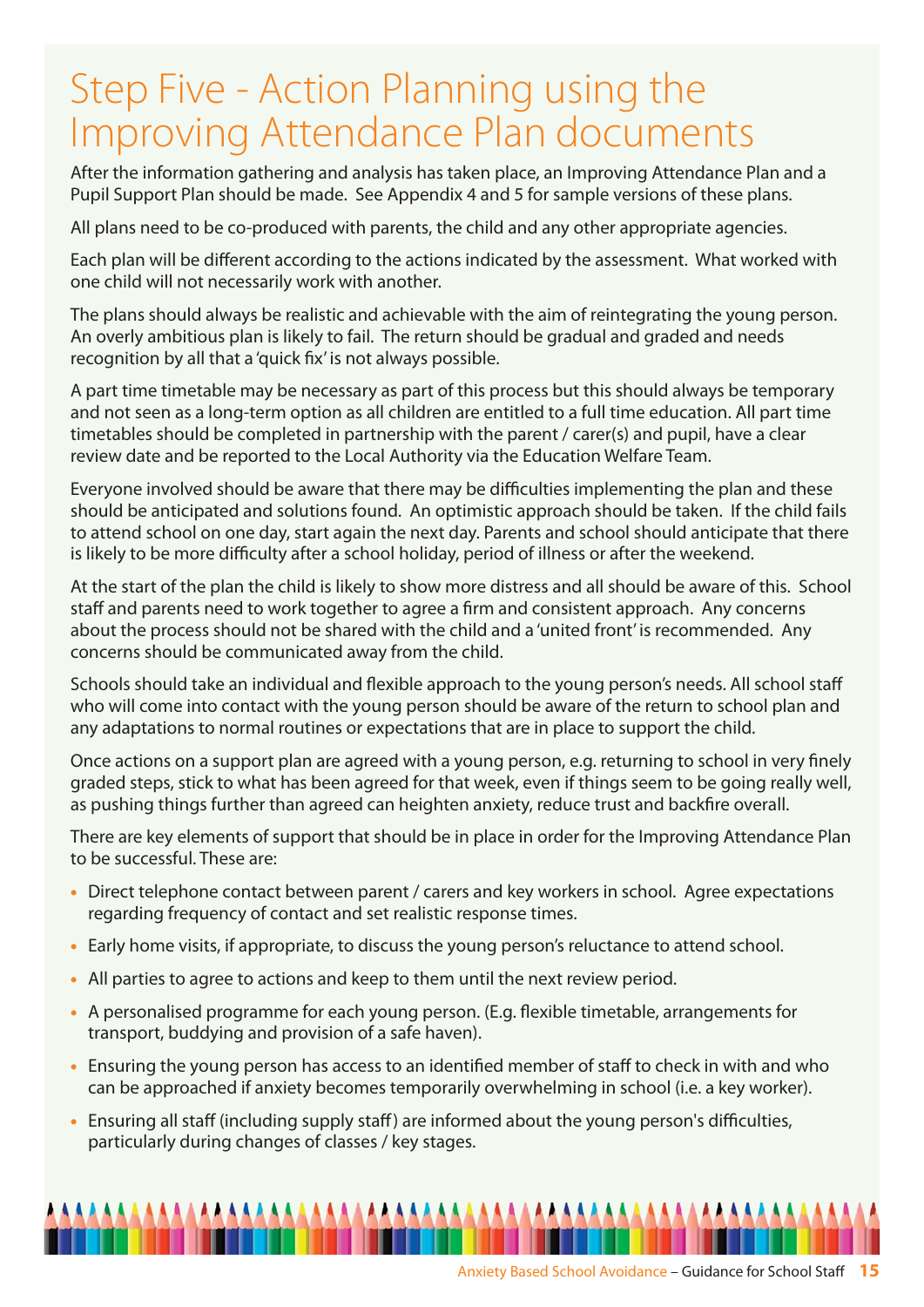- **•** Identifying a safe place or base in school that the young person can go to if needed.
- **•** Considering whether the Improving Attendance Plan should be escalated to an Early Help Assessment and discussed at the Team Around the School.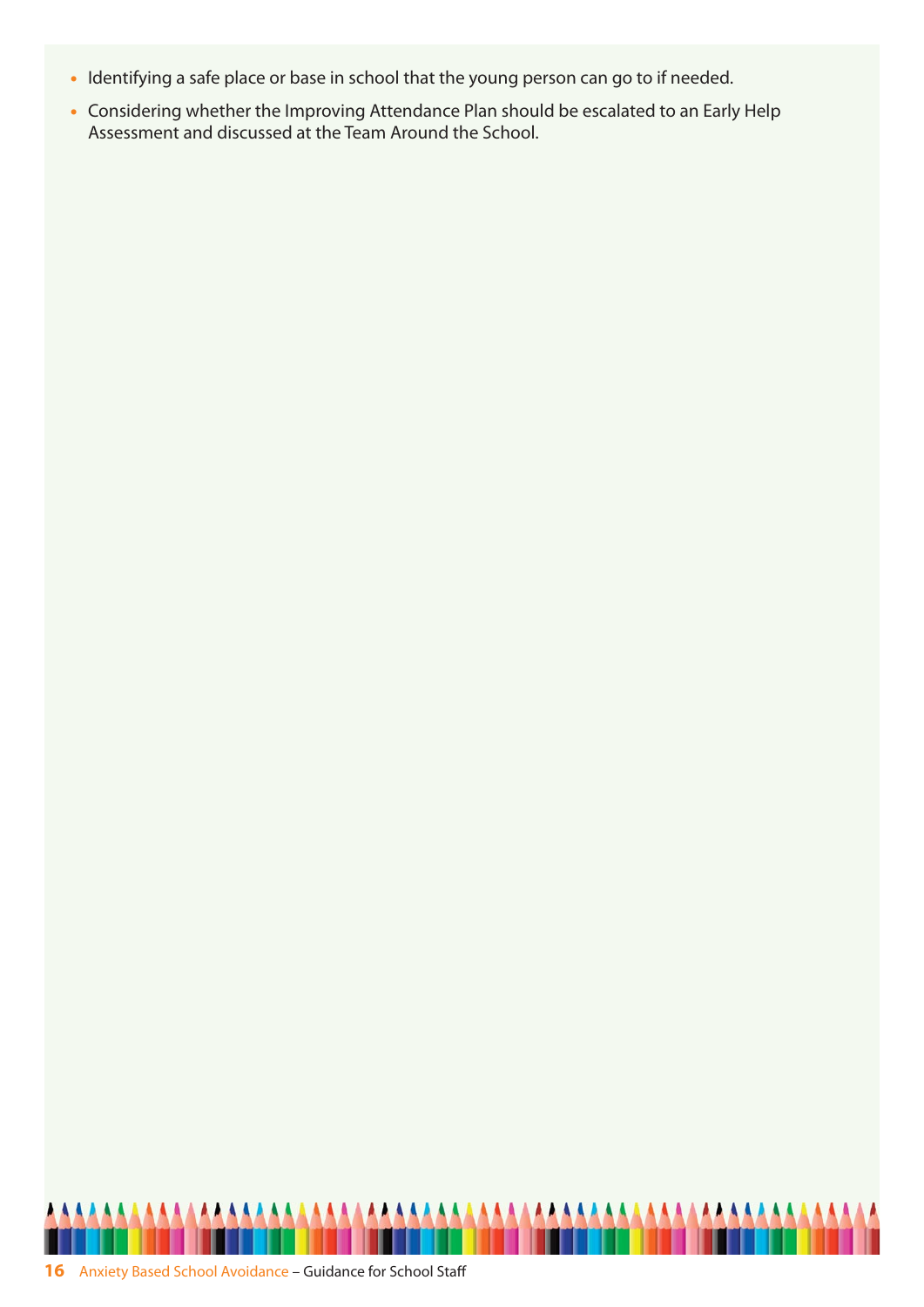## Strategies schools can use to respond to anxiety based school avoidance

There are many strategies schools can use to support young people in overcoming their anxieties. The strategies you use should reflect the reason(s) behind the school avoidant behaviour. Schools can, of course, (and should) adopt these strategies as early as possible when a young person is struggling with anxiety.

**Reason One:** I stay away from school to avoid situations that elicit negative feelings or high levels of stress (e.g. fear of the toilets; the noise in the playground; lots of people moving all together in the corridors between classes, tests / exams)

#### **Strategy One for dealing with negative feelings – Using Cognitive Behavioural Therapy tools**

Any response designed to support a young person with anxiety should include learning about anxiety and worrying, how it affects our thinking, feeling and behaviour and how avoidance of the feared situation makes things worse.

#### **Strategy Two for dealing with negative feelings – Using Anxiety Management techniques**

The child should be taught anxiety management techniques such as relaxation and deep breathing. More information on relevant resources can be found in the Resource section of this document. The 'Mighty Moe' resource and 'Moodjuice Anxiety' resources will be of particular use here.

#### **Strategy Three for dealing with negative feelings – Using Safe Spaces**

School should consider the provision of safe spaces that pupils can go to, such as the pastoral zone or library, these may be less stigmatising for some pupils than learning support areas for some pupils.

#### **Strategy Four for dealing with negative feelings – Using Graded Exposure (the Step Ladder approach)**

There should be a gradual re-exposure to the school setting using an avoidance hierarchy created with the young person from least feared school situations to most feared. To create an anxiety / avoidance hierarchy, the young person can be asked to name situations (or shown cards representing possible fears) and asked to rank them in terms of how they feel about that situation or object from least worried about to most worried about. When thinking about next steps it is important to start with the item that causes the least amount of anxiety, helping them think about how they will cope with this situation and what support they will need.

When they have overcome this fear and consolidated this a number of times then they can begin to work their way up the hierarchy.

Examples of the Step Ladder approach can be seen in the Parents' booklet which accompanies this guidance and tips on using it can be found in the Avoiding School and Social Isolation online training course, detailed in the resource section.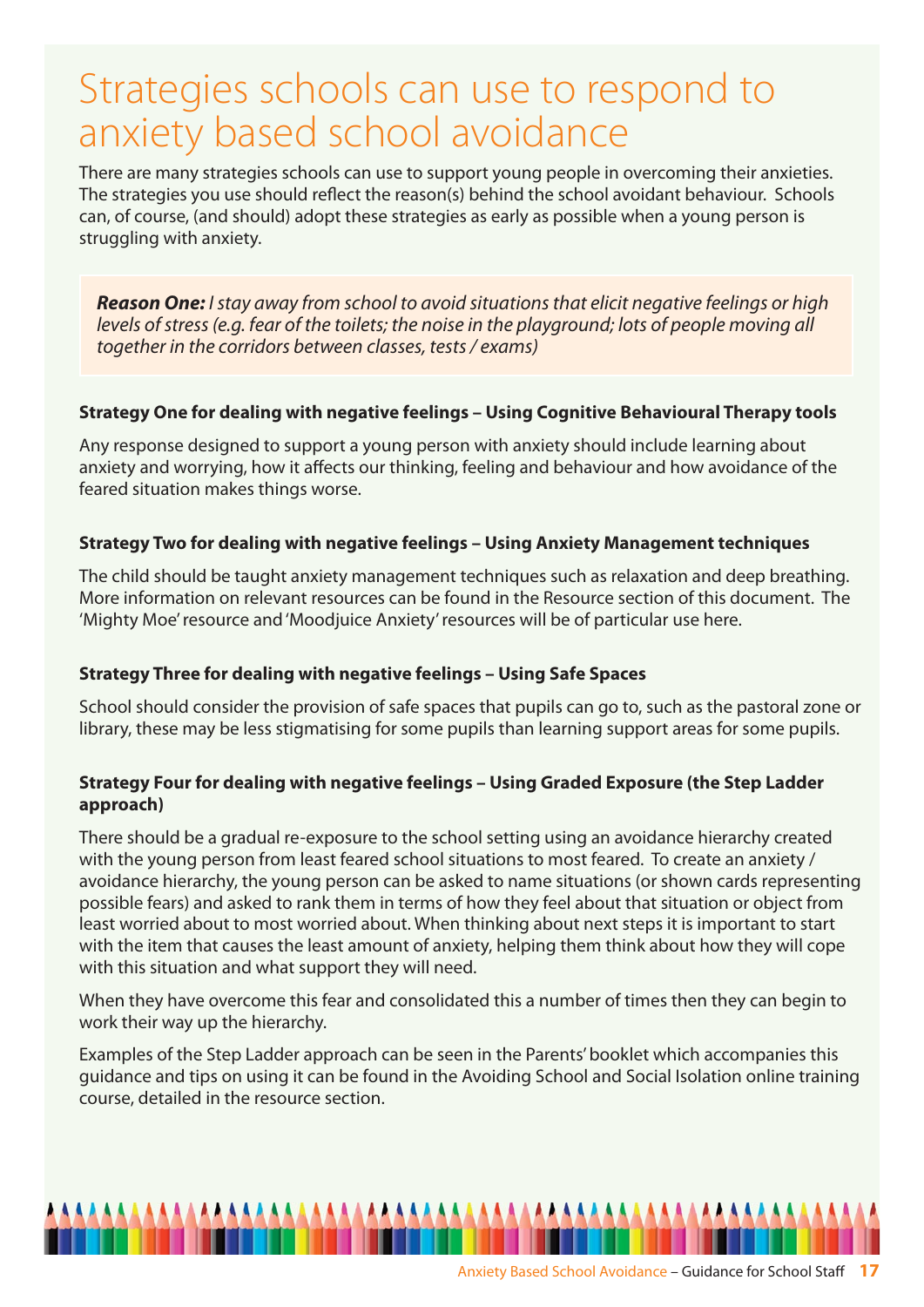**Reason Two:** I stay away from school to escape difficult social situations (e.g. feeling left out at playtime; reading out loud in class or other public speaking / group task; working as part of a group)

#### **Strategy One for coping with social situations – Using Cognitive Behavioural Therapy tools**

As above, interventions should include learning about anxiety and worrying, how it affects our thinking, feeling and behaviour and how avoidance of the feared situation makes things worse.

#### **Strategy Two for coping with social situations – Using Anxiety Management techniques**

The child should be taught anxiety management techniques such as relaxation and deep breathing. In addition the child should be taught social skills and given opportunities to practice coping skills in real-life social and evaluative situations, starting small and building up to most challenging.

#### **Strategy Three for coping with social situations – Providing additional support in school**

There could be additional teaching of key work missed, buddying, peer-mentoring and role-playing what they are going to say when peers ask about their absence from school.

*Reason Three:* I stay away from school to get attention from or spend more time with significant others (e.g. change in family dynamic, concerned about the wellbeing of parent).

#### **Strategies for use where absence is motivated by a desire to stay at home**

In this situation, interventions would usually include work with care-givers supporting them to develop skills and techniques to:

- **•** Manage the school avoidance behaviours such as tantrums or physical / somatic complaints.
- **•** Establish morning routines.
- **•** Use problem solving techniques.
- **•** Establish positive and individual time to spend with the child outside school hours.
- **•** Focus on positive behaviours.
- **•** Limit the attention the child receives when they do not attend school.
- **•** Establish rewards for when they attend school and, where appropriate, consequences if they do not.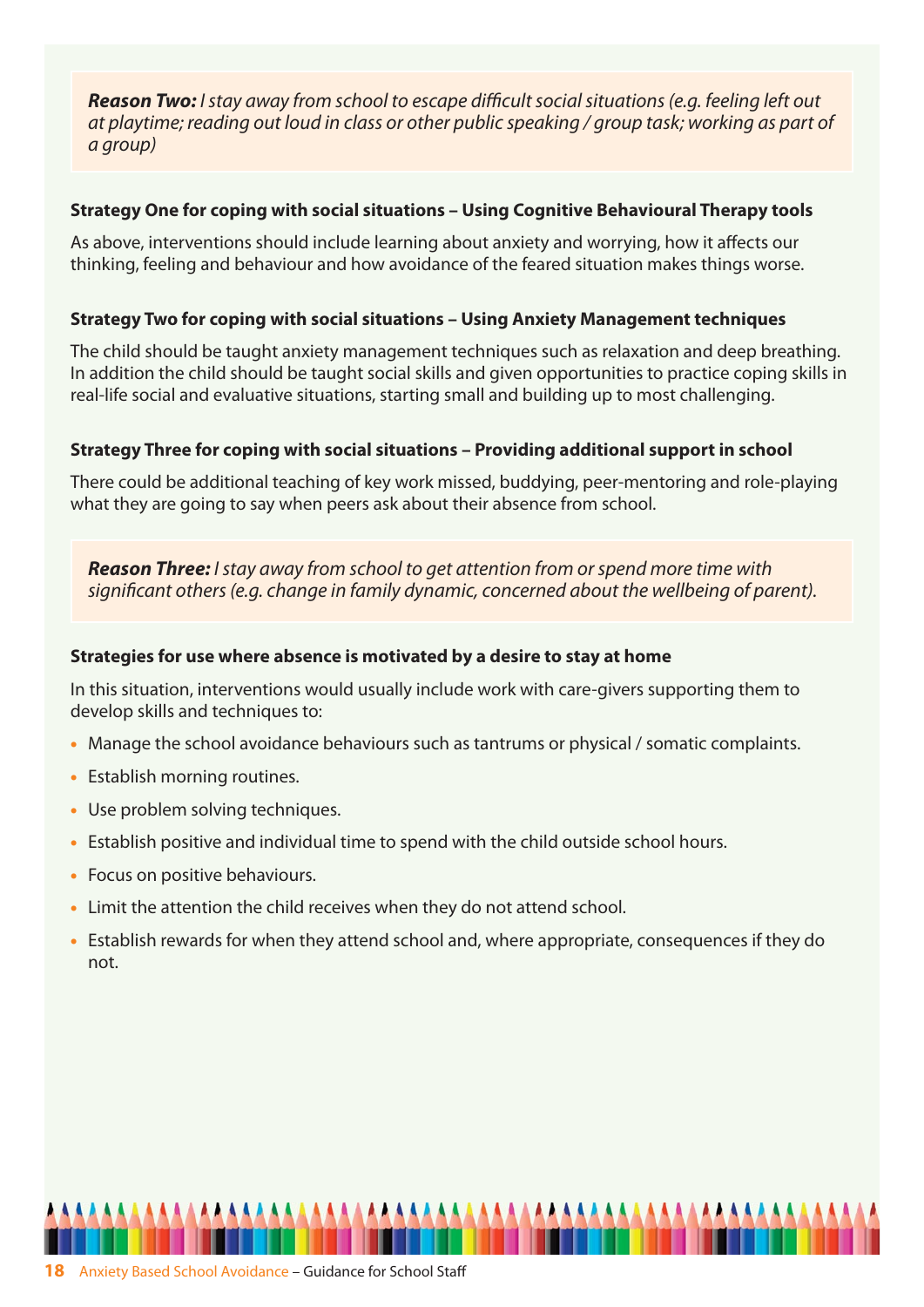*Reason Four:* I stay away from school to spend more time out of school as it is more fun or stimulating (watch tv, go shopping, play computer games, hang out with friends).

#### **Strategies for use where absence is motivated by a preference for being out of school**

In this situation, interventions would usually include:

- **•** Increasing "rewards" for attendance and disincentives for nonattendance i.e. laptop time, access to internet, phone credit, time with friends in town etc.
- **•** Limit the attention a child receives during non-attendance.
- **•** If possible take away the more stimulating activity.
- **•** Support their travel to and from school.
- **•** Teach them how to refuse offers from peers.
- **•** Make school as stimulating as possible, find out the child or young person's interests and if possible apply this to the work completed in school.

#### **Reviewing the use of these strategies**

It is essential that any plan is regularly reviewed. There should be set dates for reviewing how any support plan is progressing and key personnel to attend should be identified. It is essential that the young people and parents are actively involved in the review.

The aim of the review is to identify and celebrate any progress made and consider whether further information has come to light to help inform clear next steps. These next steps can include:

- **•** Consolidating and maintaining the current support plan.
- **•** Setting new outcomes and or actions for the young person, school and parents.
- **•** Identifying that further consultation with other agencies needs to occur which may, if necessary, lead to a referral to other services.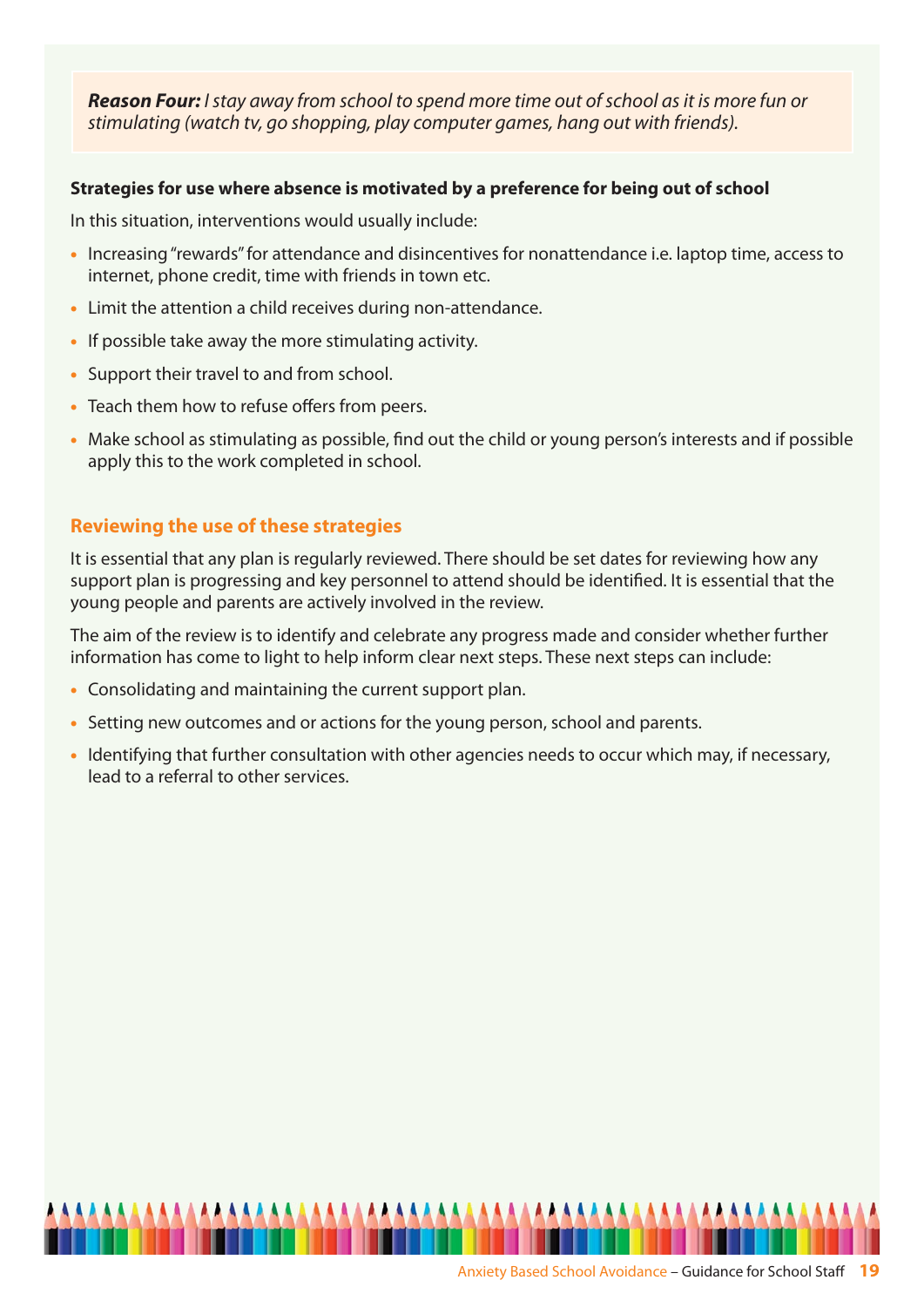# Anxiety, School Avoidance and Transition

School anxiety and avoidance often peaks at points of transition. This is not surprising as these transition phases are points of significant change for children and young people.

| school size     | school culture / ethos | number of students   |
|-----------------|------------------------|----------------------|
| teaching styles | <b>CHANGES</b>         | academic expectation |
| level of demand | workload               | timetabling          |
|                 |                        |                      |

Successful transition involves the young person being supported to be able to make adjustments to fit in with their new environment.

| <b>Adjustment</b>                                                                                                                                          |                                                                                                                                                                                               |                                                                                                                                                                                                                    |  |  |  |  |
|------------------------------------------------------------------------------------------------------------------------------------------------------------|-----------------------------------------------------------------------------------------------------------------------------------------------------------------------------------------------|--------------------------------------------------------------------------------------------------------------------------------------------------------------------------------------------------------------------|--|--|--|--|
| • to meeting lots of new<br>children and young people;                                                                                                     | Τo                                                                                                                                                                                            | <b>New Environment</b>                                                                                                                                                                                             |  |  |  |  |
| • to subjects being<br>departmentalised, how<br>these are timetabled and<br>how different teachers<br>teach them;<br>• to a different journey to<br>school | • to greater pressure<br>placed on attainment;<br>• to having to move around<br>the school to different<br>classrooms for different<br>subjects;<br>• to new staff and staffing<br>structures | • to being grouped in<br>classes for different<br>subjects, often streamed<br>according to ability; and<br>• from being the oldest in<br>their primary school to<br>being the youngest in the<br>secondary school; |  |  |  |  |
|                                                                                                                                                            |                                                                                                                                                                                               | • to the pastoral system<br>and pastoral support                                                                                                                                                                   |  |  |  |  |

Most children adjust to these changes over time. However young people who experience higher levels of anxiety or who have experienced loss and separation may be vulnerable to developing or experience an exacerbation of anxiety related school avoidant behaviours.

It is important that schools and parents provide appropriate support, that any vulnerable young people are flagged up early by the feeder school and that an individual approach is taken.

Good transition practice involves effective exchange of both pastoral and academic information from primary to secondary school. It is important for feeder schools to flag up any early separation difficulties and past school avoidance, even if the issues were mild and attendance is now fine.

We advise that secondary schools ask about this in their transition information gathering process.

Good transition also involves good communication with the young person and their parents. Key to this is giving young people and their parents practical information they will need to support the transition process.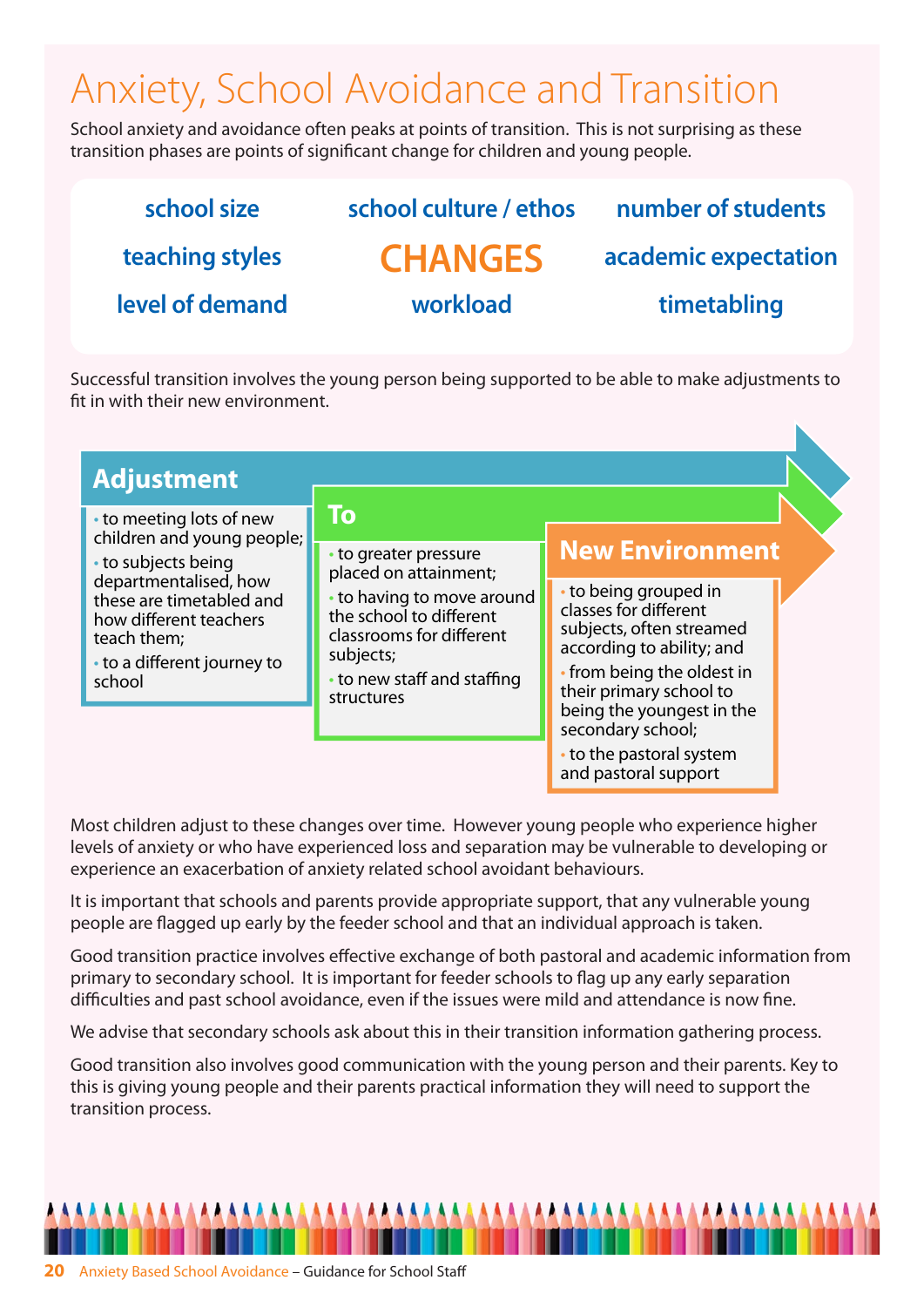| <b>Key information required</b>                         | <b>Practical support</b>                                                                             |
|---------------------------------------------------------|------------------------------------------------------------------------------------------------------|
| The journey to school – how<br>will he / she get there? | Practice the journey to school and identify people<br>who can accompany the child on the journey     |
| Who are the key people in the<br>new school?            | Give a simple structure chart, provide photos and<br>identify a key person                           |
| School environment                                      | Layout of school – map, tour, quiz, colour code<br>subjects to building areas                        |
| Structure of the day                                    | Provide timetables and explain how break and<br>lunchtime work                                       |
| Social time                                             | Identify how pupils will be helped to make new<br>friendships and access supported social activities |
| Academic demands in lessons<br>and for homework         | Give information about how lessons are structured<br>and what homework expectations there are        |
| Support systems                                         | Set out how pupils will be supported – create one<br>page pupil profiles                             |
| Equipment needed                                        | Provide a checklist for each day                                                                     |

School staff should discuss with young people and their parents what they are looking forward to and what they are worried about. These concerns should be addressed individually. One way of doing this is to create 'What If' lists with young people.

For example:

**What If** I don't know where my classroom is:

- **•** I will get my plan from my student planner and see if I can work it out
- **•** I will try and ask someone in my class
- **•** I will ask my teacher

**What If** someone calls me an unkind name:

- **•** I will try and walk away and not shout or swear
- **•** I will tell a teacher why I feel upset
- **•** My teacher will help me and talk to that person

**What If** I have nothing to do at break-time:

- **•** I could go to the library
- **•** I could buy a snack and eat it in the dining hall
- **•** I could find my buddy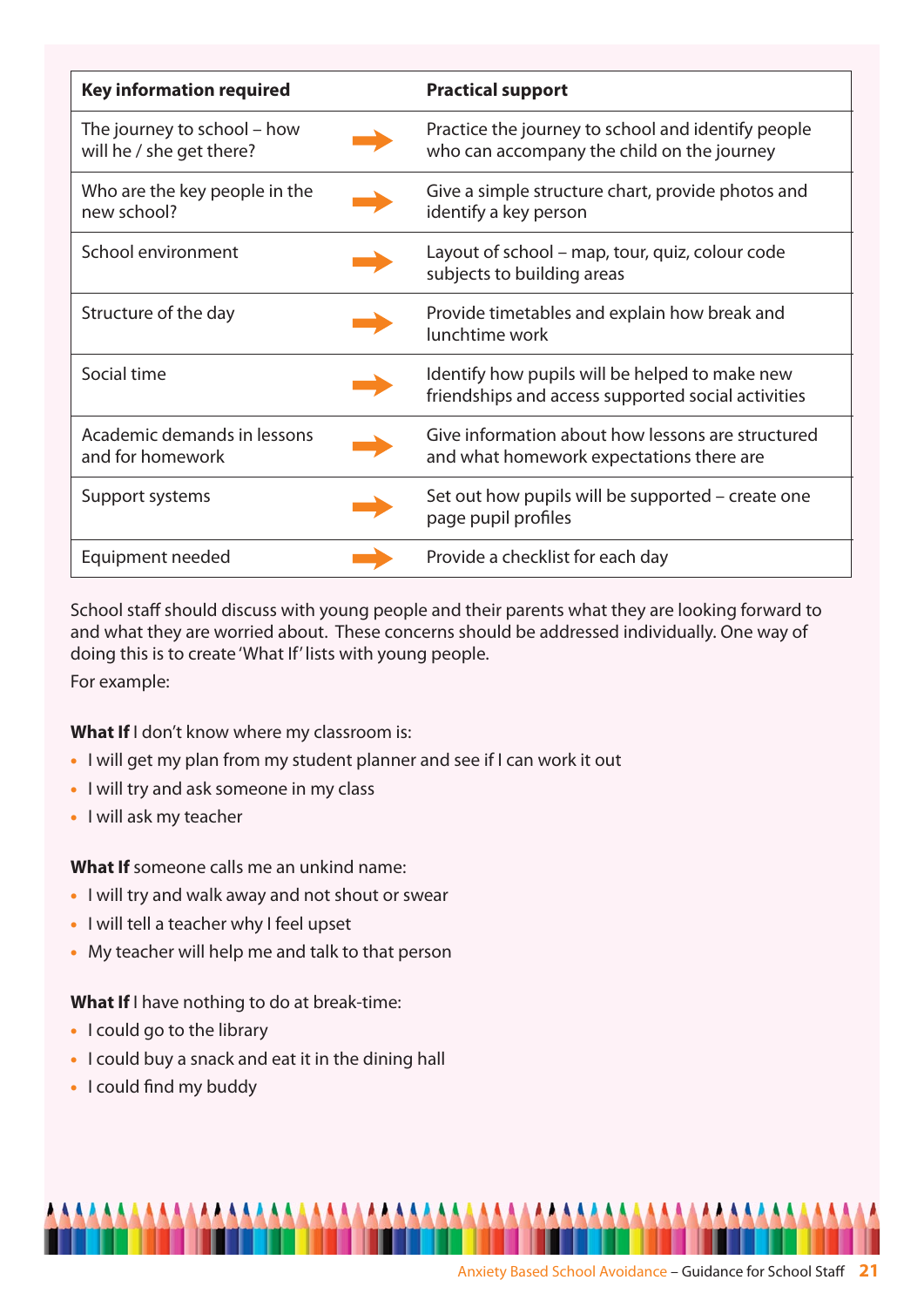# Anxiety, School Avoidance and Autism Spectrum Disorders

Children with autism are more likely than their peers to experience anxiety and have poor stress management skills. Anxiety often worsens in adolescence as young people face complex social interactions and become more aware of their differences and interpersonal difficulties.

Schools will be aware that they are complex social environments that can be exhausting for children with autism. The energy taken to manage the social experience that is the school day can be overwhelming and lead to high anxiety levels.

Given the increased risk of children with ASD experiencing high anxiety that may lead to school avoidance, it is vital that they are given support to develop social skills, emotional literacy, resilience and self-regulation skills.

Anxiety levels for children with ASD can be reduced by adopting good practice and individualised support plans. Further details of good practice strategies can be found in Appendix 6.

**All** adults working with the child should:

- **• Use the child's name before** delivering any instructions so that they cue into you speaking to them and recognise the instructions applies to them.
- **•** Allow additional time for the child to process verbal information and instructions (at least **10 seconds**) and avoid repeating verbally within this time.
- **•** If repetition of the information / instruction is necessary **use exactly the same wording** as initially used.
- **•** Use **explicit, concise language** when addressing the child as this is likely to enable them to process the information correctly.
- **•** Use **short simple instructions**. Give them in order that they are to be completed. Check for understanding. Ask the child to repeat them back to you.

#### **Steps to Reduce Anxiety amongst Children with ASD**

#### **Step One**

Ensure that all adults working with the child have an understanding of ASD and communicate appropriately and that adults have implemented general autism 'good practice' strategies e.g. the child uses and is engaged with a visual timetable, relevant visual supports, calm space etc.

#### **Step Two**

Key to the effectiveness of any intervention is having a sound understanding of the child's needs and how ASD specifically affects the child. Consider referral to the Autism team if this has not already happened.

#### **Step Three**

Plan and implement individualised, strategies to develop the emotional and social skills identified in step two. These may include those identified for children in previous chapters of the guidance or more specific strategies such as those included in the resources section.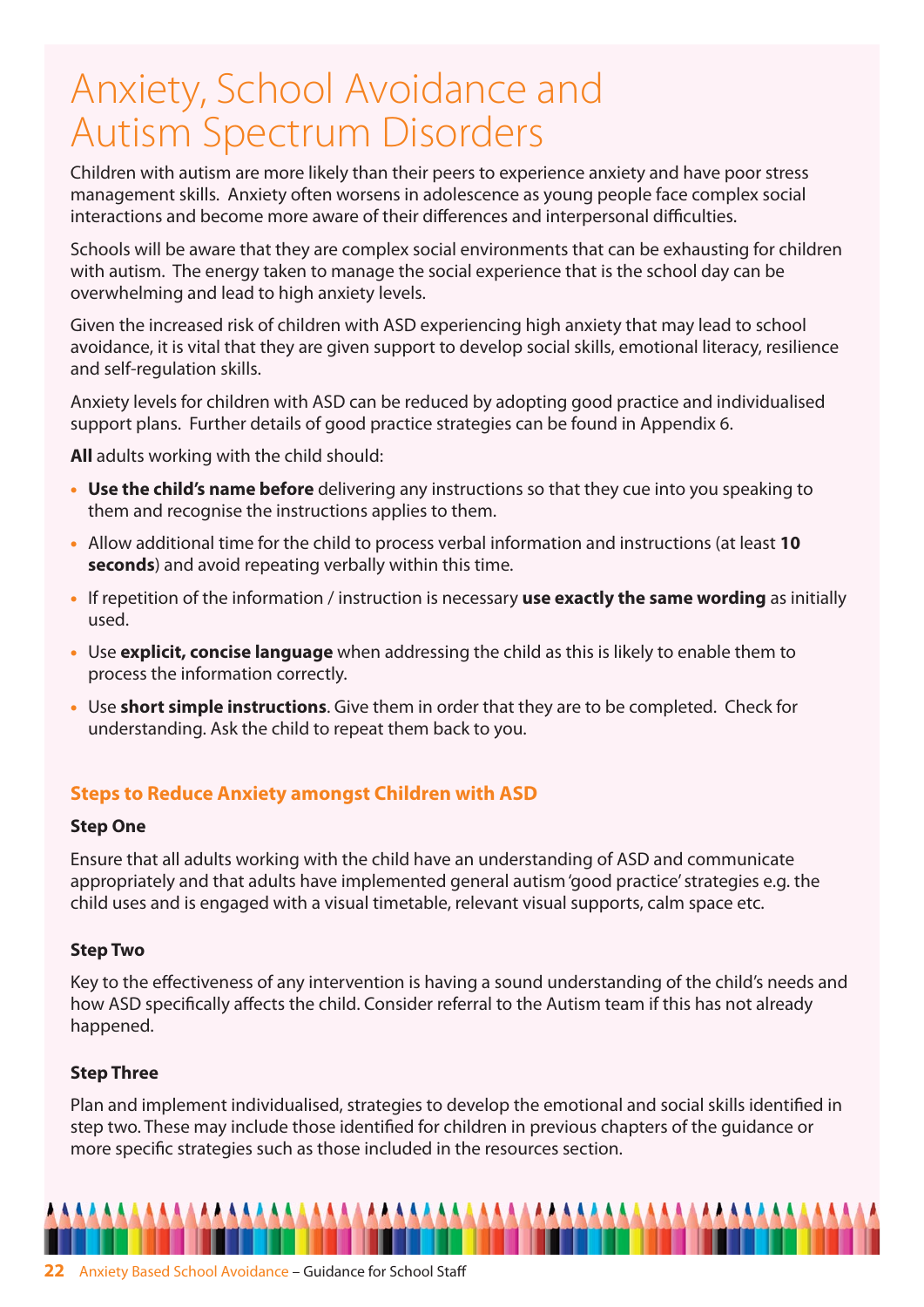#### **Step Four**

Review the impact of the interventions. It may be that, despite the good practice and interventions, the child's anxiety continues to increase placing them at risk of school avoidance, meaning that additional interventions are required.

Please note that the advice in previous chapters regarding Action Planning are also relevant here and should be followed.

If there are indications that the child is at risk of anxiety related school avoidance it will be important to build up a clear picture of exactly what elements of attending school are increasing their anxiety in order that best endeavours can be made to alleviate the anxiety.

#### **Working with Parents of Children with ASD**

Many parents of children with autism report that they notice their own emotions have an impact on their child's emotions and vice versa. Therefore, it important to emphasise the need for school to build a collaborative partnership with parents in the best interest of the child.

In addition, the transactional nature of anxiety highlights the need for parents and carers to pay attention to their own mental health needs.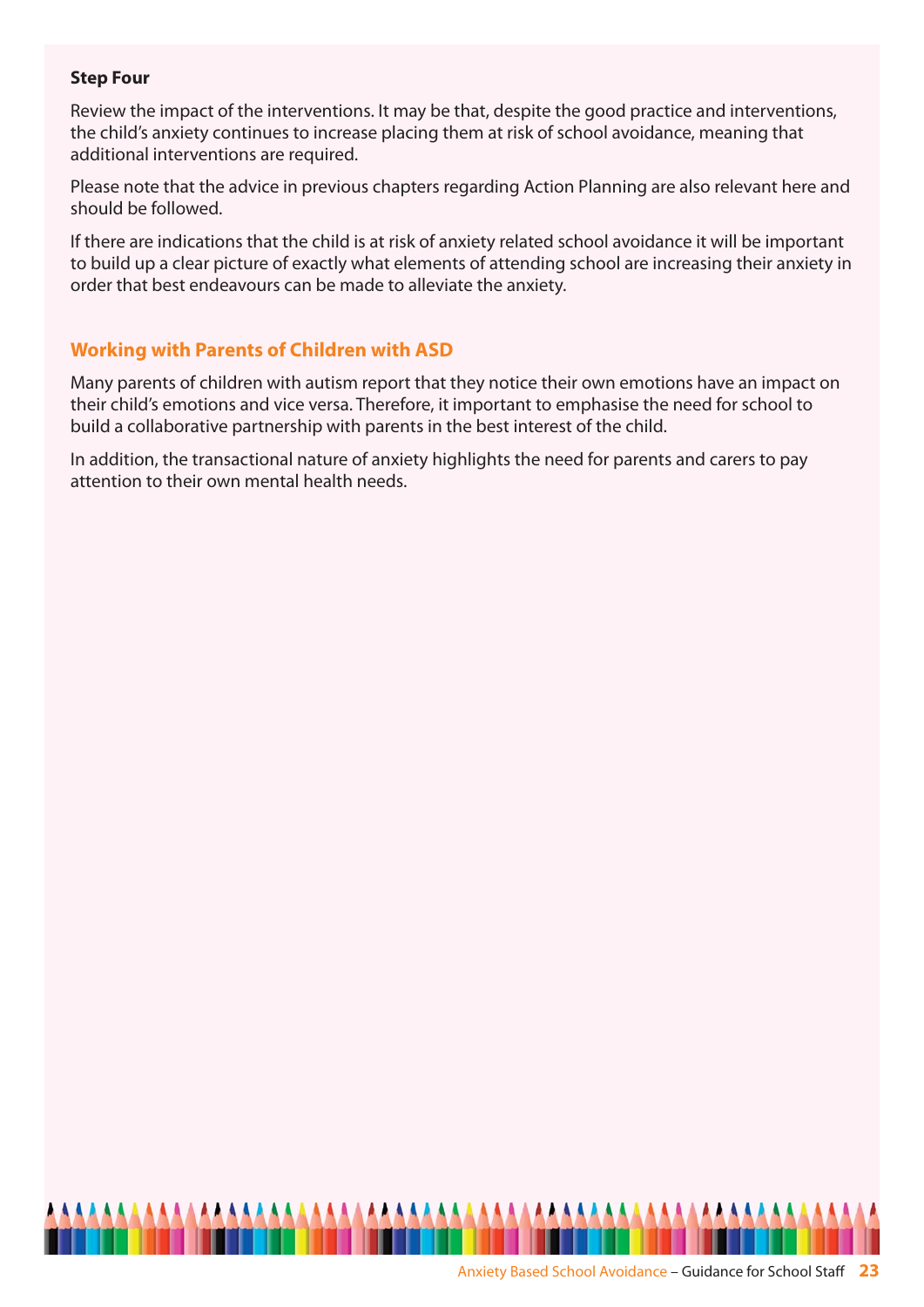# Anxiety Based School Avoidance, school attendance and the law

The Education Act 1996 places a legal duty on all parents to ensure that their child has an education. When this education is provided in a school setting parents must ensure their child attends regularly.

If the parent is unable to ensure this they can be held accountable for an offence under S.444 Education Act 1996; failure to secure the regular school attendance of a child. The term regular has recently been defined to mean 'as prescribed by the school'. For the majority of pupils, this means attending school full time. Any unauthorised absence is therefore irregular attendance.

As with any law, the parameters are firm and the Education Act 1996 goes further as the principle school attendance offence under section 444(1) Education Act 1996 is one of strict liability. This means there are only certain permitted defences the parent can use for their child missing school. One such defence is the child was unfit to attend school due to ill health. The parent must prove this to be the case. Only a Head Teacher can authorise absence from school. They may request supporting medical evidence from the parent which shows the pupil is unfit to attend school.

This request is often made to avoid the matter moving into a legal process. Medical evidence can include appointment cards; prescriptions, reports from medical professionals etc. The weight and value of the evidence is one for the Head Teacher to consider in their decision making of whether an absence is to be authorised or not.

When unauthorised absence occurs persistently, dependent on the length and reason for the absence, the school has the option to make an enforcement referral to the Local Authority via Education Welfare. This team discharges the Local Authority's statutory duties associated with school attendance.

On receiving the referral, Education Welfare will consider the background circumstances of the case in order to decide whether enforcement is appropriate or whether some other type of intervention by the school or a different local authority service should be attempted. If enforcement is felt to be appropriate consideration is given as to whether this should take place via the Education Penalty Notice route, or whether the case should be allocated to an officer for face-to-face work via the Parent Contract process.

If the case is felt suitable for the Education Penalty Notice route, the parent(s) is sent a Formal Warning which gives them an opportunity to improve the attendance over a 15 school day period. If there are any unauthorised absences in the 15 day period a fine of £60 will be issued. This process is suitable for less complex cases where the barriers to improved attendance are not thought to be significant.

For more complex cases, or where there is a long-standing history of attendance problems in the family, it is likely that the case will be allocated to a member of the Education Welfare team to undertake the Parent Contract process. This process provides a framework for case-working via a series of formal meetings and agreements involving the parent, the Education Welfare team member, representatives of the school and in some cases the child themselves. Where attendance does not improve during this process, it is likely that the case will proceed to prosecution, particularly where it is felt that the parent has not fully engaged with the process. The decision to prosecute is taken at a Legal Planning Meeting at which the casework is reviewed and consideration given to any possible defences or other background issues which might affect whether prosecution is in the public interest. Consideration is also given to whether an application for an Education Supervision Order should be made.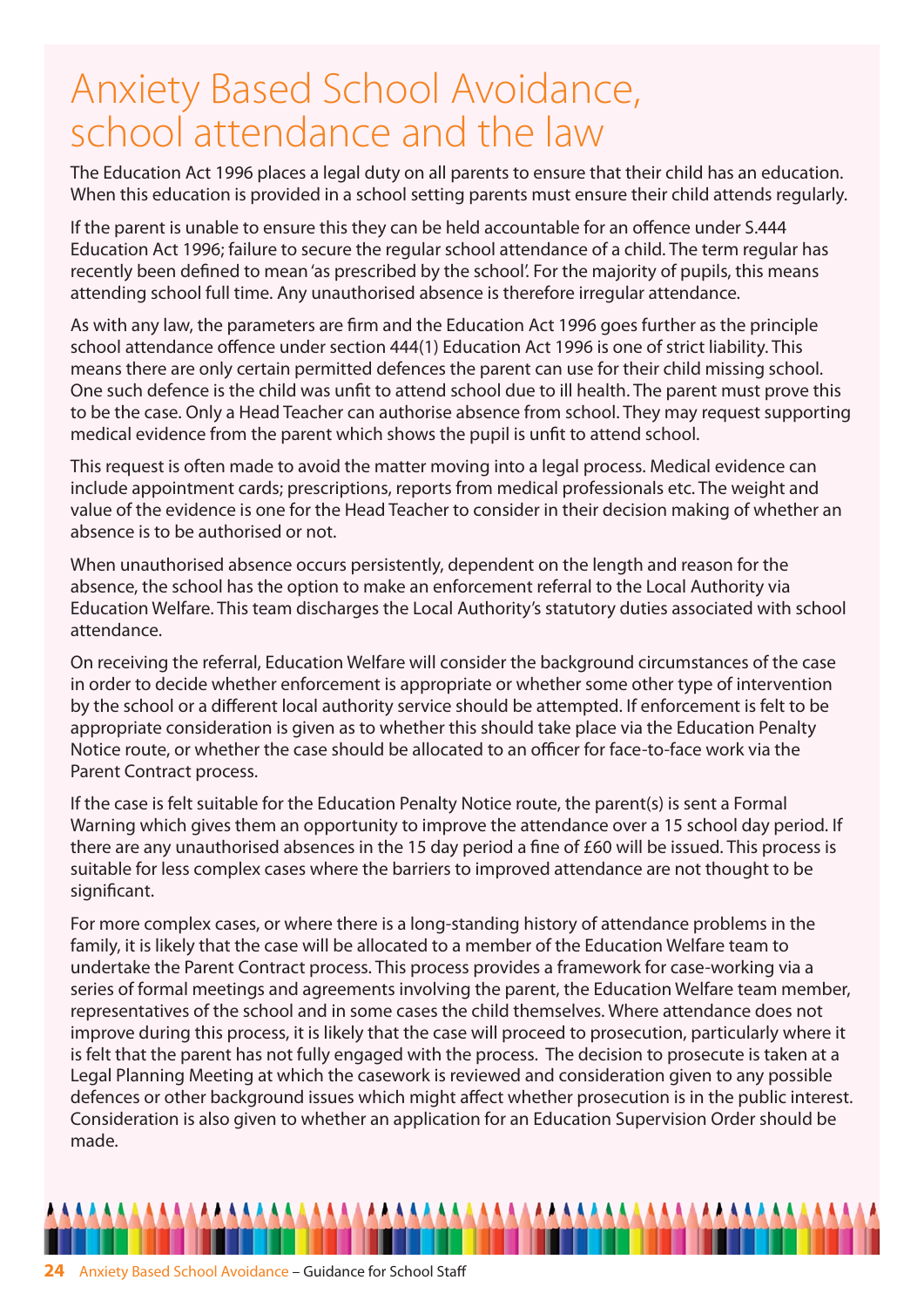Where the parent has been prosecuted previously, consideration will be given as to whether the parent should now be prosecuted for the more serious, potentially imprisonable, aggravated offence under section 444(1A) Education Act 1996.

A prosecution will also be commenced where an Education Penalty Notice has been issued but has not been paid, subject to consideration of any potential defences and public interest issues.

For schools with young people experiencing school anxiety and struggling with attendance, it is the Head Teacher's decision whether to authorise absence or not. If a school decides to refer a student to Education Welfare, the expectation would be that the school will have tried an array of strategies to encourage and support the young person's attendance such as those as outlined in this document as well as requesting any supporting information from medical professionals.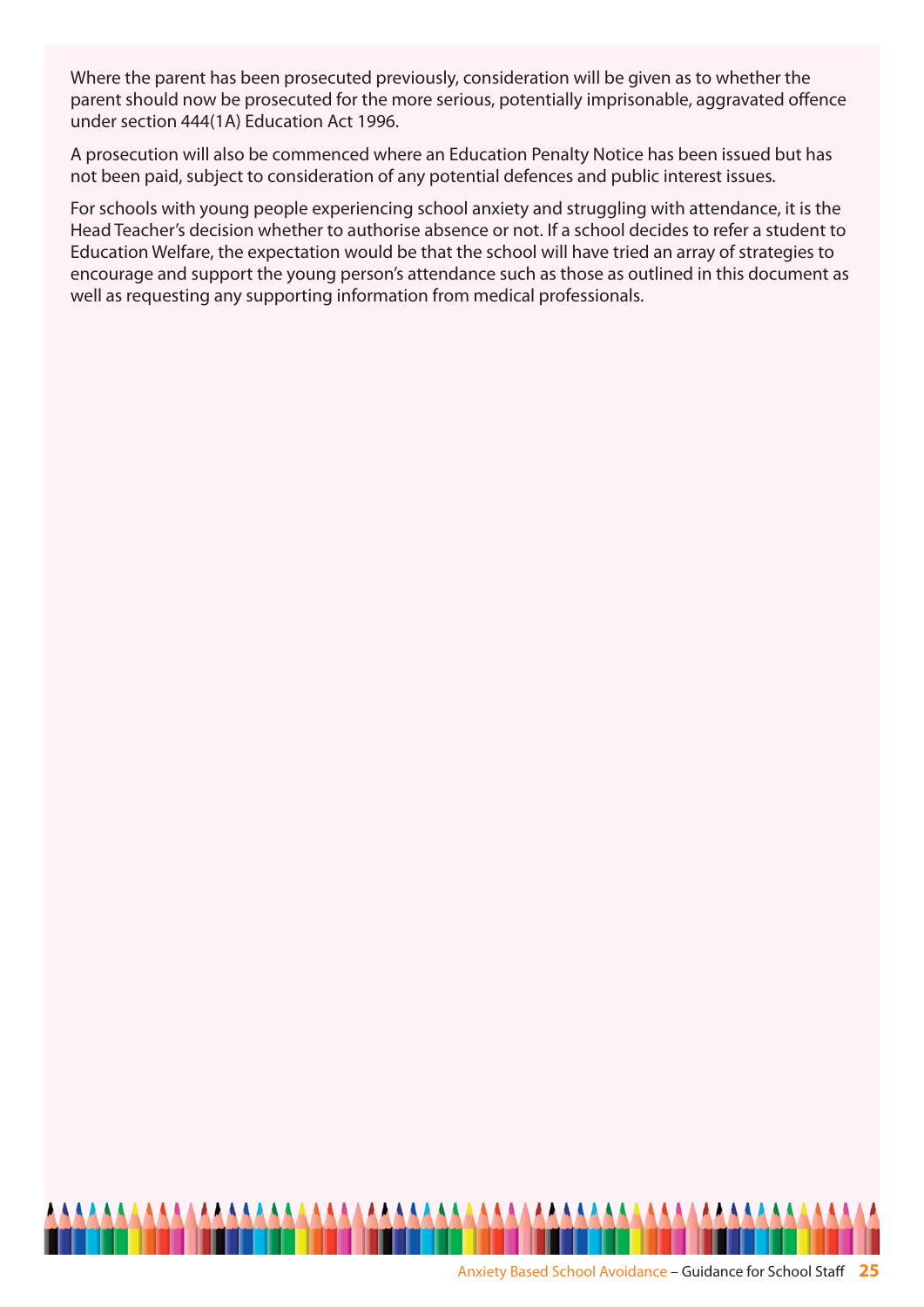## Anxiety Based School Avoidance and Requests for Education Health Care Needs Assessments

Education Health Care Plans (EHCPs) are for children and young people who have a special educational need or disability that cannot be met by the support that is available from within the school or college setting's own resources. Most children and young people with special educational needs will have help given to them without the need for an EHC Plan at the SEN support level.

In some cases children who display school avoidant behaviours may have underlying special educational needs and require support above the SEN support level. In this case it may be considered appropriate for an application for an EHCP to be made.

In order to be able to decide whether an assessment should occur the Local Authority will need to see evidence that the school or college have taken appropriate action and there is evidence that the child or young person has not made adequate progress or has only made progress because of a very high level of support.

We expect that all schools will be aware of and adhere to the Stockport Entitlement Framework for Special Educational Needs.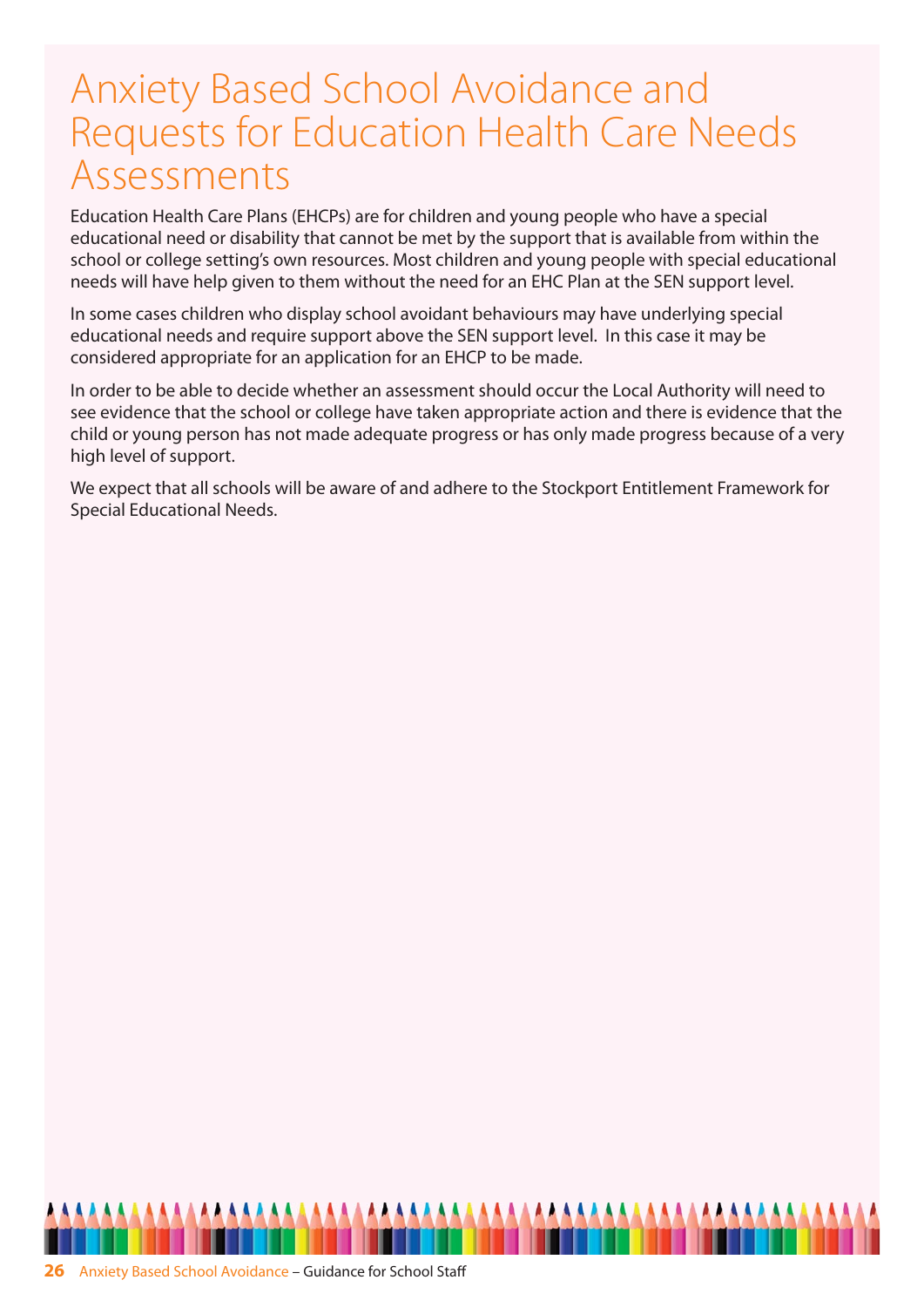# Resources

#### **Books to use with young children**

- **•** The Goodnight Caterpillar: A Relaxation Story For Kids by Lori Lite
- **•** Huge Bag Of Worries by Virginia Ironside
- **•** The Koala Who Could by Rachel Bright
- **•** Silly Billy by Anthony Browne
- **•** Owl Babies by Martin Wadell
- **•** How To Catch A Star by Oliver Jeffers
- **•** A Boy And A Bear: The Children's Relaxation Book by Lori Lite
- **•** Starting School by Janet and Allan Ahlberg
- **•** Halibut Jackson by David Lucas
- **•** Giraffes Can't Dance by Giles Andreae

#### **Online Resources to use with children and young people**

- **•** Mighty Moe an anxiety workbook for children aged 5-11. http://www.cw.bc.ca/library/pdf/pamphlets/Mighty%20Moe1.pdf
- **•** Worksheets for children, parents and teachers on tackling anxiety. https://www.anxietybc.com/parenting/worksheets
- **•** Cognitive Behavioural Therapy Skills Training Workbook, produced by Hertfordshire Partnership NHS.

http://inabook.co.za/wp-content/uploads/2016/08/CBT-workbook-good-to-use.pdf

- **•** Worksheets and activities for young people (from the book Anxiety, by Paul Stallard). http://documents.routledgeinteractive.s3.amazonaws.com/9780415372558/stallard\_web\_pages.pdf
- **•** Anxiety workbook for young people and adults. https://www.moodjuice.scot.nhs.uk/anxiety.asp

#### **Websites and resources to support school staff**

- **•** Free online training is available on the Mind Ed website the courses "The Worried Child" and "Avoiding School and Social Isolation" are particularly relevant. The Avoiding School and Social Isolation course includes sections on relaxation and breathing exercise and on using graded exposure – strategies that are recommended in this guidance. www.minded.org.uk
- **•** The MIND guide to anxiety and panic attacks this details the different types of anxiety disorders and looks at treatment options. https://www.mind.org.uk/media/1892482/mind\_anxiety\_panic\_web.pdf
- **•** Mentally Healthy Schools brings together quality-assured information, advice and resources to help primary schools understand and promote children's mental health and wellbeing.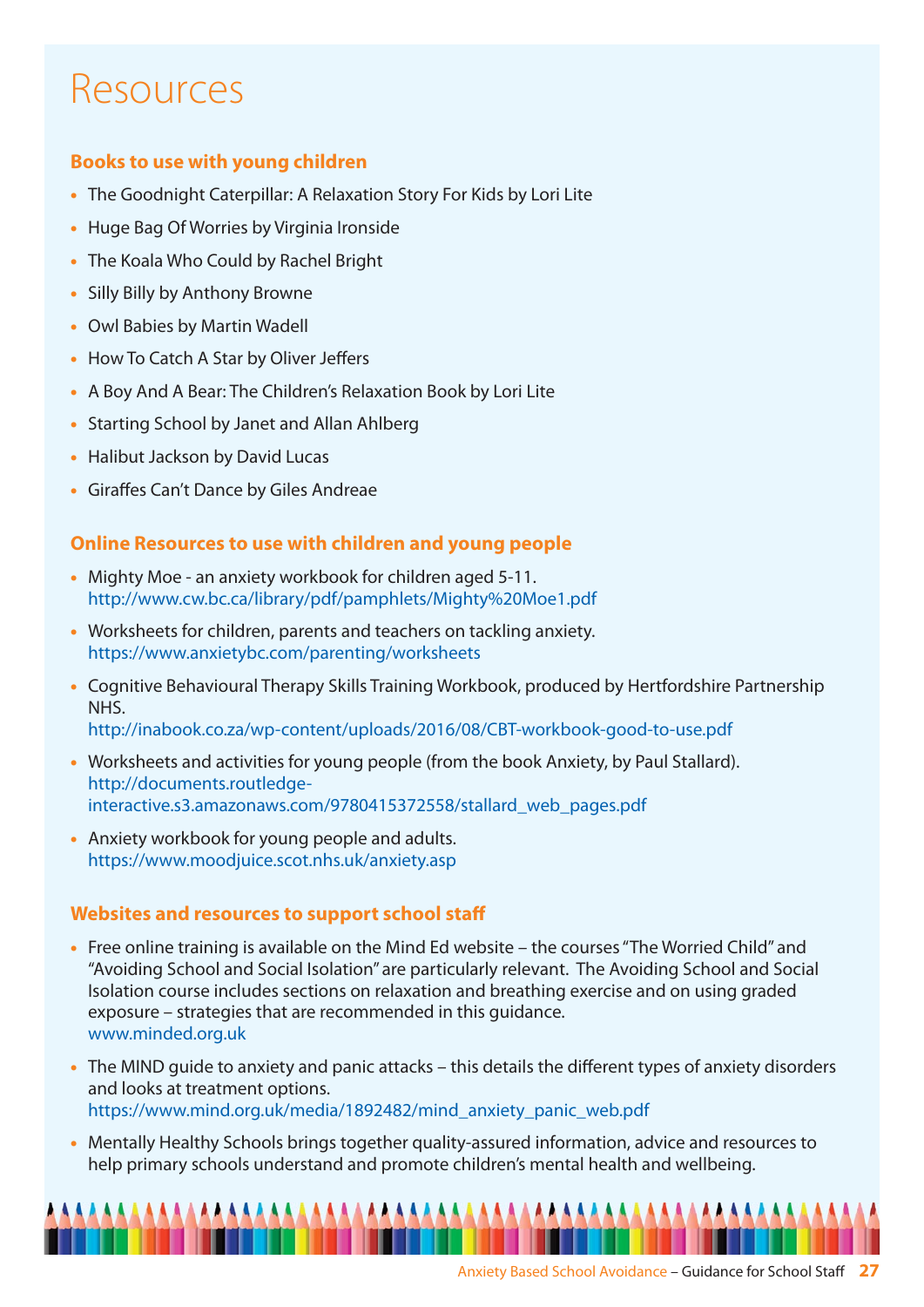https://www.mentallyhealthyschools.org.uk/

**•** Schools in Mind is a free network for school staff and allied professionals which shares practical, academic and clinical expertise regarding the wellbeing and mental health issues that affect schools.

https://www.annafreud.org/what-we-do/schools-in-mind/

• The Academic Resilience Approach Resources Directory provides free, practical resources to help the school community support pupils in developing academic resilience. https://www.boingboing.org.uk/academic-resilience-resources-directory/

#### **Support for Young People**

- **•** Top tips for building confidence and developing self-esteem. https://www.childline.org.uk/info-advice/your-feelings/feelings-emotions/building-confidenceself-esteem/
- **•** On My Mind aims to empower young people to make informed choices about their mental health and wellbeing. The website has been co-produced by young people to help other young people. https://www.annafreud.org/on-my-mind/

#### **Stockport Services**

#### **School Nursing**

The School Nursing team use protective screening and provide effective support for young people who are struggling with poor emotional health. School nurses run clinics twice a week in Stockport's secondary schools and provide support as required in primary schools.

Where anxiety is suspected or identified, schools can refer young people to the school nursing service for screening and support.

#### **Behaviour Support Service (BSS)**

BSS work with mainstream schools to: support schools in identifying pupils' specific needs, assist in managing children who present with a range of emotional and behavioural difficulties, support school leaders in adopting restorative approaches and effective whole school policies, provide training to school staff and parents and support parents and carers in working with their children.

#### **Primary Jigsaw**

Primary Jigsaw is a multi-agency mental health team working alongside Stockport's mainstream primary schools, Healthy Young Minds and other Stockport services. It sits within the BSS and its aim is to improve the emotional health and wellbeing of children experiencing difficulties in school, by offering support to the child, school and family.

#### **Secondary Jigsaw and the Pendlebury Centre**

Secondary Jigsaw is a multi-agency mental health team that provides 1:1 and small group interventions in Stockport's mainstream secondary schools. The service provides a range of training opportunities around social, emotional and mental health difficulties.

The Pendlebury Centre Pupil Referral Unit is a secondary provision for students with social, emotional and mental health difficulties.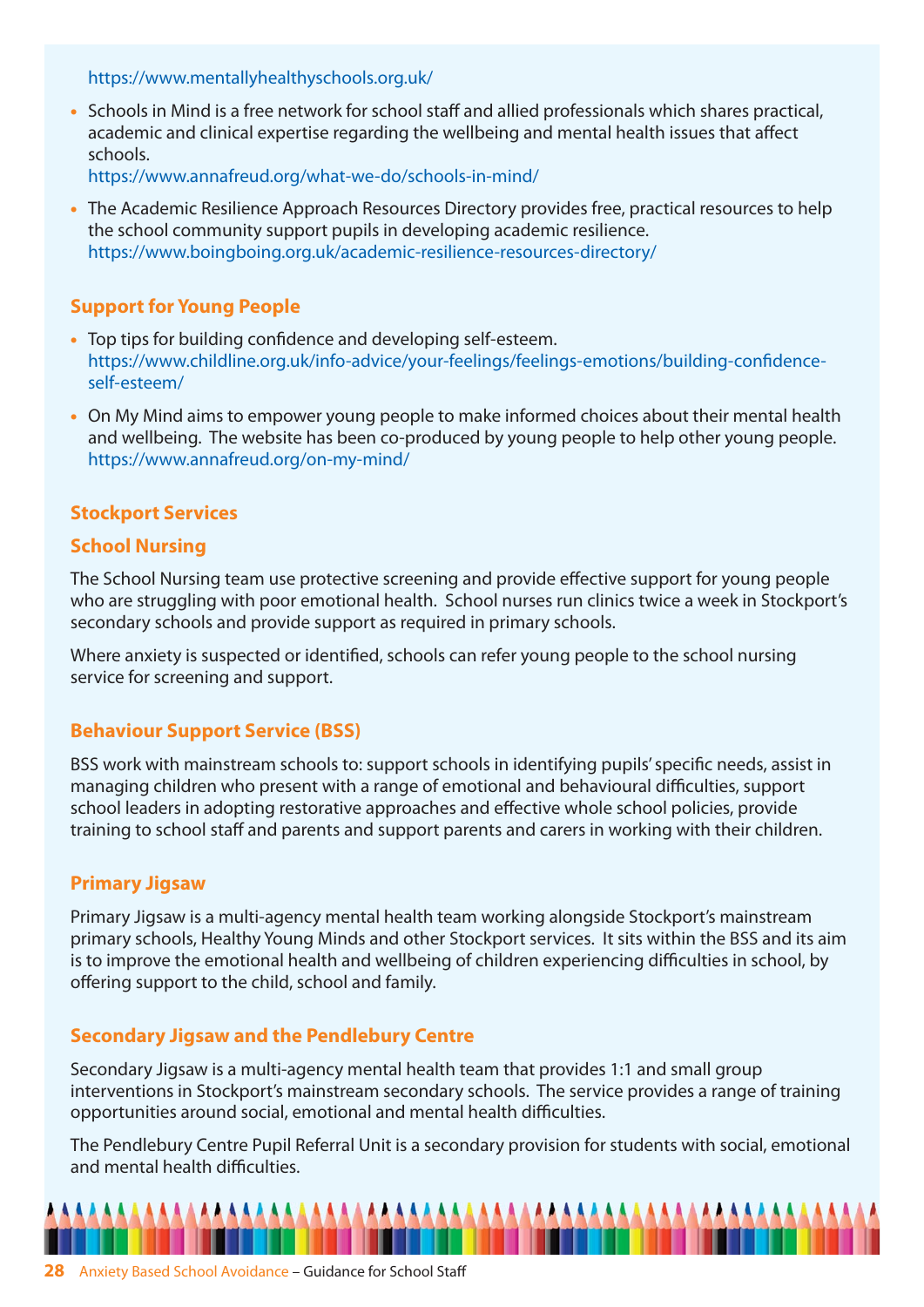The centre provides a Key Stage 3 and 4 therapeutic and assessment provision known as Cedars for those with high tier mental health difficulties. The centre is also responsible for the education of sick children with both physical and mental health problems aged 4 – 19 years and who are either too ill to attend school or are admitted into a hospital environment. KS3 referrals can be made direct from school. KS4 referrals require Educational Psychology or HYMS consultant endorsement.

#### **Educational Psychology Service**

Working alongside schools, families and any other agencies involved, the Education Psychology service can provide assessment in relation to possible underlying issues alongside advice regarding the best way forward. The Educational Psychology Service has a statutory role in the assessment and identification of children and young people with special educational needs and disabilities. Schools can contact their named worker for advice and support.

#### **Healthy Young Minds**

Healthy Young Minds Stockport (HYMS) is the name given to the Specialist Child and Adolescent Mental Health Service in Stockport. HYMS is part of Pennine Care NHS foundation Trust and based at Stepping Hill Hospital. Referrals are currently accepted from General Practitioners, Children's Services, schools and school nurses. The team offer consultation, assessment and treatment for 5 to 16 year olds with significant and complex mental health difficulties who are registered with a Stockport GP. These include; moderate to severe depression, anxiety that is significantly impacting on their daily functioning, eating disorders, persistent self-harm, psychosis and neurodevelopmental disorders such as ADHD and ASD.

#### **Speech & Language Therapy Selective Mutism Team**

The Selective Mutism team work with children and young people (0-16) who are unable to speak in certain situations due to extreme anxiety around talking. Selective Mutism is a specific diagnosis which typically presents as speaking freely at home but being unable to speak at school or when out in the community. This service provides assessment, training and support for small-steps therapy programmes aimed at reducing anxiety and working towards communication in schools. Schools can make referrals by completing the developmental needs form and sending this to cypdisp@nhs.net

#### **Stockport Self Help Services**

They offer one-to-one support and structured courses for anyone experiencing common mental health problems such as anxiety and depression. It is available to Stockport residents aged 16 years and above. They also run a computerized CBT group for young people aged 11-18 – Living Life to the Full. Referrals and self-referrals can be made online. https://www.selfhelpservices.org.uk/service/stockport-psychological-wellbeing-service/

Additionally, many Stockport schools have been trained to run the Living Life to the Full programme, Beacon Counselling can run groups and people can access the course for free online by going to www.stockport.llttf4.com and entering the code: Stockportph2015

#### **Stockport Family**

Stockport Family provides a range of services from Early Help to social care intervention.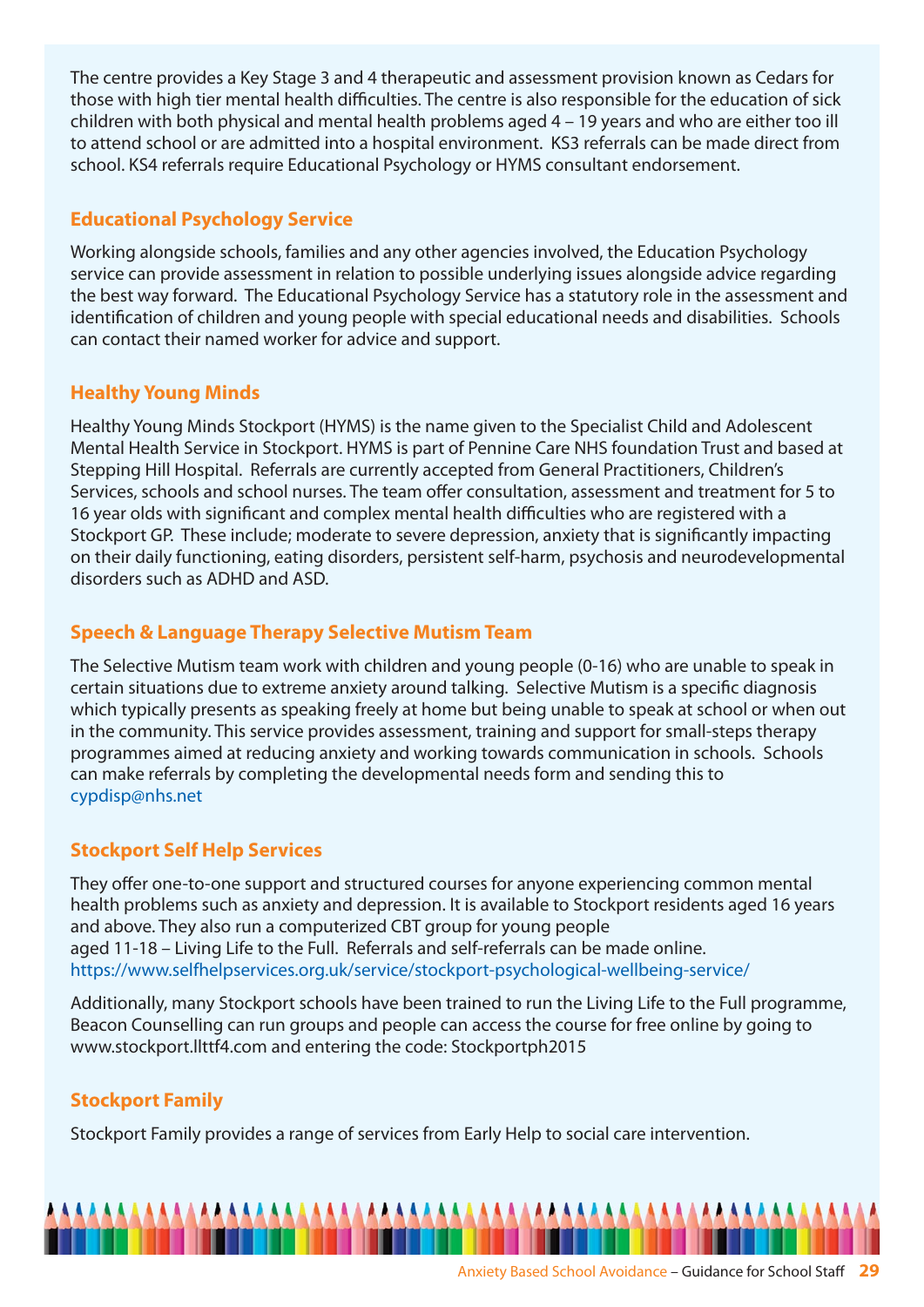#### **Early Help**

For access to Early Help, all schools in Stockport have a School Age Plus Worker and a school link social worker who can support schools in the co-ordination of the Team Around the School (TAS). The TAS can support schools in assessing need and allocating appropriate support to vulnerable pupils and families.

If immediate advice and support is needed on Early Help you can also contact the Early Help Assessment Co-Ordinator based at the Multi-Agency Safeguarding and Support Hub (MASSH).

#### **Social Care**

If you are concerned that a case has escalated and there are now safeguarding/child protection concerns you should complete a MASSH referral form, selecting the appropriate level of need. Go to: https://www.stockport.gov.uk/contacting-the-massh

Once received, this referral will be looked at by the First Response team manager and a decision made on how to proceed.

#### **Prolonged School Absence**

Where a pupil fails to attend school for 10 consecutive days (and where this absence is unauthorised) the school must complete a Stockport "Child Missing from School form" This is a digital form and once submitted will be assessed by an Education Welfare specialist in the MASSH.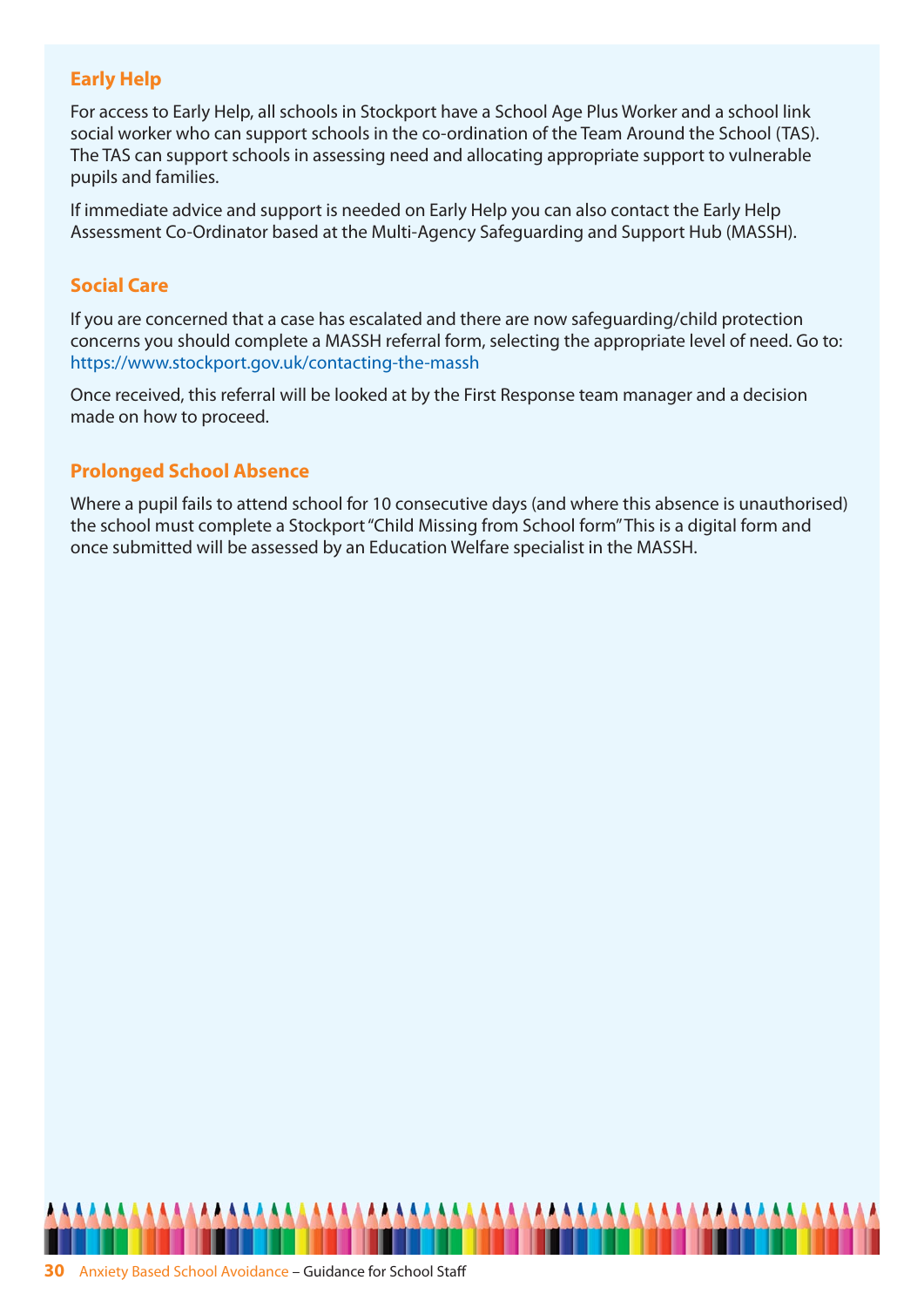# Appendix 1

#### **Possible Contributory Factors for Anxiety Based School Avoidance**

There are five key areas that may be influencing an emotionally based attendance difficulty and these should be considered for each young person.

| <b>4) Social or Personal issues</b>                                                                                                                                       |
|---------------------------------------------------------------------------------------------------------------------------------------------------------------------------|
| <b>Being bullied</b><br>$\bullet$                                                                                                                                         |
| Seems to have few friends /<br>friendship issues<br>English as a second language<br>$\bullet$                                                                             |
| Dislikes play / break times<br>Few leisure interests                                                                                                                      |
| 5) Psychological Wellbeing                                                                                                                                                |
| Often seems tired<br>$\bullet$<br>Low self-esteem<br>Feels 'low'<br>$\bullet$<br>Appears anxious<br>Keeps feelings to themselves<br>Has a pessimistic nature<br>$\bullet$ |
| <b>Other issues</b>                                                                                                                                                       |
|                                                                                                                                                                           |
|                                                                                                                                                                           |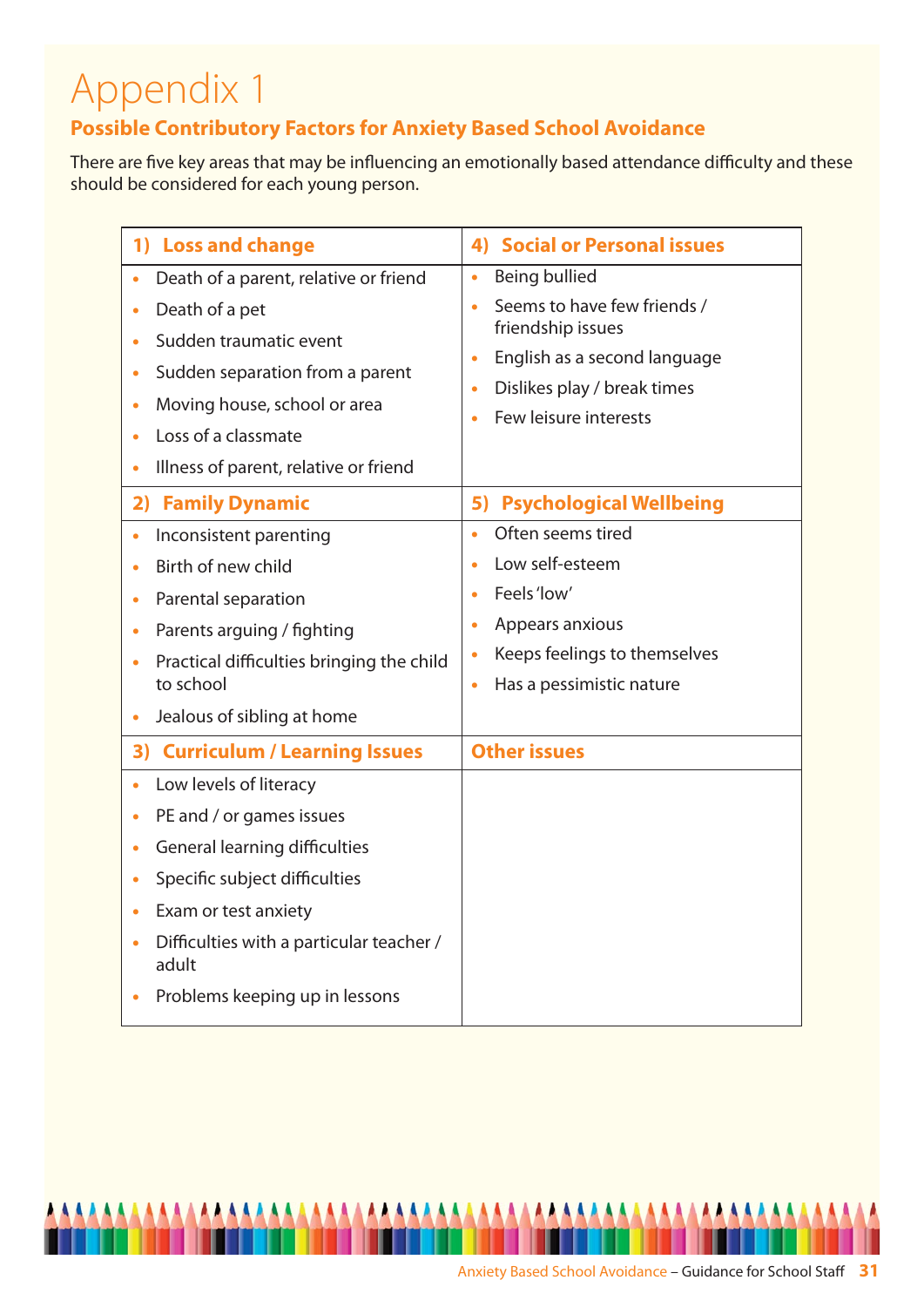### Appendix 2

#### **Template for Gathering Information from School Staff**

[Name] .............................................................................................. is currently experiencing difficulties attending school which we feel may be due to emotional distress. We would like to gain a picture of how they are in school. As an adult who works with [Name] please complete the questionnaire below and return to:

[insert contact details here]

Your Name **Lesson / activity where you interact with [Name]** Lesson / activity where you interact with [Name]

Please describe [Name]

What are [Name's] strengths?

What is going well for [Name]?

What does [Name] find difficult?

How does [Name] get on with their peers?

How does [Name] get on with you and other adults?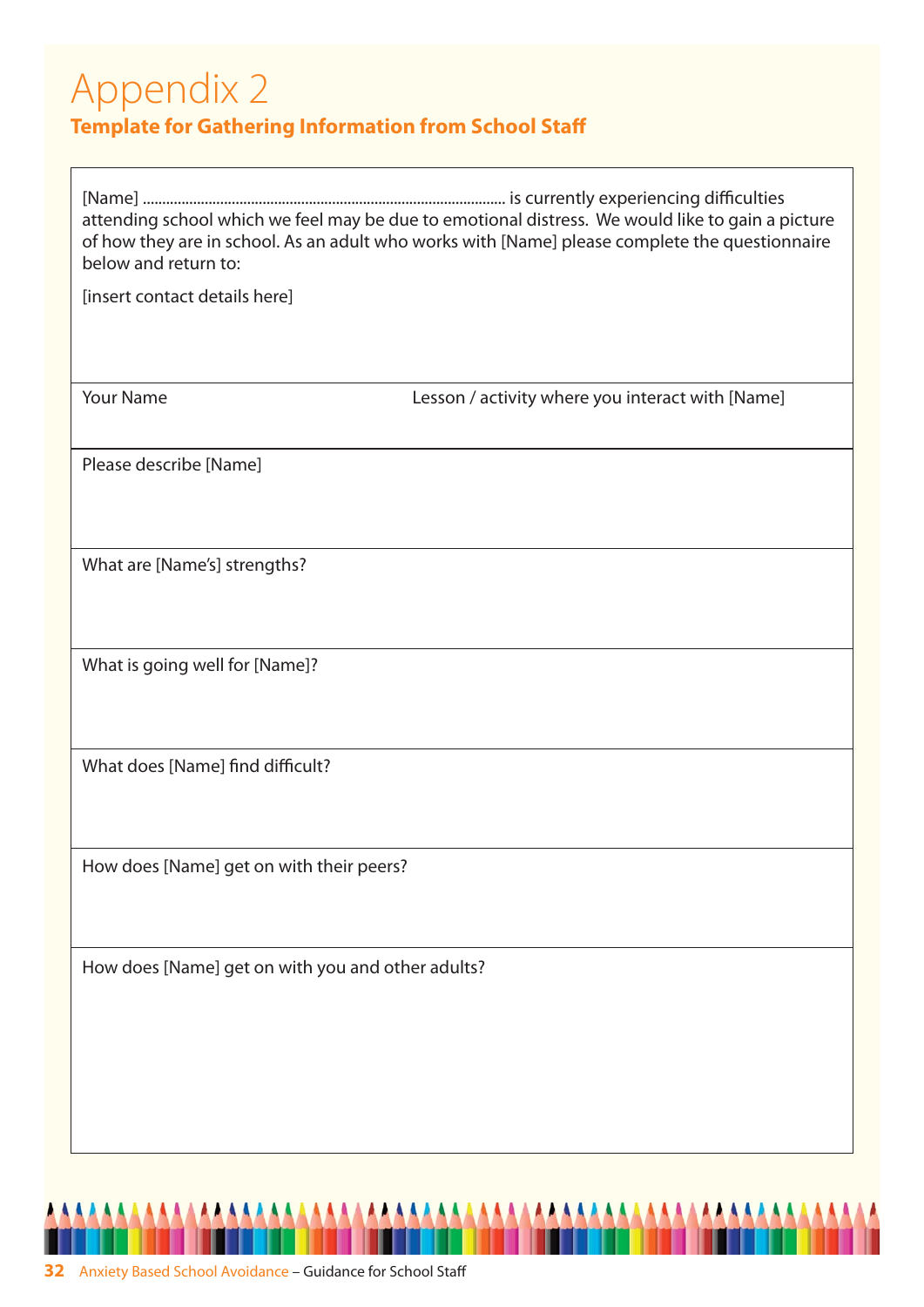Is [Name] engaged and motivated with their learning. Are they making progress? If not why not?

Have you observed any emotional difficulties at school, what have these been, when did / do they occur?

What is your understanding of [Name's] attendance problems?

What do you think would help [Name] in school?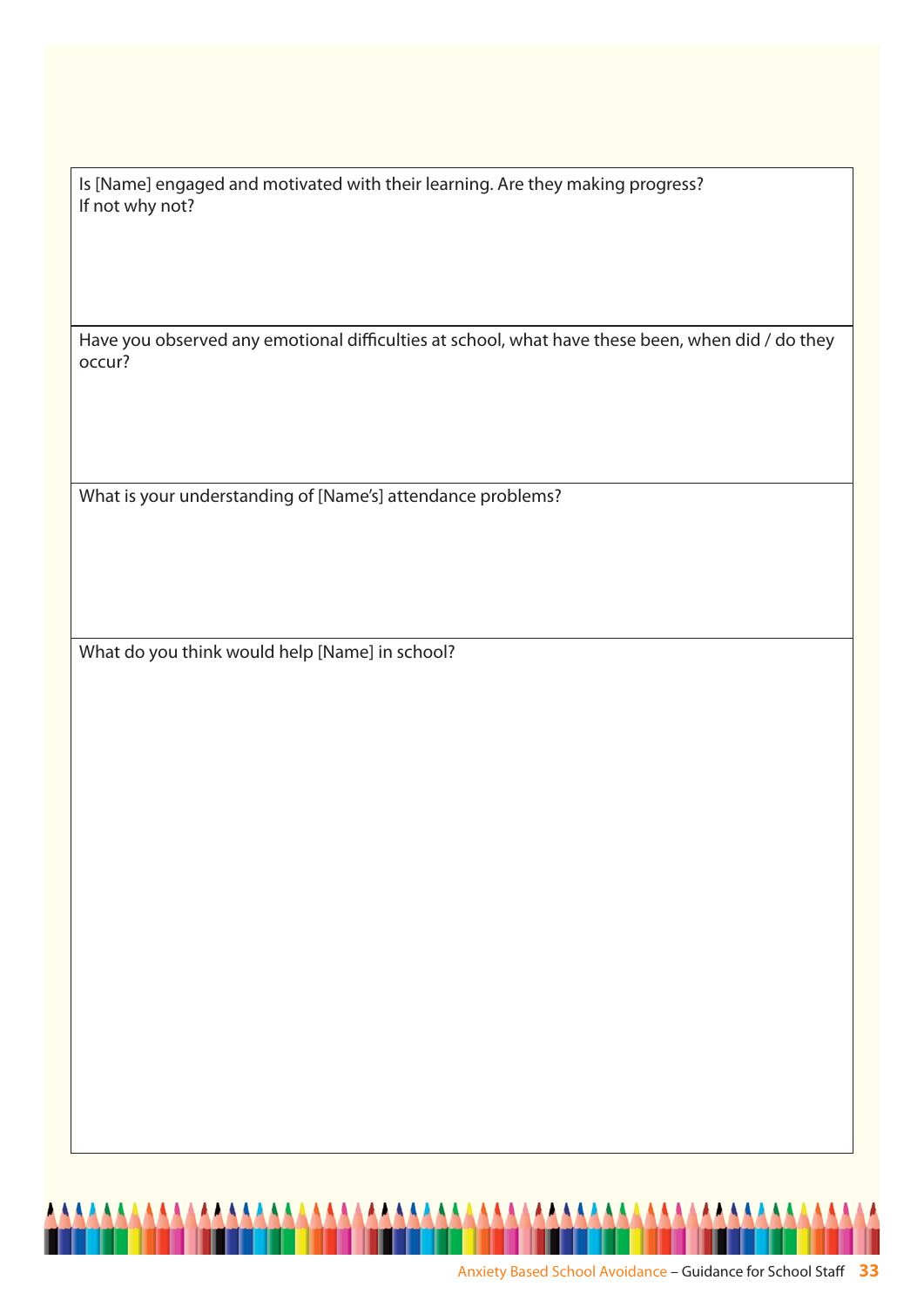# Appendix 3

#### **Summary from Information Gathering Process**

| Name                                                                                             | School Year / Class |  |  |  |  |
|--------------------------------------------------------------------------------------------------|---------------------|--|--|--|--|
| Name of Key School Staff                                                                         |                     |  |  |  |  |
| Other professionals involved                                                                     |                     |  |  |  |  |
| Might this pupil have any additional or special educational needs that have not been identified? |                     |  |  |  |  |
| Current attendance and attainment level:                                                         |                     |  |  |  |  |
| Description of behaviour                                                                         |                     |  |  |  |  |
| Risk factors - school, child and family                                                          |                     |  |  |  |  |
| Strengths and protective factors                                                                 |                     |  |  |  |  |
| Formulation and integration of factors                                                           |                     |  |  |  |  |
| What is the function of the behaviour?                                                           |                     |  |  |  |  |

**AAAAAAA** 

AAAAAA

AAAAAAA

**AAA** 

AAAA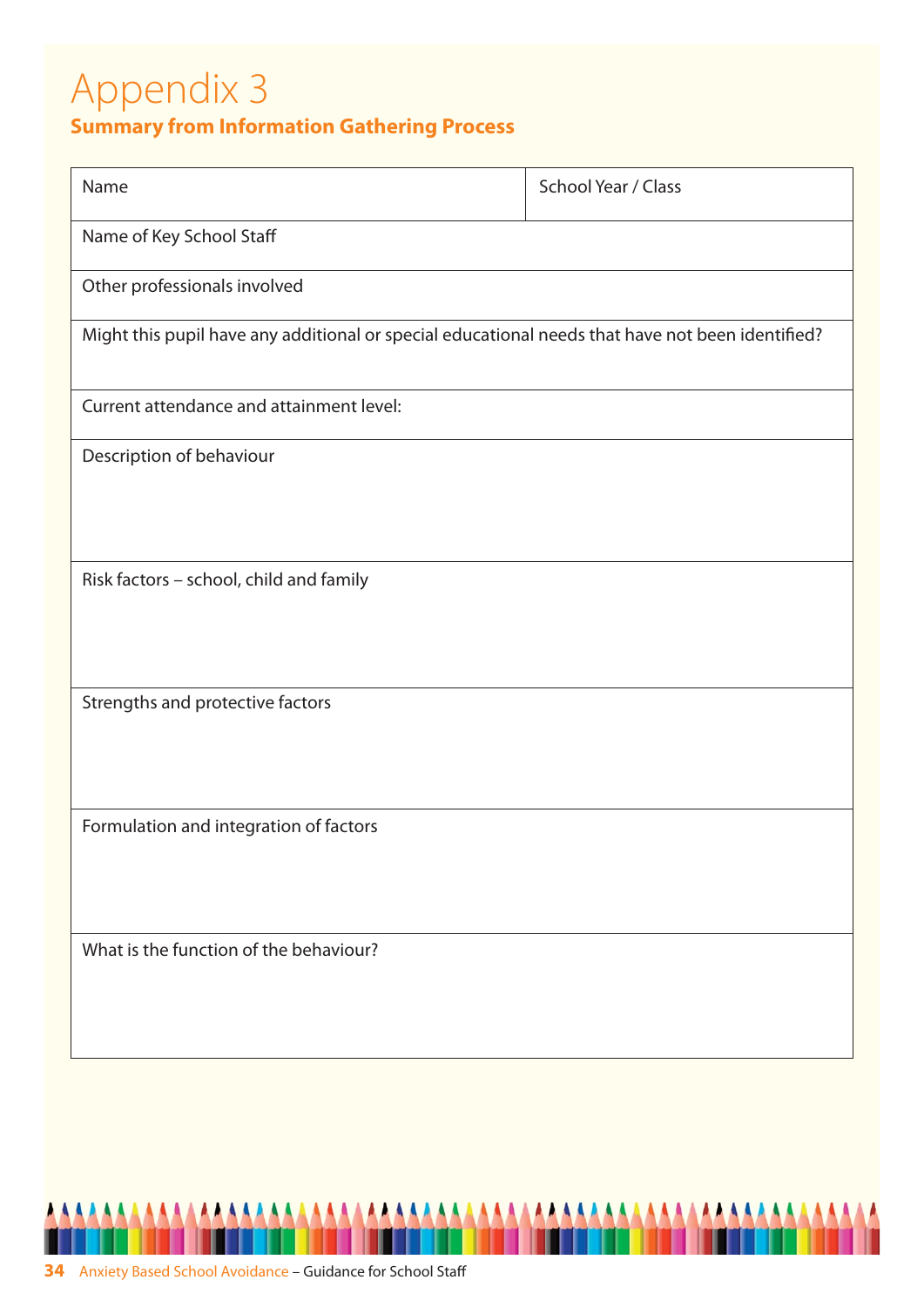# Appendix 4

#### **Improving Attendance Plan Documentation**

The aim of the Improving Attendance Plan (IAP) is to reduce anxiety about school and improve attendance.

Before the meeting, draw together all relevant data gained during the information gathering process. You should also obtain a current print out of attendance and attainment data along with a reference copy of the young person's timetable.

This meeting is an opportunity to gather information about the young person; what support the young person needs; what is working and not working in their life at school and what can be done to support the young person in order for change to happen. The aim is to encourage the young person, their parents / carers and professionals to participate throughout the meeting.

#### **1) Who should be invited?**

- **•** The young person.
- **•** Parents / carers.
- **•** Important people in the young person's life.
- **•** Professionals who need to be there.

#### **2) Before the meeting:**

Complete the stages set out in the Anxiety Based School Avoidance guidance – consider all the possible contributory factors, seek information from the young person, parents / carers and relevant school staff.

#### **3) At the meeting:**

Flip chart paper should be put up on the walls with headings. Everyone should be asked to write their thoughts on the flip chart paper during the first part of the meeting. There should be someone there to help those who do not want to write things up themselves.

#### **4) What are the headings?**

- **•** Who is here?
- **•** What are . . . . . . . . . . . . . . . . . . . . . . . . . . . . . .'s strengths; qualities; achievements
- **•** What is working well?
- **•** What is not working well?
- **•** What changes might be made and what support will be needed?
- **•** Questions to answer and issues to resolve.
- **•** Action plan.

#### **5) What is the meeting format?**

- **•** Welcome and introductions.
- **•** The process should be explained so that everyone understands what is happening.
- **•** Ground rules should be agreed.
- **•** Everyone should get up and write their comments on the flip chart paper.
- **•** The group will look at the information and agree actions, detailing what, by when, by whom and where.
- **•** A date and time for a review meeting and a list of invitees should be agreed.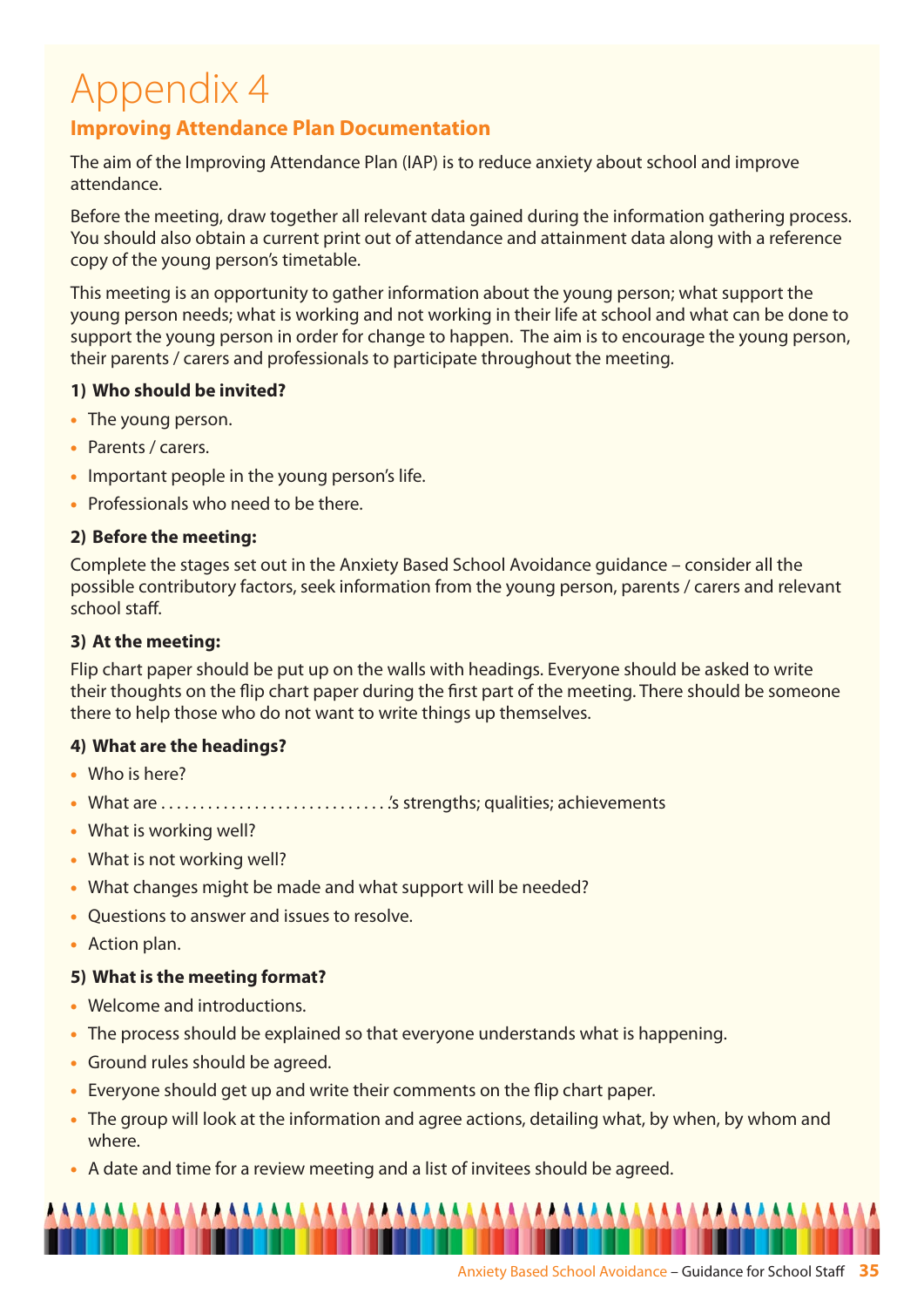#### **Improving Attendance Plan**

#### **Meeting template**

The aim of the Improving Attendance Plan (IAP) is to reduce anxiety about school and improve attendance.

At the meeting, have a current print out of attendance data and attainment data, a reference copy of the young person's timetable and a copy of all relevant data gained during the information gathering process.

Meeting One – Date:

Name of pupil:

Names of all attendees at this meeting

What do you each feel you want to happen for this meeting to be worthwhile?

- **•** Pupil
- **•** Parents / Carers
- **•** School

Refer to preparation papers and highlight any key points

Brief background and issues that may be affecting current attendance

Pupil achievements, academic strengths, personal qualities and attributes

Do you think the child has any additional or special educational needs?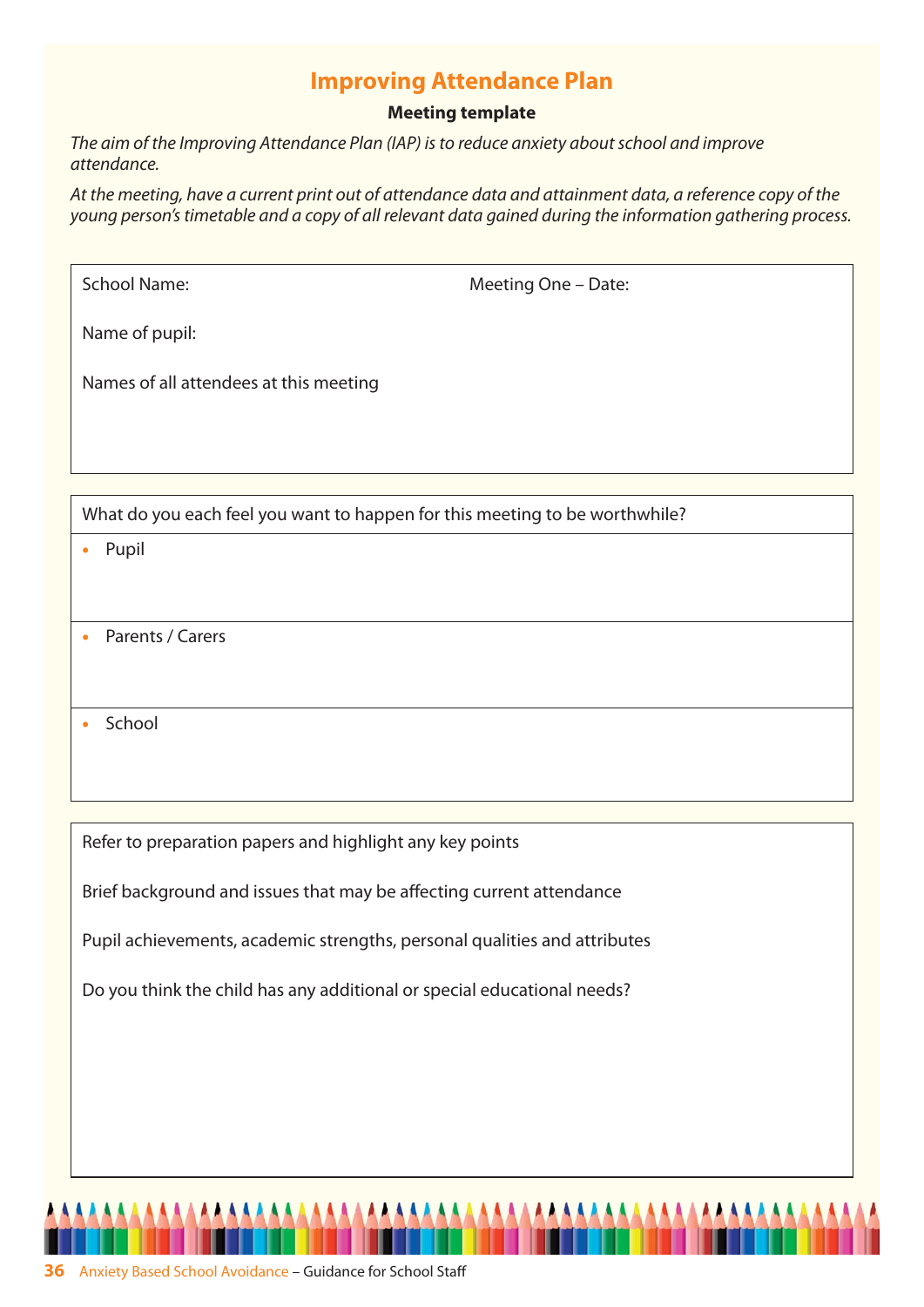| Knowing it is a school day, waking up, saying goodbye and leaving home         |                                |                |                 |                                                                            |                 |                 |   |   |                 |
|--------------------------------------------------------------------------------|--------------------------------|----------------|-----------------|----------------------------------------------------------------------------|-----------------|-----------------|---|---|-----------------|
| $\mathbf{1}$                                                                   | $2^{\circ}$                    | 3 <sup>7</sup> |                 | 4 5 6 7 8                                                                  |                 |                 |   | 9 | 10              |
|                                                                                |                                |                |                 | Making the journey into school and / or being at the school entrance       |                 |                 |   |   |                 |
| 1                                                                              | $2^{\circ}$                    | $\mathsf{3}$   | $4\overline{ }$ | $5^{\circ}$                                                                | $6\overline{6}$ | $7\overline{ }$ | 8 | 9 | 10              |
|                                                                                |                                |                |                 | Sitting in lessons, understanding and completing the class work            |                 |                 |   |   |                 |
| 1                                                                              | $2 \left( \frac{1}{2} \right)$ |                |                 | $3 \t 4 \t 5 \t 6$                                                         |                 | $7\overline{ }$ | 8 | 9 | 10              |
|                                                                                |                                |                |                 | Sitting in lessons and seeing the behaviour of other children in the class |                 |                 |   |   |                 |
| $\mathbf{1}$                                                                   | $2^{\sim}$                     |                |                 | $3 \qquad 4 \qquad 5 \qquad 6 \qquad 7 \qquad 8$                           |                 |                 |   | 9 | 10              |
|                                                                                |                                |                |                 | Having free time at breaks and lunch times and playing with other children |                 |                 |   |   |                 |
| $\mathbf{1}$                                                                   | $2^{\circ}$                    | 3 <sup>7</sup> | $4\overline{ }$ | 5 <sub>1</sub>                                                             | 6               | 7 <sup>7</sup>  | 8 | 9 | 10              |
| Going to assemblies and / or into the dining hall and / or going to the toilet |                                |                |                 |                                                                            |                 |                 |   |   |                 |
|                                                                                |                                |                |                 | 1 2 3 4 5 6 7 8                                                            |                 |                 |   |   | 10 <sup>°</sup> |
|                                                                                |                                |                |                 | Teachers: do they make you feel welcome and supported or anxious           |                 |                 |   |   |                 |
| $\mathbf{1}$                                                                   | $\overline{2}$                 | 3              | 4               | 5                                                                          | 6               | $\overline{7}$  | 8 | 9 | 10              |
|                                                                                |                                |                |                 | Use this space to write or draw any other school based worries you have:   |                 |                 |   |   |                 |
|                                                                                |                                |                |                 |                                                                            |                 |                 |   |   |                 |
|                                                                                |                                |                |                 |                                                                            |                 |                 |   |   |                 |
|                                                                                |                                |                |                 |                                                                            |                 |                 |   |   |                 |
|                                                                                |                                |                |                 |                                                                            |                 |                 |   |   |                 |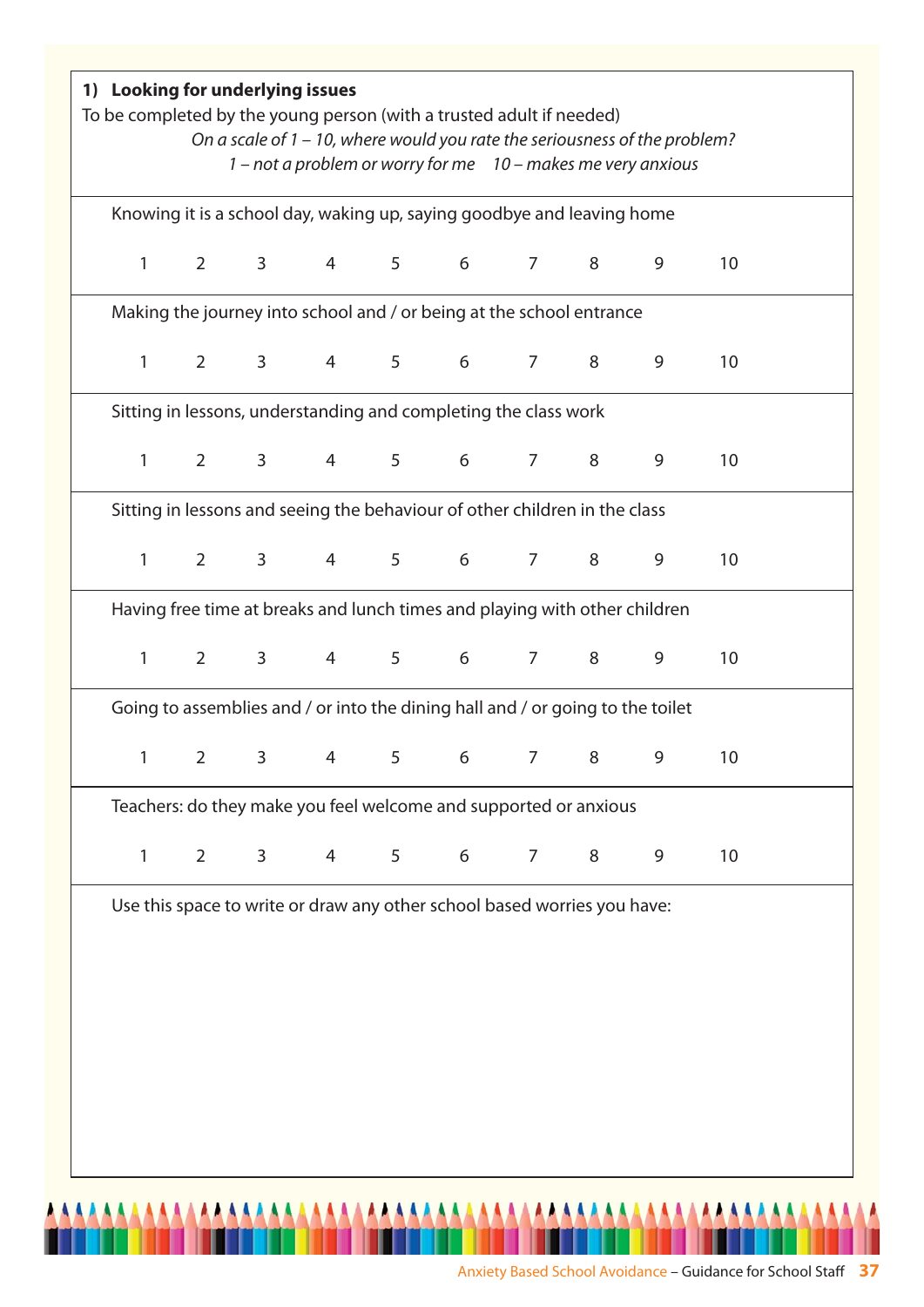#### **2) Summary of student's views**

- **•** What works well for you in school?
- **•** What is working less well for you in school?
- **•** What changes could make a positive difference?

#### **3) Summary of parent / carer views**

- **•** What works well for you in school?
- **•** What is working less well for you in school?
- **•** What changes could make a positive difference?

#### **4) Summary of school's views**

- **•** What works well for the child in school?
- **•** What is working less well for the child in school?
- **•** What changes could make a positive difference?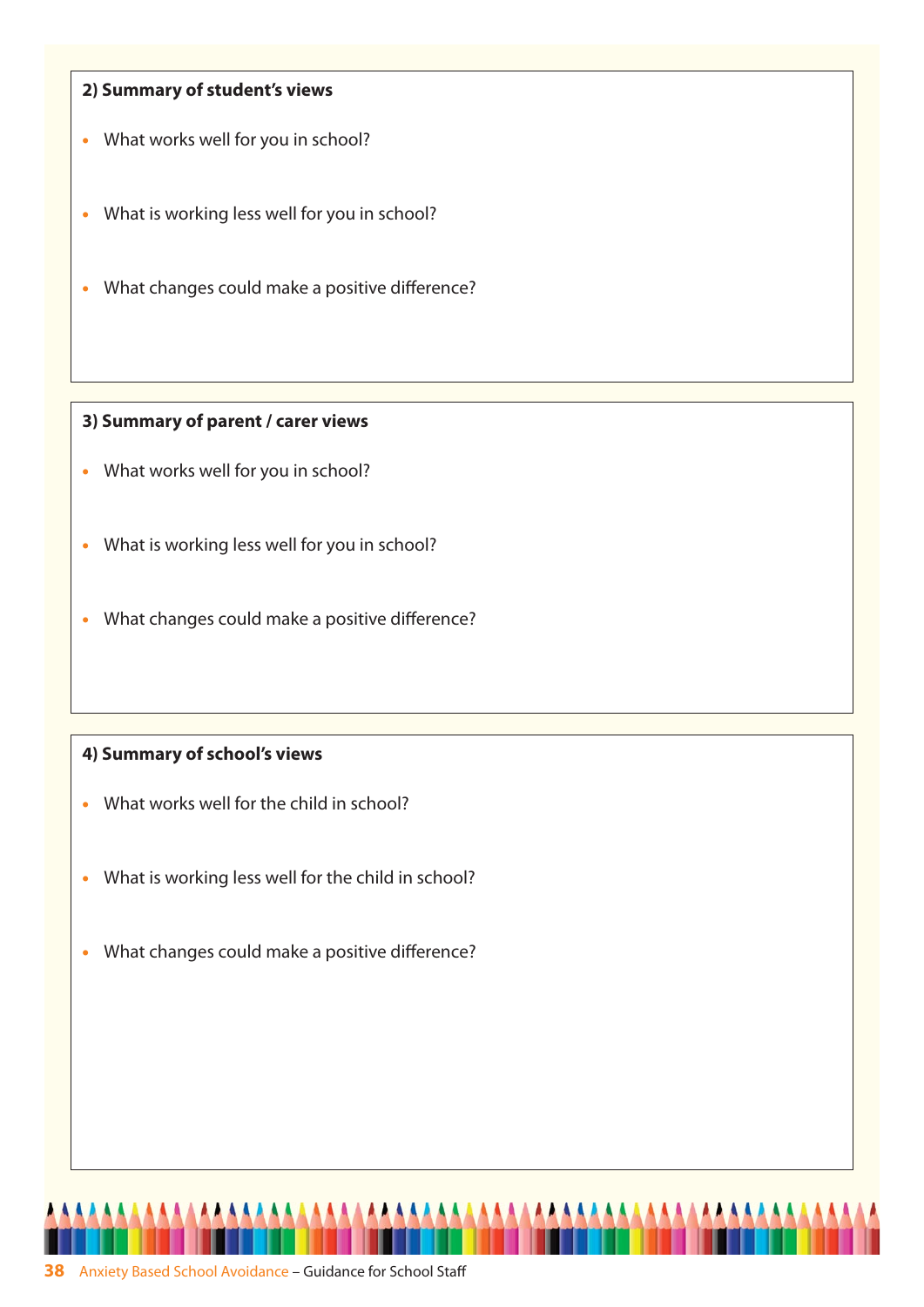#### **5) What additional support is needed? Could any of the following help?**

- **•** What could be done to make the journey into school feel better?
- **•** Look together at the child's timetable child may use red, amber and green to highlight difficult, OK and comfortable times in school day
- **•** Could a 'buddy system' give some extra support?
- **•** Can there be a 'safe haven' / special place to go in school?
- **•** ls it possible for the child to have an 'exit card'?
- **•** Who is the key member of school staff who will support the child / family?
- **•** Could the child keep a daily log to track feelings for two weeks?
- **•** What else might help, for example, mentoring sessions? Relaxation exercises?
- **•** Which seating place is most comfortable for the child in each lesson?
- **•** ls there a nurture group in school that could help?
- **•** Would the child like the teacher to speak to the class before the return? If so, what will be said?
- **•** How will the child answer questions about their absence?
- **•** How will parents and school acknowledge and praise improving attendance?
- **•** Ensure that work is prepared for times when the child is unable to be in class (to do in a quiet area / library)
- **•** Do you need to refer on to another agency for support / advice?
- **•** Would a reduced timetable or a later start / earlier finish be helpful?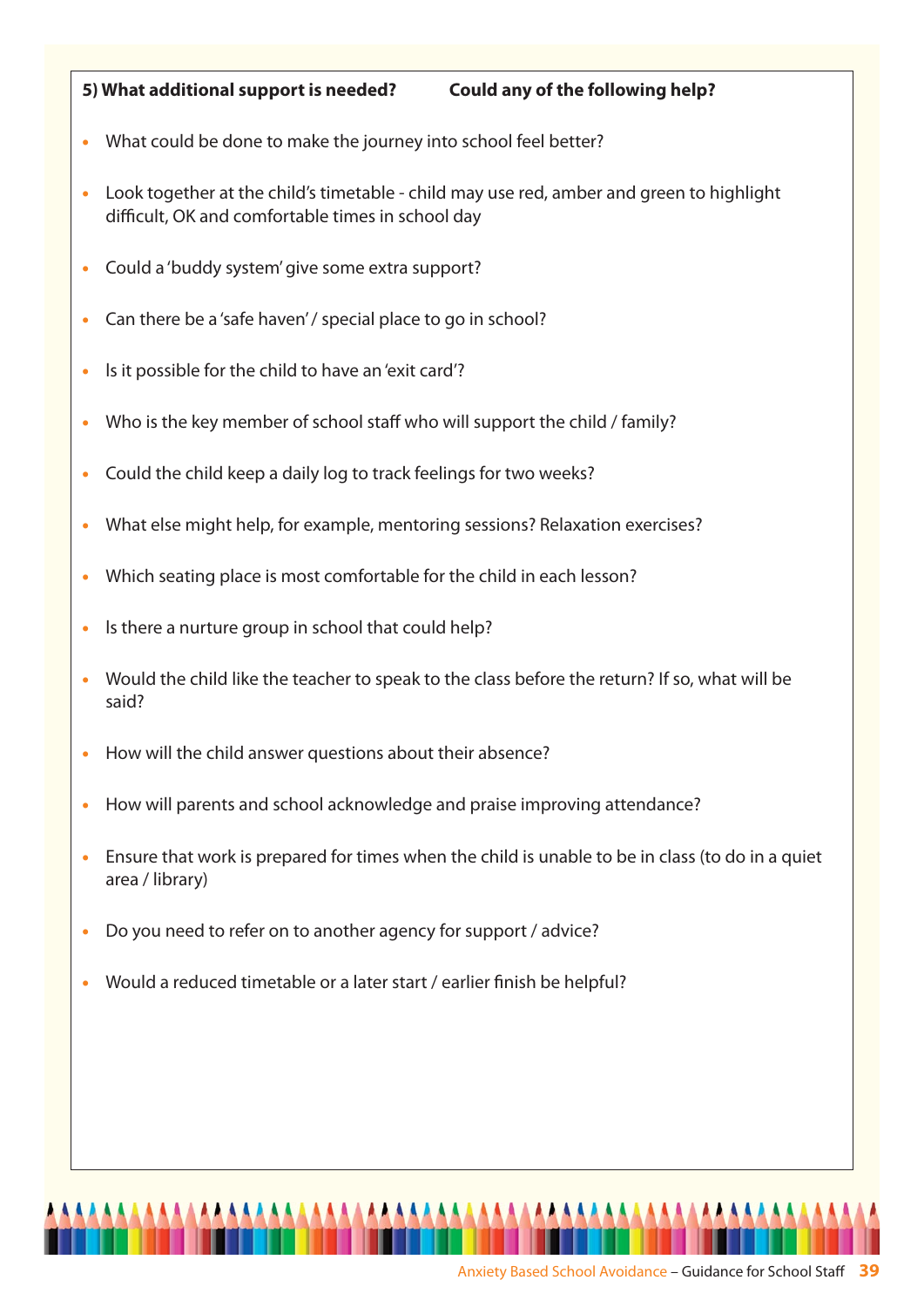| 6) Actions                                                                                                                       | By whom? | By when? |
|----------------------------------------------------------------------------------------------------------------------------------|----------|----------|
| Any agreed actions should be written up for the<br>young person in the form of a support plan<br>- see Appendix 5 for a template |          |          |
|                                                                                                                                  |          |          |
|                                                                                                                                  |          |          |
|                                                                                                                                  |          |          |
|                                                                                                                                  |          |          |

**AAAAAAAAAAA** 

**AAAAAAAA** 

**AAAAAAAA** 

#### **7) Other notes:**

**AAA** 

<u>AAAAAAAA</u>

**AAA**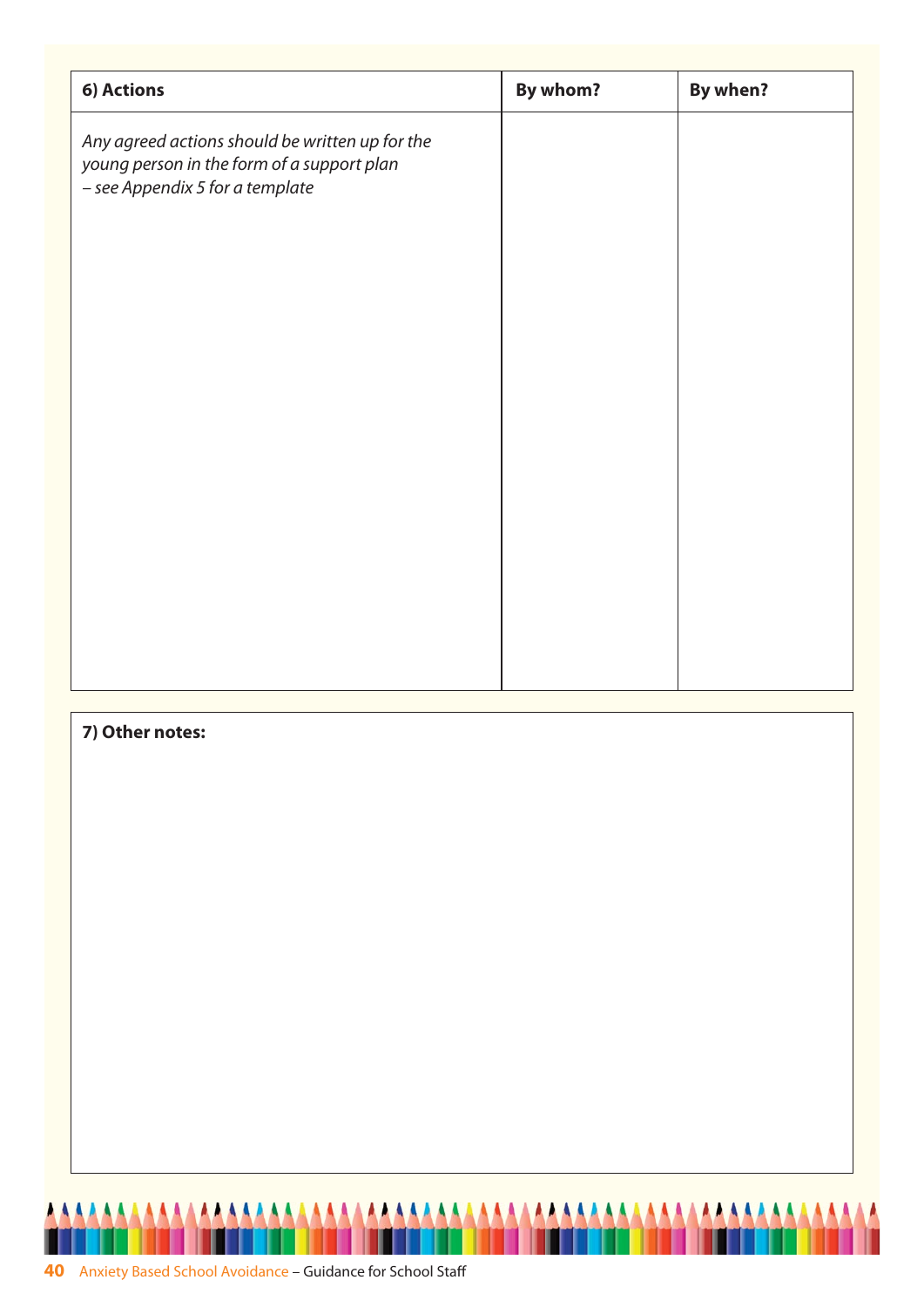#### **Improving Attendance Plan**

#### **Review Meeting template**

The aim of the Improving Attendance Plan (IAP) is to reduce anxiety about school and improve attendance.

At the review meeting, have a current print out of attendance data and attainment data, a reference copy of the young person's timetable, a copy of all relevant data gained during the information gathering process and a copy of the actions from the previous meeting.

Meeting number Date of meeting

School

Name of pupil

Names of all attendees at this meeting

Looking at attendance patterns since initial plan was agreed – has there been a change?

Summary of progress, issues and points arising from initial Improving Attendance Plan: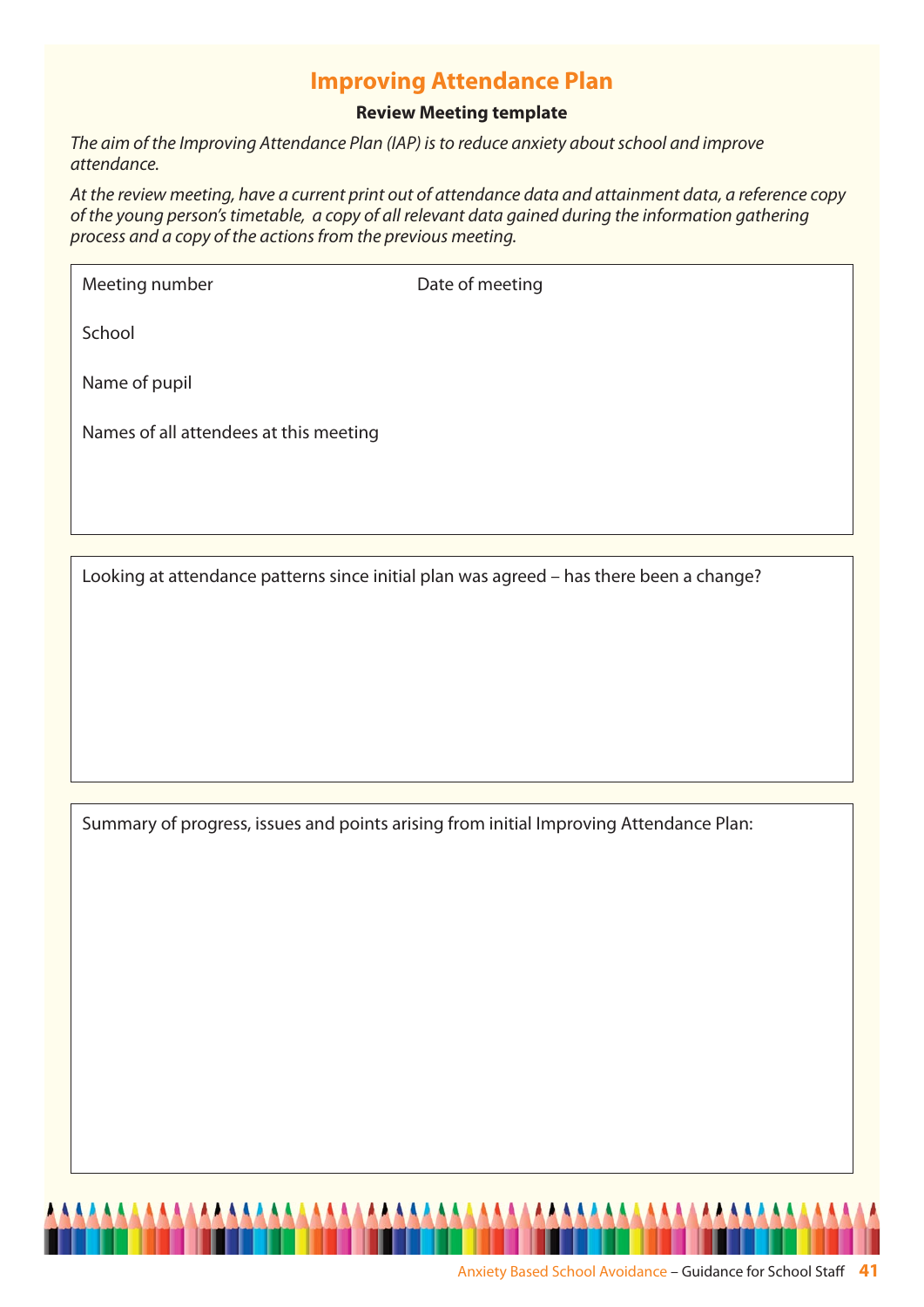| 1 – not a problem or worry for me 10 – makes me very anxious<br>Knowing it is a school day, waking up, saying goodbye and leaving home |                                |             |   |   |                                                                                |   |   |   |    |  |
|----------------------------------------------------------------------------------------------------------------------------------------|--------------------------------|-------------|---|---|--------------------------------------------------------------------------------|---|---|---|----|--|
| $1 \quad$                                                                                                                              |                                |             |   |   | 2 3 4 5 6 7 8                                                                  |   |   | 9 | 10 |  |
|                                                                                                                                        |                                |             |   |   | Making the journey into school and / or being at the school entrance           |   |   |   |    |  |
| $\mathbf{1}$                                                                                                                           | $2 \left( \frac{1}{2} \right)$ | $3^{\circ}$ |   |   | 4 5 6                                                                          | 7 | 8 | 9 | 10 |  |
|                                                                                                                                        |                                |             |   |   | Sitting in lessons, understanding and completing the class work                |   |   |   |    |  |
| $\mathbf{1}$                                                                                                                           | $2 \left( \frac{1}{2} \right)$ |             |   |   | 3 4 5 6 7                                                                      |   | 8 | 9 | 10 |  |
|                                                                                                                                        |                                |             |   |   | Sitting in lessons and seeing the behaviour of other children in the class     |   |   |   |    |  |
| $1 \quad \Box$                                                                                                                         |                                |             |   |   | 2 3 4 5 6 7 8                                                                  |   |   | 9 | 10 |  |
|                                                                                                                                        |                                |             |   |   | Having free time at breaks and lunch times and playing with other children     |   |   |   |    |  |
| $\mathbf{1}$                                                                                                                           | $2 \left( \frac{1}{2} \right)$ |             |   |   | 3 4 5 6 7 8                                                                    |   |   | 9 | 10 |  |
|                                                                                                                                        |                                |             |   |   | Going to assemblies and / or into the dining hall and / or going to the toilet |   |   |   |    |  |
|                                                                                                                                        |                                |             |   |   | 1 2 3 4 5 6 7 8 9                                                              |   |   |   | 10 |  |
|                                                                                                                                        |                                |             |   |   | Teachers: do they make you feel welcome and supported or anxious               |   |   |   |    |  |
| $\mathbf{1}$                                                                                                                           | $\overline{2}$                 | 3           | 4 | 5 | 6                                                                              | 7 | 8 | 9 | 10 |  |
|                                                                                                                                        |                                |             |   |   | Use this space to write or draw any other school based worries you have:       |   |   |   |    |  |
|                                                                                                                                        |                                |             |   |   |                                                                                |   |   |   |    |  |
|                                                                                                                                        |                                |             |   |   |                                                                                |   |   |   |    |  |
|                                                                                                                                        |                                |             |   |   |                                                                                |   |   |   |    |  |
|                                                                                                                                        |                                |             |   |   |                                                                                |   |   |   |    |  |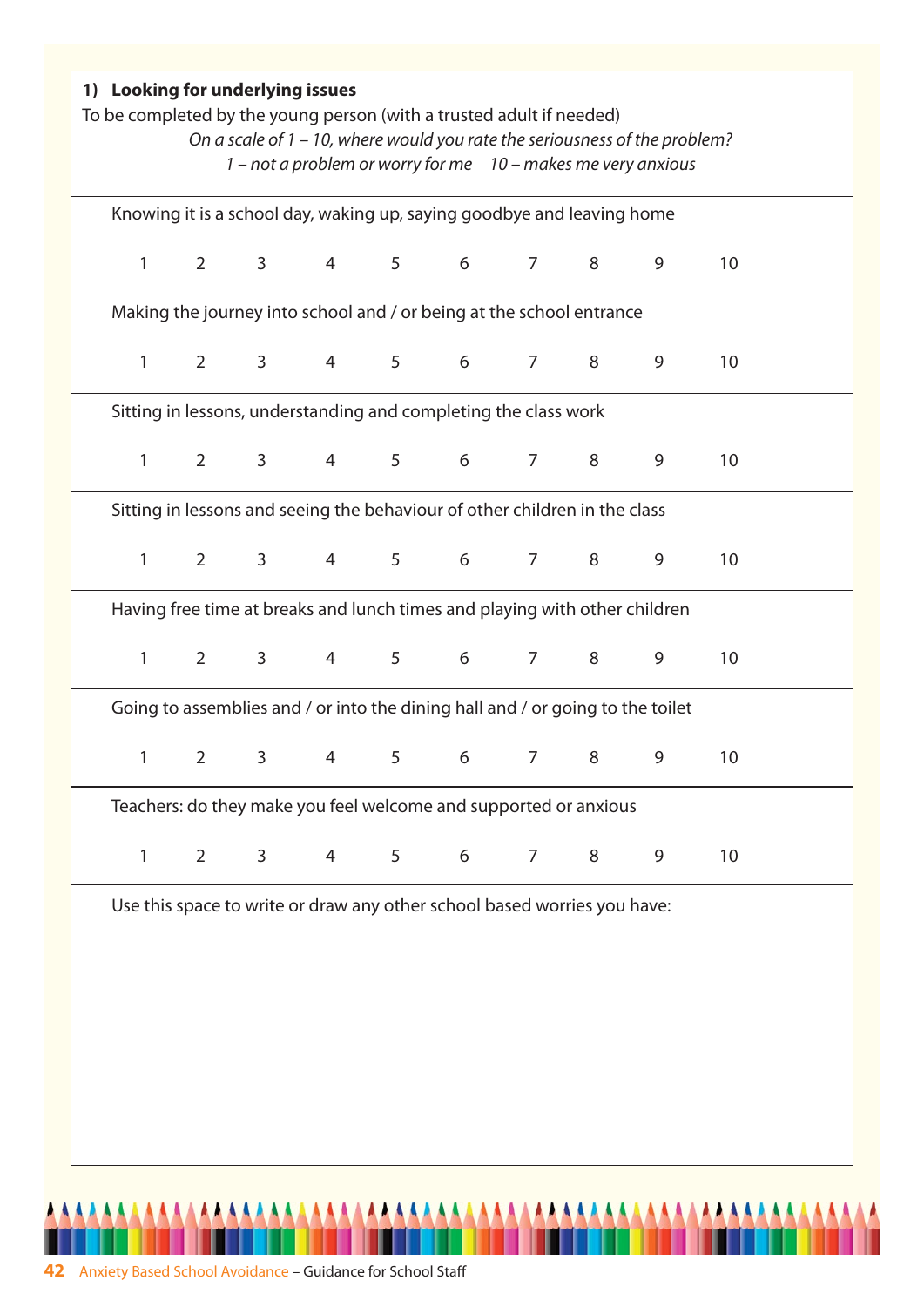#### **2) Summary of student's views**

- **•** Where has there been some improvement?
- **•** What has stayed the same?
- **•** Where does there need to be more change or improvement?

#### **3) Summary of parent / carer views**

- **•** Where has there been some improvement?
- **•** What has stayed the same?
- **•** Where does there need to be more change or improvement?

#### **4) Summary of school's views**

- **•** Where has there been some improvement?
- **•** What has stayed the same?
- **•** Where does there need to be more change or improvement?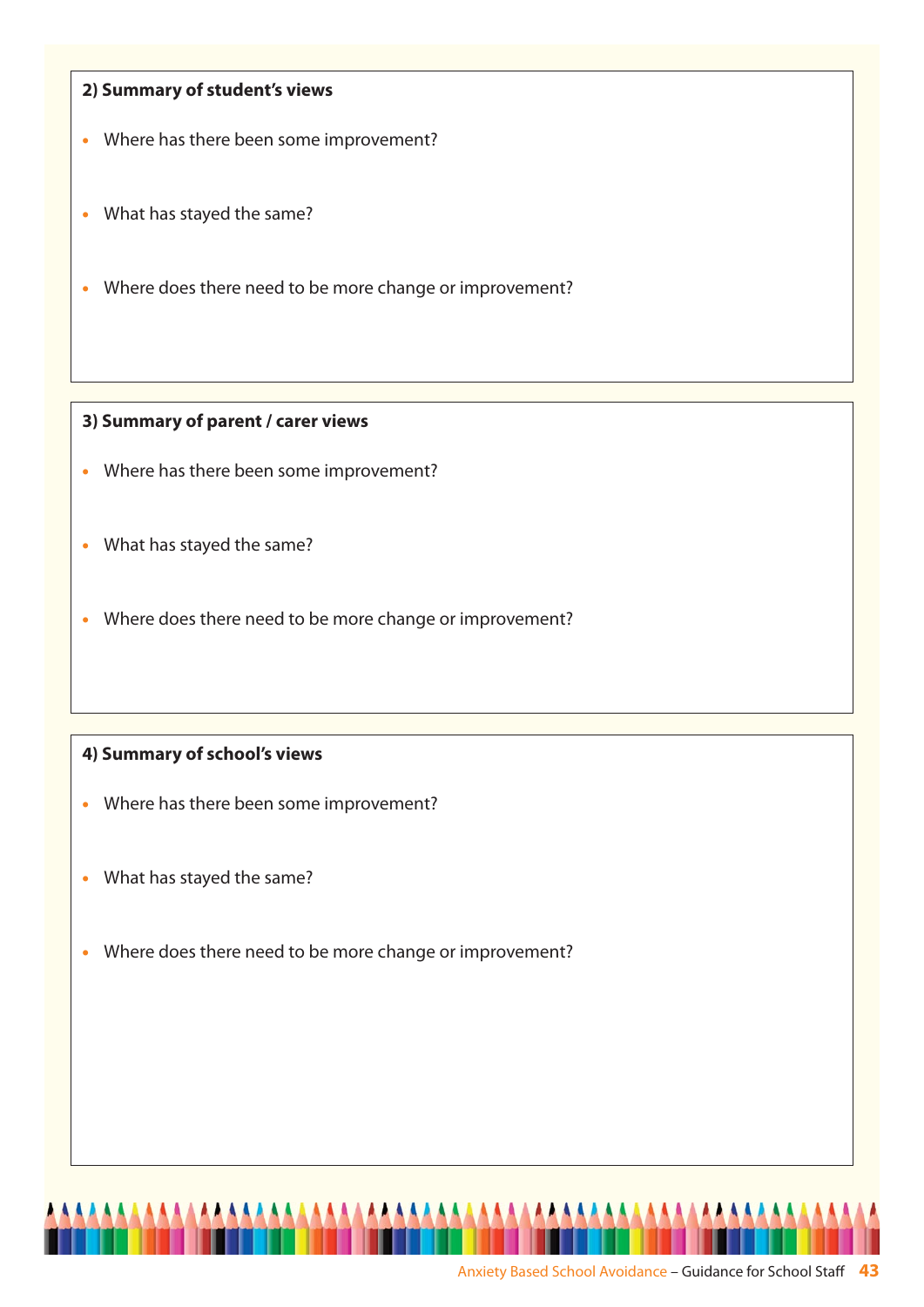| 5) What additional support is needed?                            |          |          |
|------------------------------------------------------------------|----------|----------|
| Which working well actions should continue<br>from IAP number __ | By whom? | By when? |
| New actions                                                      | By whom? | By when? |

#### **6) What are the next steps?**

**•** Consider whether an Early Help Assessment would be helpful to create a professional Team Around the Child and to signpost to other relevant agencies if appropriate.

|  | 7) Key recommendations                                      |  |  |  |  |  |  |  |
|--|-------------------------------------------------------------|--|--|--|--|--|--|--|
|  | Exit process and monitor with school and home based actions |  |  |  |  |  |  |  |
|  | School to complete an EHA and set up TAC meeting            |  |  |  |  |  |  |  |
|  | Other actions:                                              |  |  |  |  |  |  |  |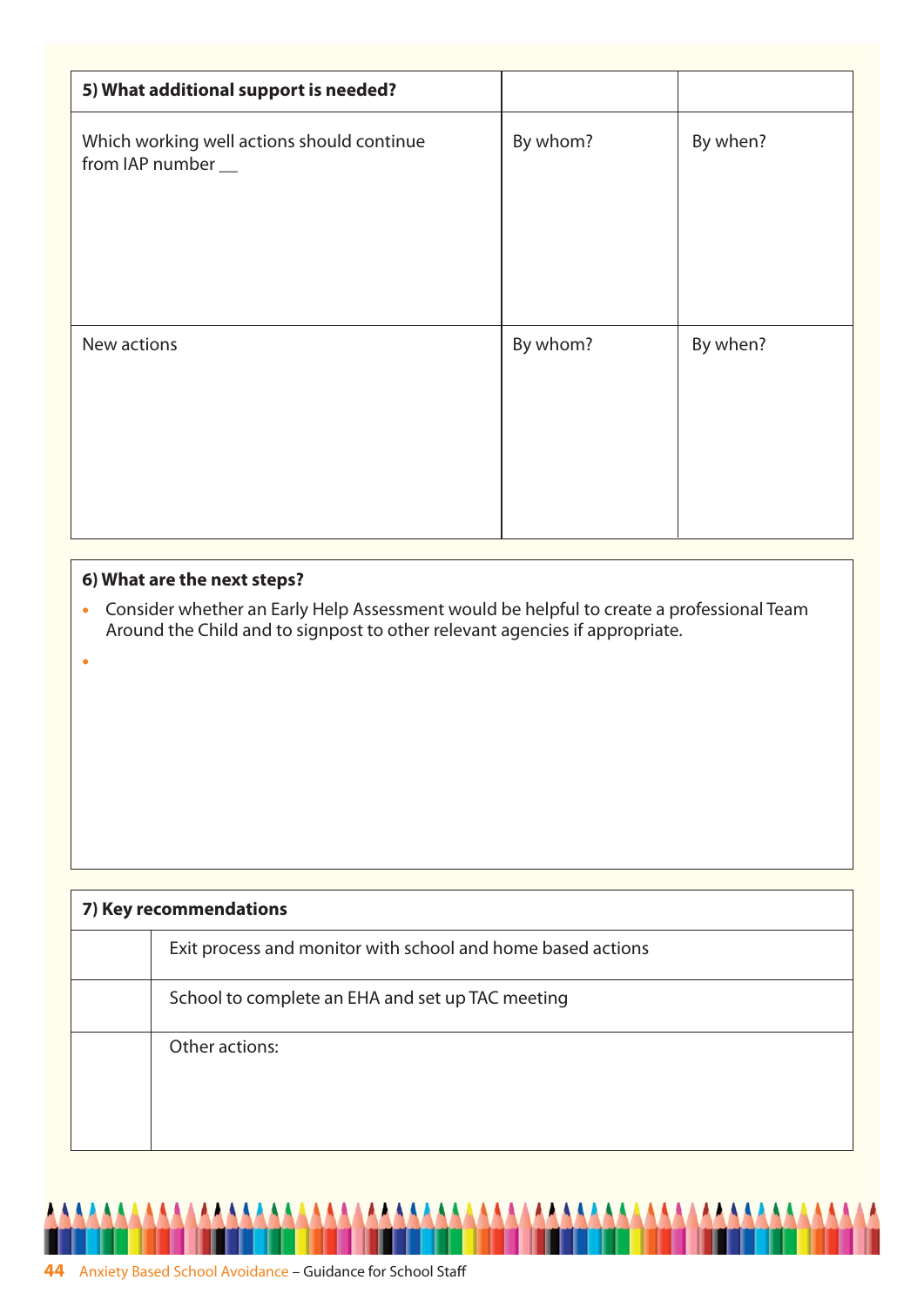### Appendix 5 **Template Pupil Support Plan**

| Name                                                                                                                                                                               | Year Group / Class |  |  |  |  |  |  |
|------------------------------------------------------------------------------------------------------------------------------------------------------------------------------------|--------------------|--|--|--|--|--|--|
| At school, these things can make me feel upset:                                                                                                                                    |                    |  |  |  |  |  |  |
|                                                                                                                                                                                    |                    |  |  |  |  |  |  |
| My key adult(s) in school is / are                                                                                                                                                 |                    |  |  |  |  |  |  |
| When I can speak to my key adult:                                                                                                                                                  |                    |  |  |  |  |  |  |
| Where I can speak to my key adult:                                                                                                                                                 |                    |  |  |  |  |  |  |
|                                                                                                                                                                                    |                    |  |  |  |  |  |  |
| Until [date} my return to school plan includes the following changes to my<br>attendance:                                                                                          |                    |  |  |  |  |  |  |
| (identify any changes to days or time they come in)                                                                                                                                |                    |  |  |  |  |  |  |
|                                                                                                                                                                                    |                    |  |  |  |  |  |  |
| Changes to my timetable include:<br>(identify any changes needs and what should happen / where they should go instead)                                                             |                    |  |  |  |  |  |  |
|                                                                                                                                                                                    |                    |  |  |  |  |  |  |
|                                                                                                                                                                                    |                    |  |  |  |  |  |  |
| Any other changes include:                                                                                                                                                         |                    |  |  |  |  |  |  |
| (identify any other changes to routines (e.g. break, lunch, changes between lessons etc.),<br>classroom expectations (not expected to read aloud, work in pairs etc.) or homework) |                    |  |  |  |  |  |  |
|                                                                                                                                                                                    |                    |  |  |  |  |  |  |
| When I start to get upset, I notice these things about myself:                                                                                                                     |                    |  |  |  |  |  |  |
|                                                                                                                                                                                    |                    |  |  |  |  |  |  |
|                                                                                                                                                                                    |                    |  |  |  |  |  |  |
|                                                                                                                                                                                    |                    |  |  |  |  |  |  |
|                                                                                                                                                                                    |                    |  |  |  |  |  |  |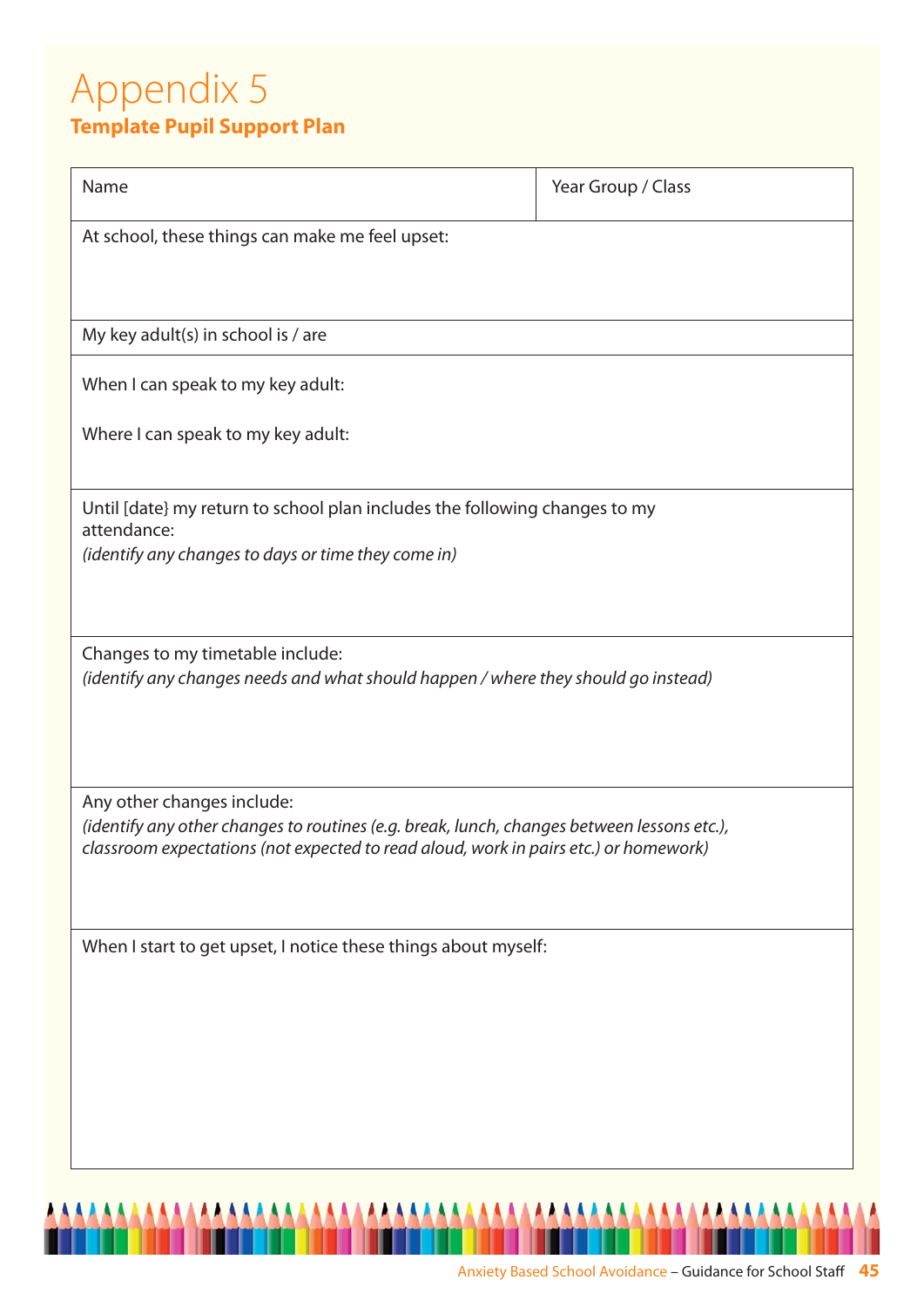When I start to get upset, other people notice these things about me:

Things I can do to make myself feel better when I'm at school:

Things that other people (staff and friends) can do to help me feel better when I'm at school:

Things my family can do to support me to attend school:

Places in the school I can go where I feel safe and supported:

This plan will be reviewed regularly so that it remains helpful. Review date:

My signature:

Key Adult's signature

Parent / Carer signature

Other people who can access this plan are: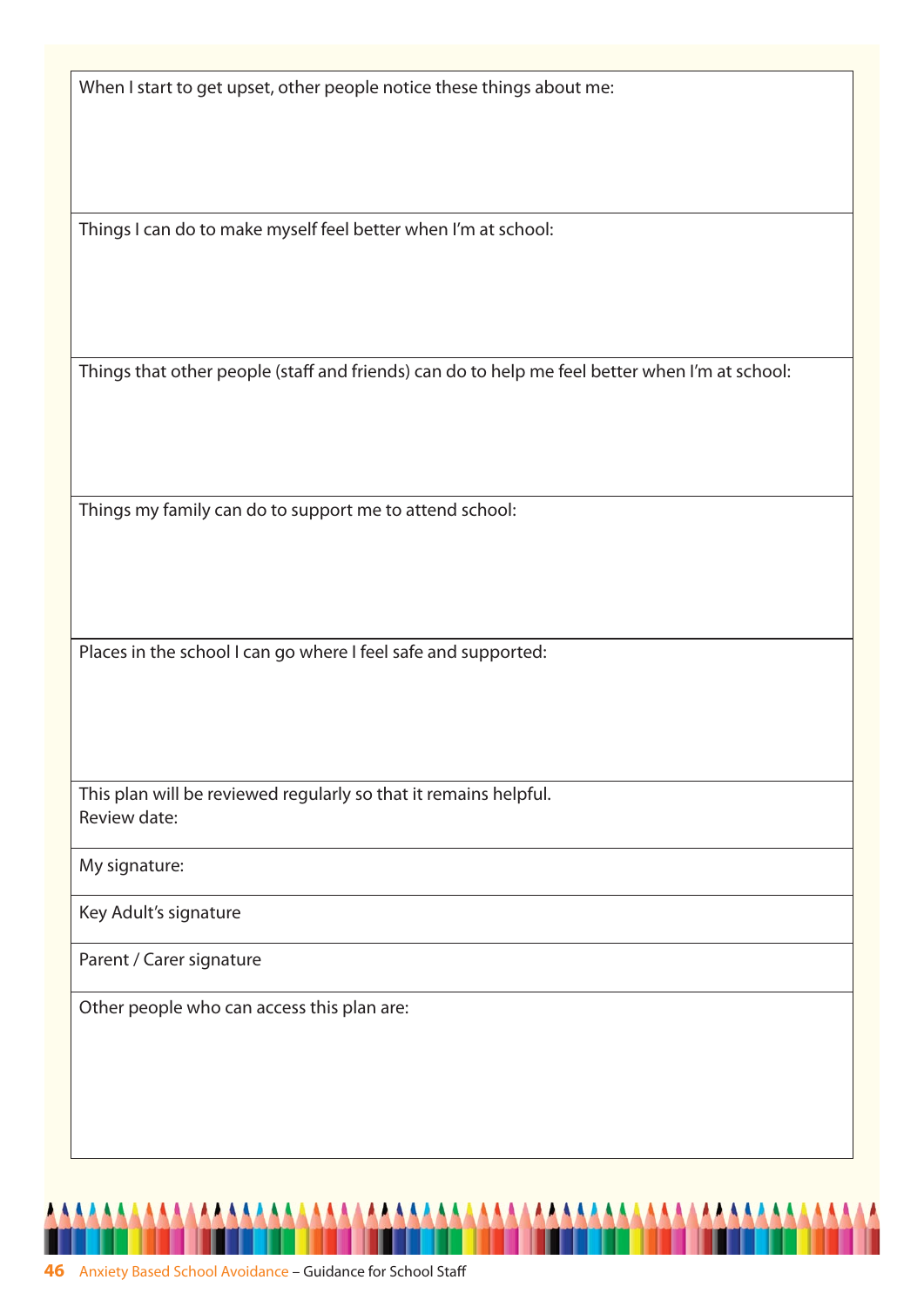# Appendix 6

#### **Strategies for Supporting Young People with Additional Needs, including Autism Spectrum Disorders**

#### **All adults working with student should be made aware of the following:**

- **•** Use student's name before delivering any instructions so that they cue into you speaking to them and recognise the instructions applies to them.
- **•** Allow additional time for the student to process verbal information and instructions (at least 10 seconds) and avoid repeating verbally within this time.
- If repetition of the information / instruction is necessary, use exactly the same wording as initially used.
- **•** Use explicit, concise language when addressing the student as this is likely to enable them to process the information correctly.
- **•** Use short simple instructions. Give them in order that they are to be completed. Check for understanding. Ask the student to repeat them back to you.
- **•** Do not insist on eye contact, for many students with autism this can be uncomfortable and in extreme cases even painful. Instead, consider agreeing a strategy with the student and all staff to enable them to indicate that they are listening.
- **•** Be aware that direct answers from the student are often related to their literal understanding and lack of social awareness rather than due to rudeness.
- **•** Ideally consider developing a pupil profile to share with all staff, including office staff and midday supervisors to ensure awareness of the above.

#### **Classroom Strategies to consider:**

- **•** Ensure the student understands how to use their planner. Colour code information in the planner including a map of the classrooms. This will lower the anxiety levels associated with ASD and enable the student to predict what is coming next.
- **•** Be aware that clear explanation needs to be provided and supported visually where possible, to explain any unplanned changes of routine to the student in advance.
- **•** Before transition points, e.g. starting a new subject, a new teacher or a new school year, prepare the young person for this using visual support such as pictures, visiting the classroom in advance, meeting the new teacher before a lesson etc.
- **•** Ensure all information is passed on to new staff about how the young person communicates / what helps them specifically i.e. photos, symbols, written information etc.
- **•** Use visuals, social stories and comic strip conversations to remind students of expected behaviours, classroom rules and routines for example and to help them communicate.
- **•** Provide students with a set of symbol cue cards to help them quickly express distress / that the noise level is too high / the work is too hard etc.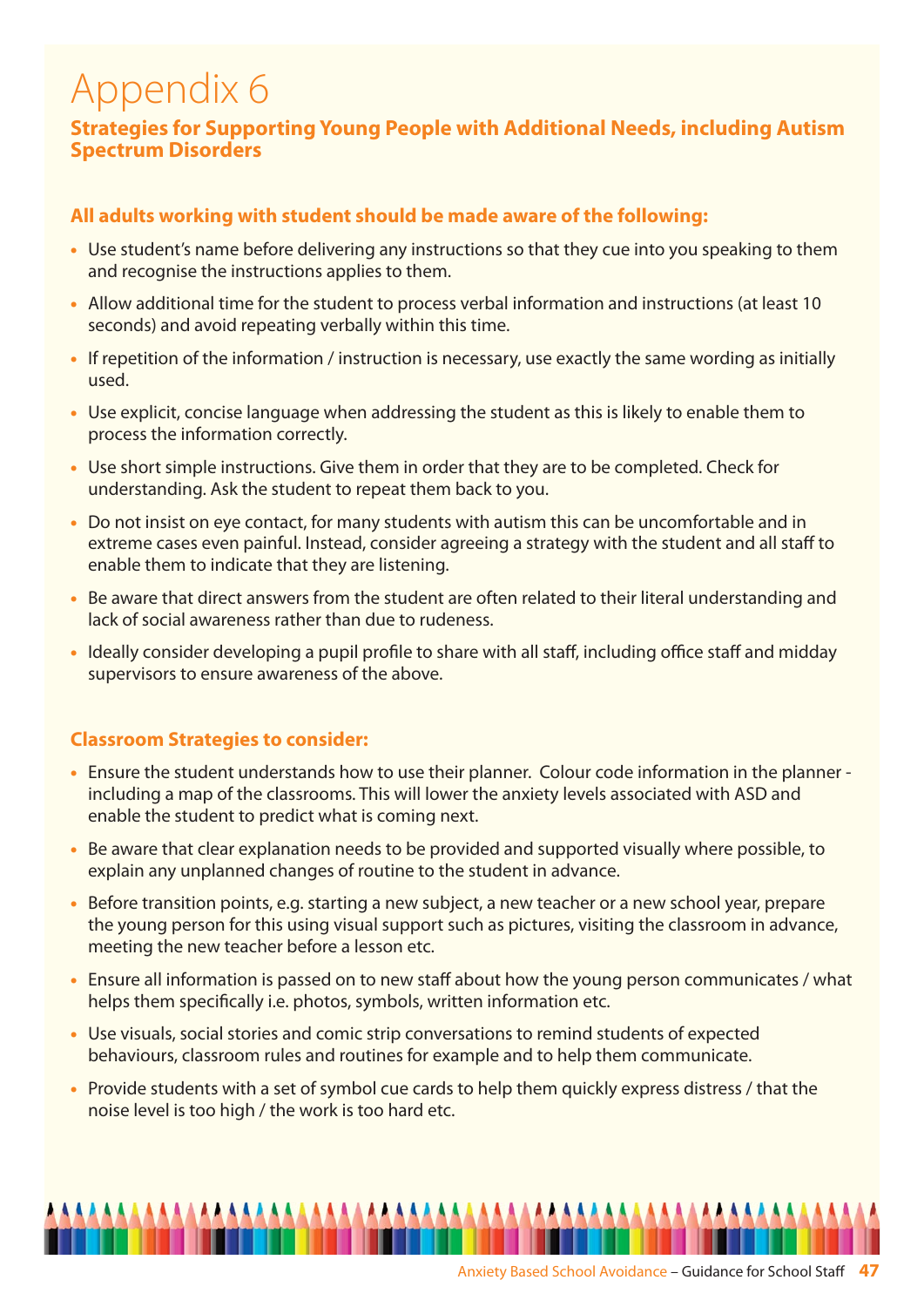- Provide an area of classroom free from busy displays and distractions. Try to keep the area around the whiteboard / IWB 'clutter free'.
- Wherever possible provide the student with a visual set of simple step-by-step instructions that they can use as a tick list. This will also support independence.
- It is common for young people with ASD to be resistant to writing. There are numerous skills involved in writing from retrieving ideas / memories to fine motor skills. Therefore, consider providing opportunities to complete learning objectives using alternative means of recording e.g. scribe, keyboard, audial recording etc.
- **•** Consider the use of mind mapping software to support students through visual learning. Various packages are available. E.g. Inspiration 9 from Inspiration Software Inc.
- **•** Consider allowing the student to achieve the learning objective through writing about their own interest instead of the topic under consideration.
- **•** The student will benefit from being given a clear indication of the expected outcome of a task before they start i.e. what finished will look like. Set tasks with clear goals e.g. "Write 'x' number of sentences on" rather than "Write about…", or the use of a green dot to indicate where the writing will start and a red dot where it will end or state the number of calculations etc.
- **•** Prevent repetitive questioning or commenting during class discussion by giving the students a set number of cards (talk tokens) to give you each time they wish to contribute to discussion – when cards are gone, no more questions. Alternatively, use them to encourage participation from students who are reluctant to contribute.

#### **Developing Social Understanding**

- **•** A small step target approach should be taken.
- **•** Link any social target to a reward system that is personally motivating to the student.
- **•** Develop the student's understanding of social rules and situations using Comic Strip.
- **•** Conversations and Social Stories. These will help the student to begin to understand how other people feel in different situations and provide them with strategies to use.
- **•** Consider including the student in a social skills group that uses explicit teaching of the skills required to achieve their social target e.g. Lego Therapy.

#### **Managing sensory processing difficulties**

Students with sensory processing difficulties often struggle with the basic skills of managing their responses to ordinary sensations, of planning and organising their actions and of regulating their attention and activity levels. They may present sensory-seeking or sensory-avoiding behaviour.

- **•** Sensory activities should be timetabled into the student's day reflecting the needs identified in the sensory checklist.
- **•** Timetable movement breaks during the day.
- **•** Allow time out in a quiet area.
- **•** Diminish background noise / use ear plugs.
- **•** Use green and red cards for the student to show 'feeling ok' / 'leave me alone'.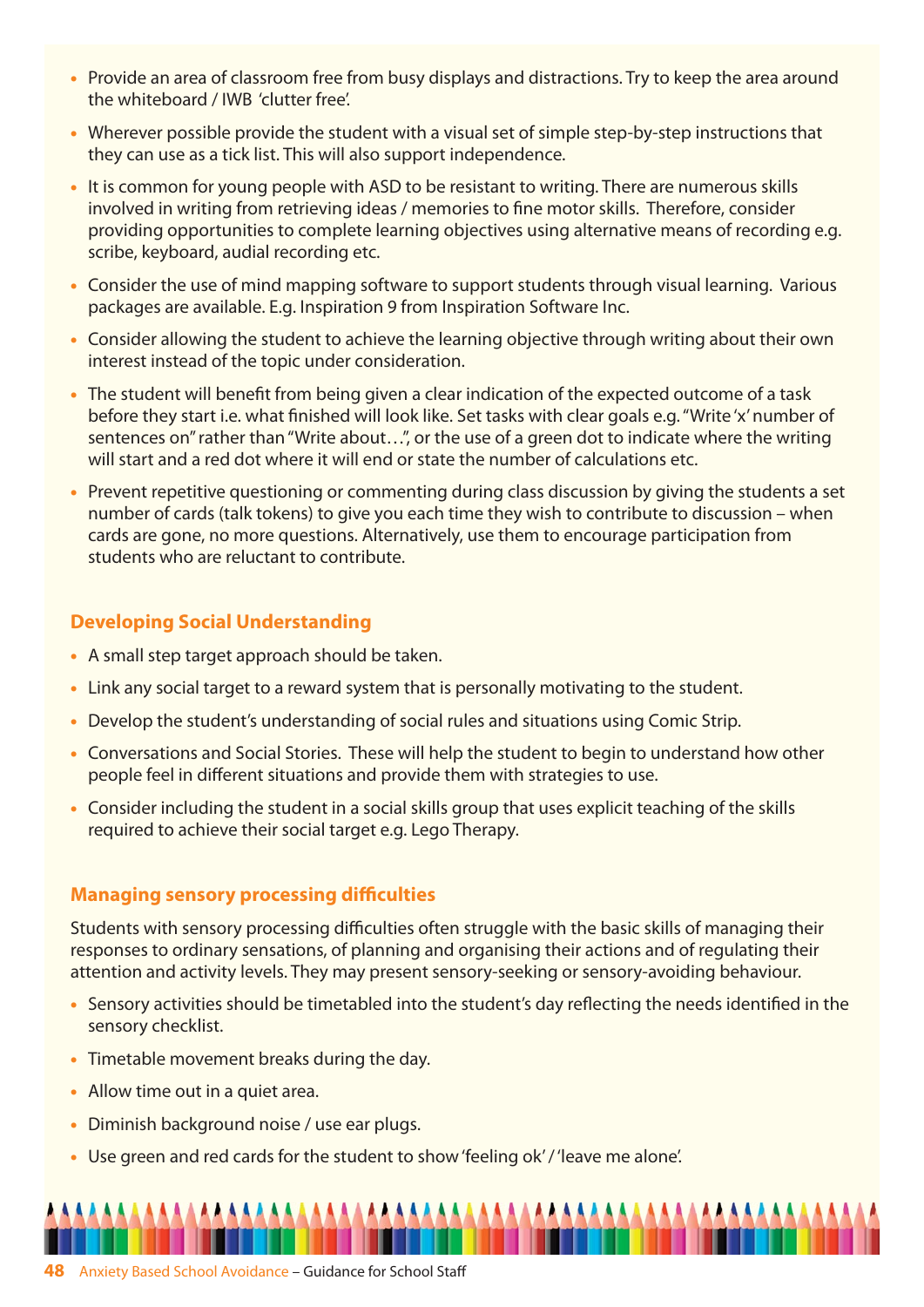- Provide handouts of what will be taught during the lesson and avoid unpredictability by setting out the lesson plan in writing or using symbols.
- **•** Set clear time plans and expectations.
- **•** Allow the use of fidget toys.
- **•** Use deep pressure strategies e.g. wear sportswear 'skins' under school uniform.
- **•** Enable the student to leave the lesson five minutes early.

#### **Self-regulation**

- **•** The student who has difficulties with self-regulation may have difficulty managing / moderating their behaviour, their emotions, their sensory reactions or the focus of their attention (cognitive self-regulation).
- **•** It is important to observe students who have difficulties in self-regulation then begin working with them to develop strategies to manage their difficulty including traffic lights, scaling and selfadvocacy.

#### **Motivating the Student**

- Use incentives based on an activity that is personally motivating to the student / their interests e.g. I.T. based activities / games, Dr Who, Lego.
- **•** Use individualised reward systems e.g. collecting a number of points or ticks that achieve a personally motivating reward. Earned points / ticks should not be removed for poor behaviour. The collection of point / ticks should not be linked to specific periods of the day.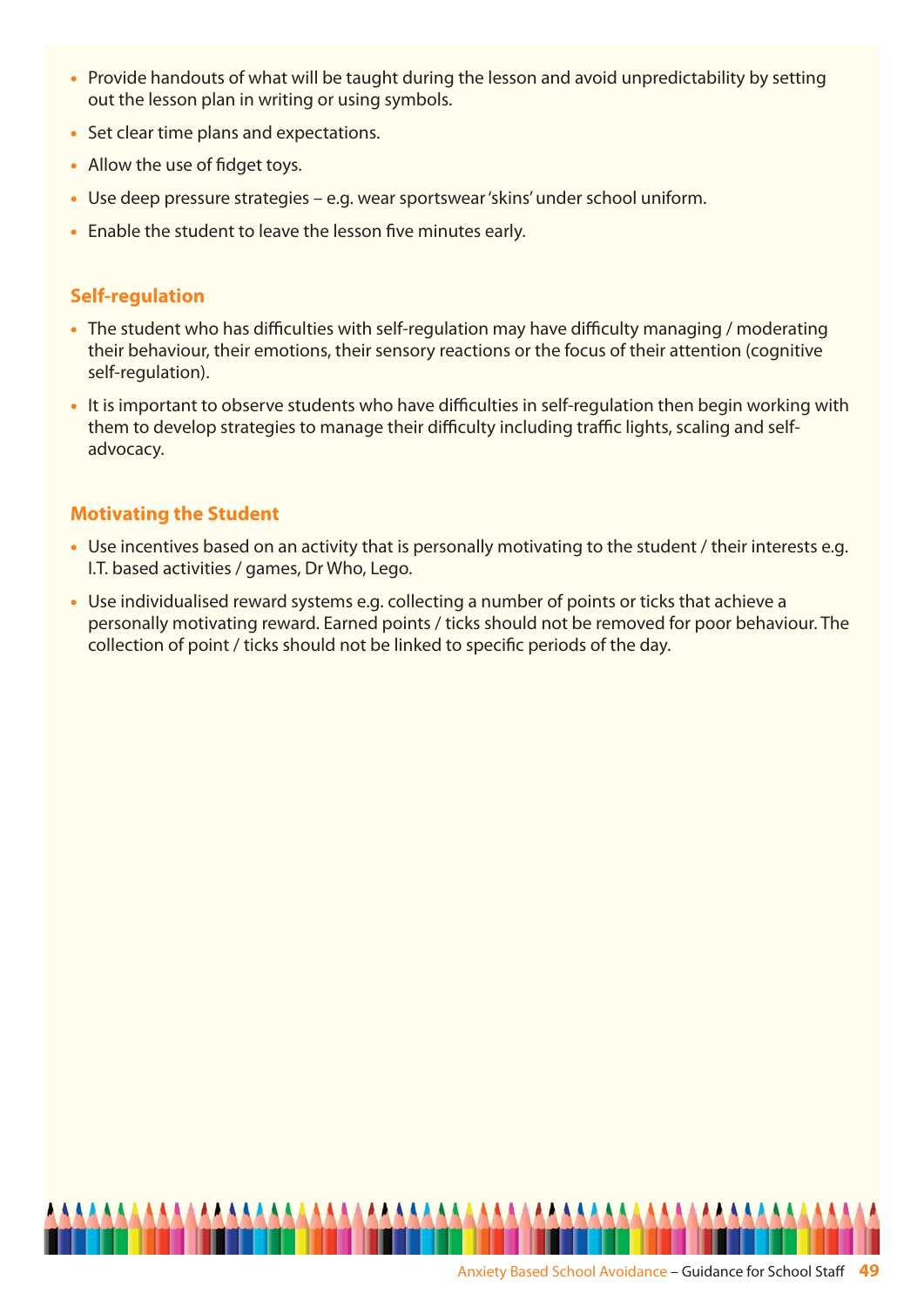#### **NOTES**

| $1$ VUILJ |                                                                |  |  |
|-----------|----------------------------------------------------------------|--|--|
|           |                                                                |  |  |
|           |                                                                |  |  |
|           |                                                                |  |  |
|           |                                                                |  |  |
|           |                                                                |  |  |
|           |                                                                |  |  |
|           |                                                                |  |  |
|           |                                                                |  |  |
|           |                                                                |  |  |
|           | <u> 1999 - Johann Johann Stein, fransk politiker (f. 1982)</u> |  |  |
|           |                                                                |  |  |
|           |                                                                |  |  |
|           |                                                                |  |  |
|           |                                                                |  |  |
|           |                                                                |  |  |
|           |                                                                |  |  |
|           |                                                                |  |  |
|           |                                                                |  |  |
|           |                                                                |  |  |
|           |                                                                |  |  |
|           |                                                                |  |  |
|           |                                                                |  |  |
|           |                                                                |  |  |
|           |                                                                |  |  |
|           |                                                                |  |  |
|           |                                                                |  |  |
|           |                                                                |  |  |
|           |                                                                |  |  |

Ī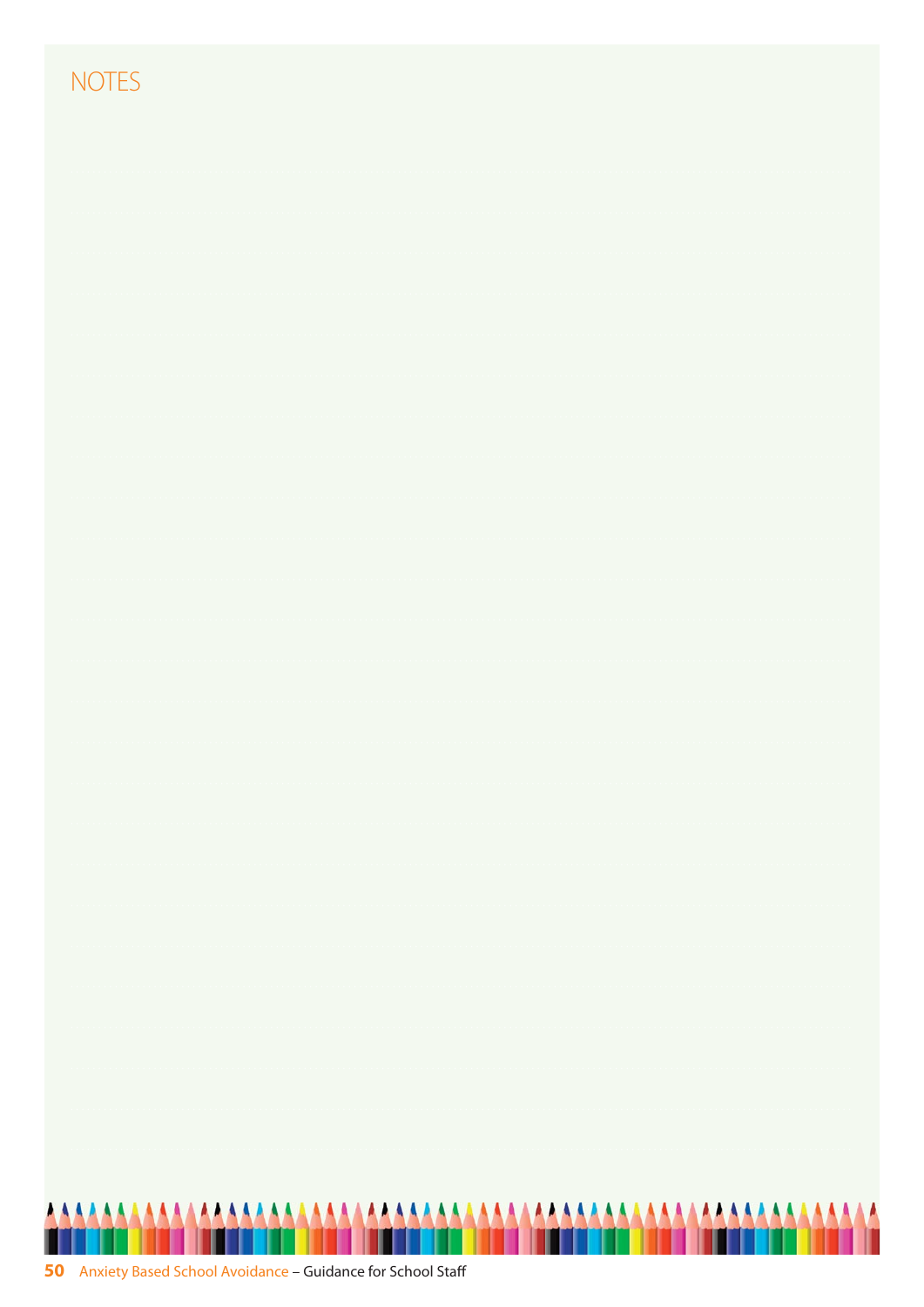| ÷ | ÷ |
|---|---|

| AAAAAA |  |  |  |  |  |  |
|--------|--|--|--|--|--|--|